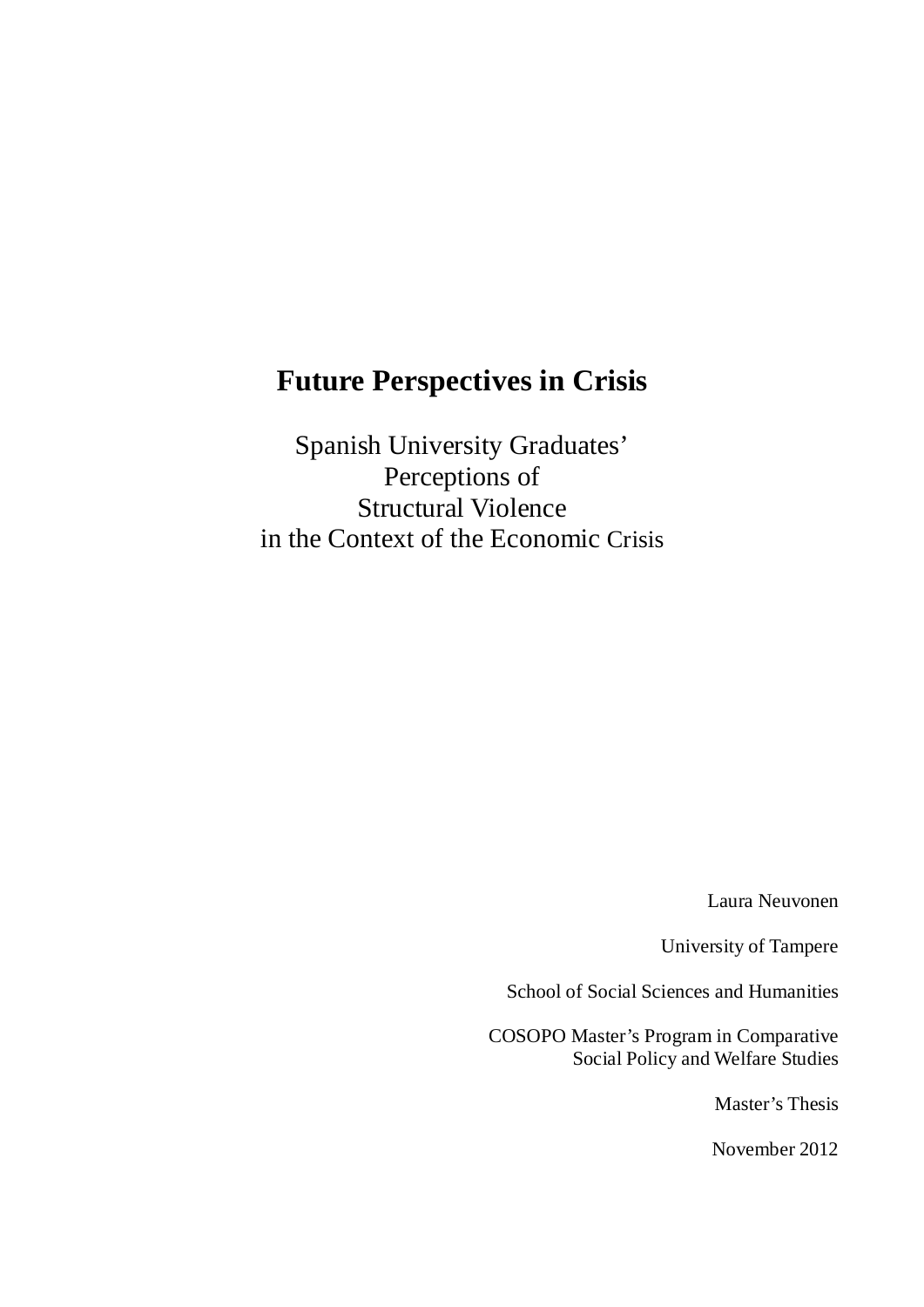# **Future Perspectives in Crisis. Spanish University Graduates' Perceptions of Structural Violence in the Context of the Economic Crisis**

Laura Neuvonen

# **ABSTRACT**

The economic crisis has hit the whole globe hard and Spain is no exception. The current unemployment rate of 25, 8% is alarming high and it has broken earlier unemployment records. The situation of youth is the worst, as youth unemployment has already reached over 50%. The crisis has eroded prospects of young people entering the labour market. The chances of Spanish university graduates might be better compared to those with no studies at all. However, their labour situation was not overwhelmingly good before the recession. In Spain, university graduates have, for the last twenty years, contended with precarious, temporary jobs for which they were over qualified.

This Master's Thesis concerns itself with effects of an economic crisis on the Spanish university graduates. Instead of economic facts, number and figures, it considers the human cost of the crisis by using qualitative methods. The data consists of six, semi-structured, in-depth interviews with Spanish university graduates and then was analysed by qualitative content analysis. To conceptualise the results of data analysis further, peace researcher Galtung's theory of structural violence was used. The theory takes into consideration both the individual and social context. It also analyses the circumstances at which structural violence turns into direct violence. For example can mass youth unemployment turn into a violent conflict?

Structural violence is present in lives of the interviewees as in general in the Spanish society. The inequality and injustice have increased during the economic crisis. Due to the budget cuts and reforms, people have unequal access to society's resources such as employment, pension schemes, education and health care. Educated young people are either unemployed or employed in jobs that do not correspond their educational level, and in precarious labour conditions. Structural violence causes frustration, fear and insecurity among the interviewees. They feel mistrust towards politicians and the political system in general.

Frustration among the interviewees was overwhelming. Collective frustration caused by unemployment and low future prospects might have severe social, economic, and political consequences in the future. These consequences can be seen in regions such as North Africa and the Middle East, where unemployment rates among young people have reached 20% during the past 20 years. Massive youth unemployment is a risk to social cohesion on the other side of Mediterranean. It should be questioned, whether the Spanish government and European Union do not have any other options to handle the economic crisis by impoverishing the younger generations? Losing a generation can have surprisingly high cost in the future.

Keywords: economic crisis, university graduates, Spain, structural violence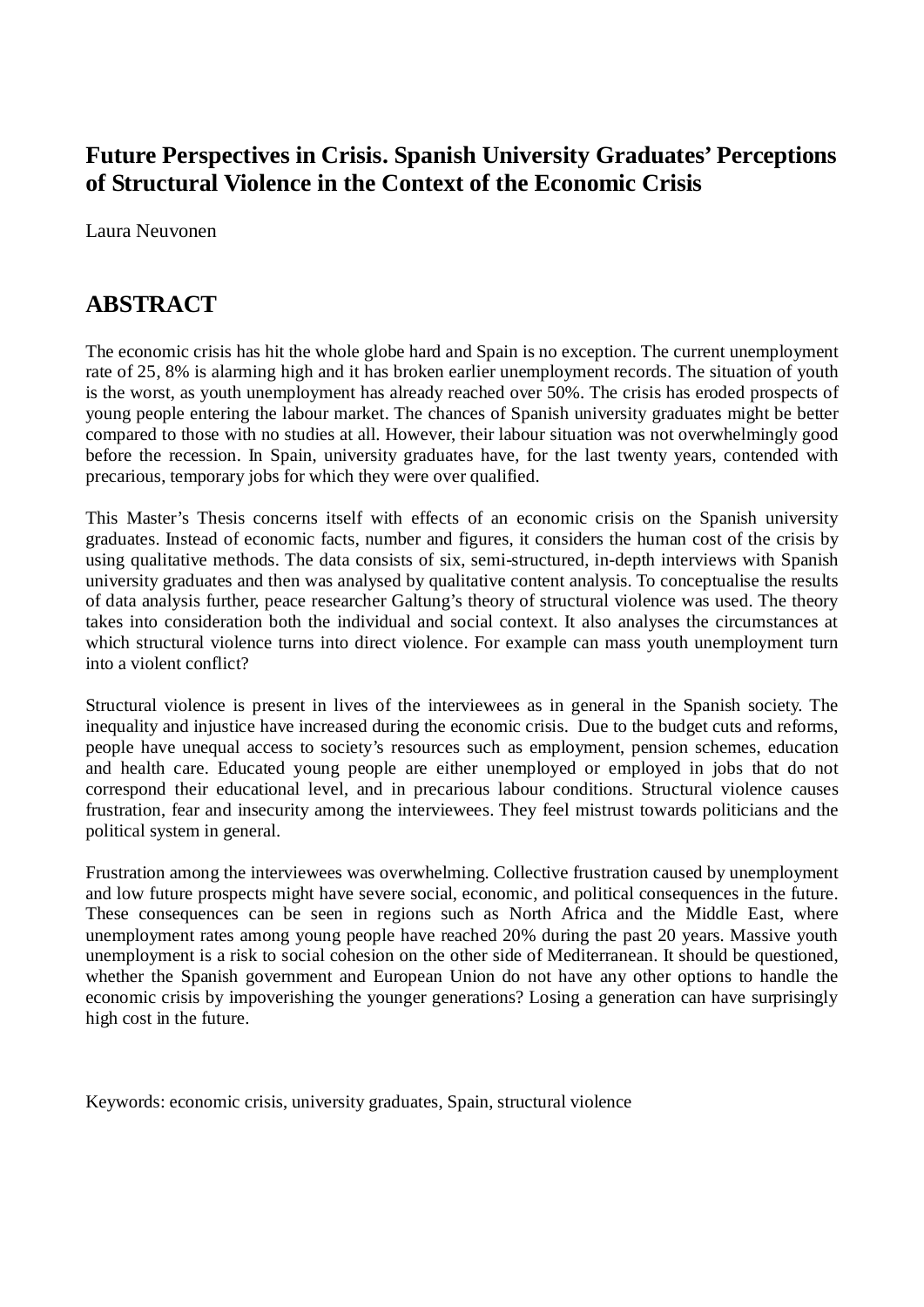### ACKNOWLEDGEMENT

Agradezco a todos los entrevistados con todo mi corazón.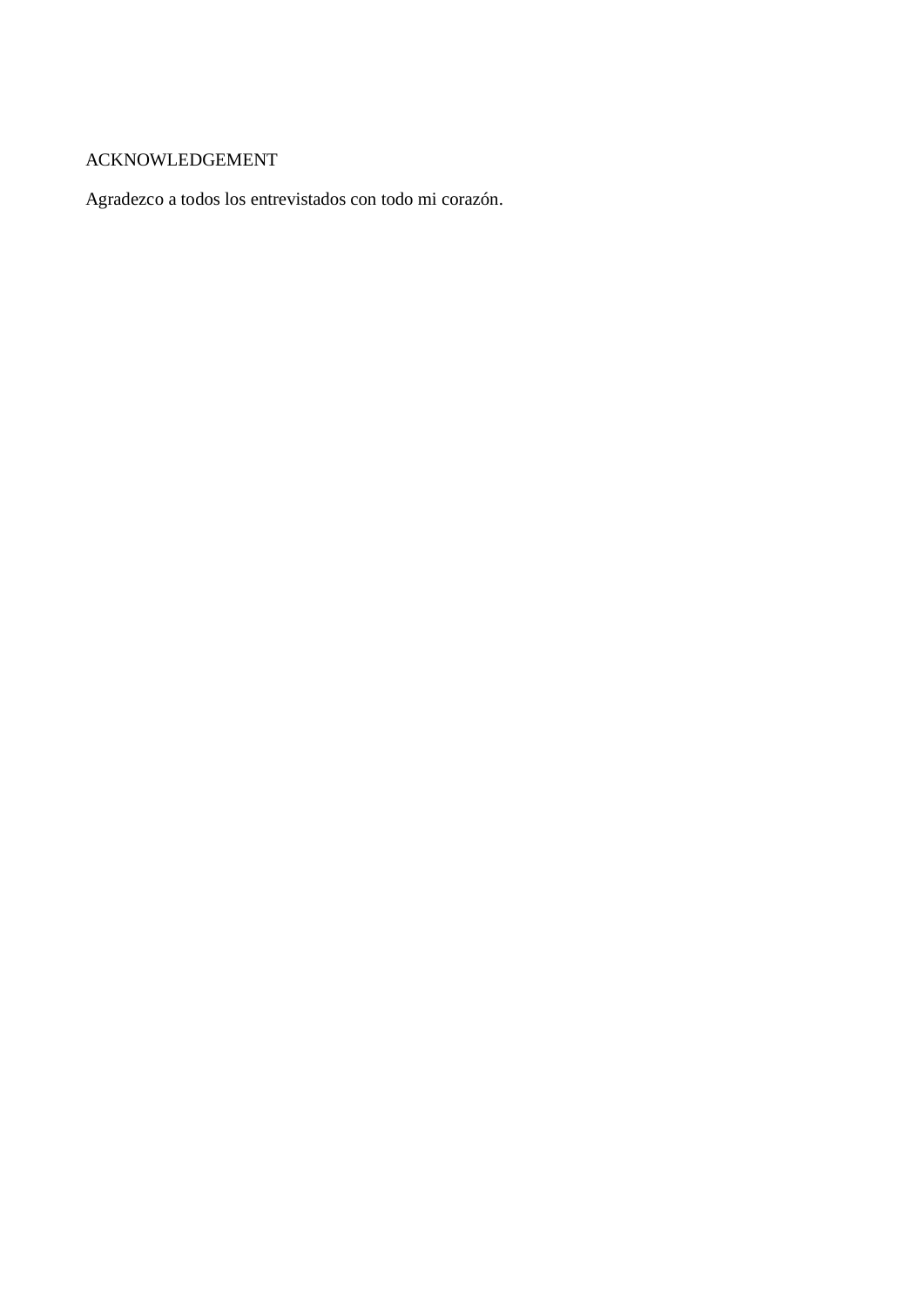### **CONTENTS**

| 1.1                                                            |  |
|----------------------------------------------------------------|--|
|                                                                |  |
|                                                                |  |
|                                                                |  |
|                                                                |  |
|                                                                |  |
|                                                                |  |
|                                                                |  |
|                                                                |  |
|                                                                |  |
|                                                                |  |
|                                                                |  |
|                                                                |  |
|                                                                |  |
|                                                                |  |
|                                                                |  |
| 5. RESULTS OF ANALYSIS IN THE LIGHT OF STRUCTURAL VIOLENCE  44 |  |
|                                                                |  |
|                                                                |  |
|                                                                |  |
|                                                                |  |
|                                                                |  |
|                                                                |  |
|                                                                |  |
|                                                                |  |
|                                                                |  |
|                                                                |  |
|                                                                |  |
|                                                                |  |
|                                                                |  |
|                                                                |  |
|                                                                |  |
|                                                                |  |
|                                                                |  |
|                                                                |  |
|                                                                |  |
|                                                                |  |
|                                                                |  |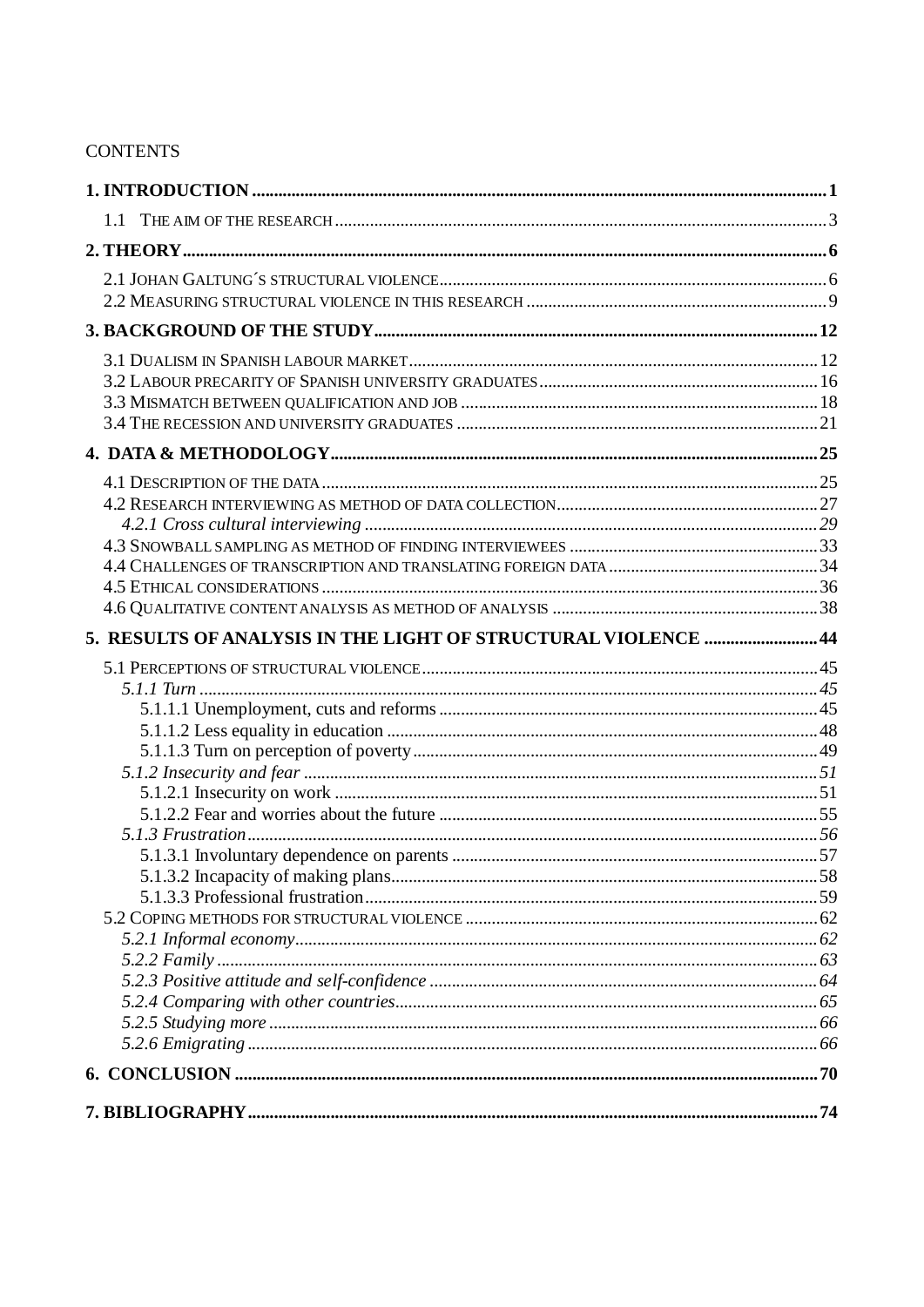## **1. Introduction**

The ongoing economic crisis of 2008 affected the entire globe and Europe is no exception. Yet Spain has been hit especially hard as the Spanish labour market was particularly vulnerable to market fluctuations. Notably that the Spanish system is characterised by rigid and dual labour markets with high proportion of temporary contracts (Bentolila, Cahuc, Dolado & Le Barbanchon, 2011). The current unemployment rate of 25,8% is alarming high and it has broken earlier unemployment records (Eurostat). However, the youth situation is the worst. In some regions, youth unemployment has already reached over 50%. Although youth unemployment tends to be most vulnerable to economic recession, during this particular economic crisis youth unemployment has increased at an exponential rate in many countries.

The report from the International Labour Organisation regarding Youth Employment in 2010, expresses concern about the limited prospects of young people entering the labour market during the current recession. This mixture of high unemployment, rising economic inactivity and precarious labour conditions amongst young people has the potential to scar a generation. The organisation highlights the social, economic, and political consequences that collective frustration caused by unemployment and low future prospects might have in the future. According to the report, these consequences can been seen in regions such as North Africa and the Middle East, where the unemployment rates among young people have reached 20% during the past 20 years. In Spain, youth unemployment has already grown at an alarming rate and there are feelings of frustration and a lack of hope in the future. Whilst there are other important factors that have encouraged people to protest in North Africa, collective frustration among the young should not be neglected on the other side of the Mediterranean. Youth unemployment is a conflict *per se* but it can also lead to a wider social conflict and a lack of social cohesion. Losing a generation has serious consequences on the society as whole, especially in the future. Already, the situation is acutely concerning, especially in Europe, where the young people will comprise the largest part of the working population, due to the problem of an aging workforce (Bell & Blanchflower 2010, 9).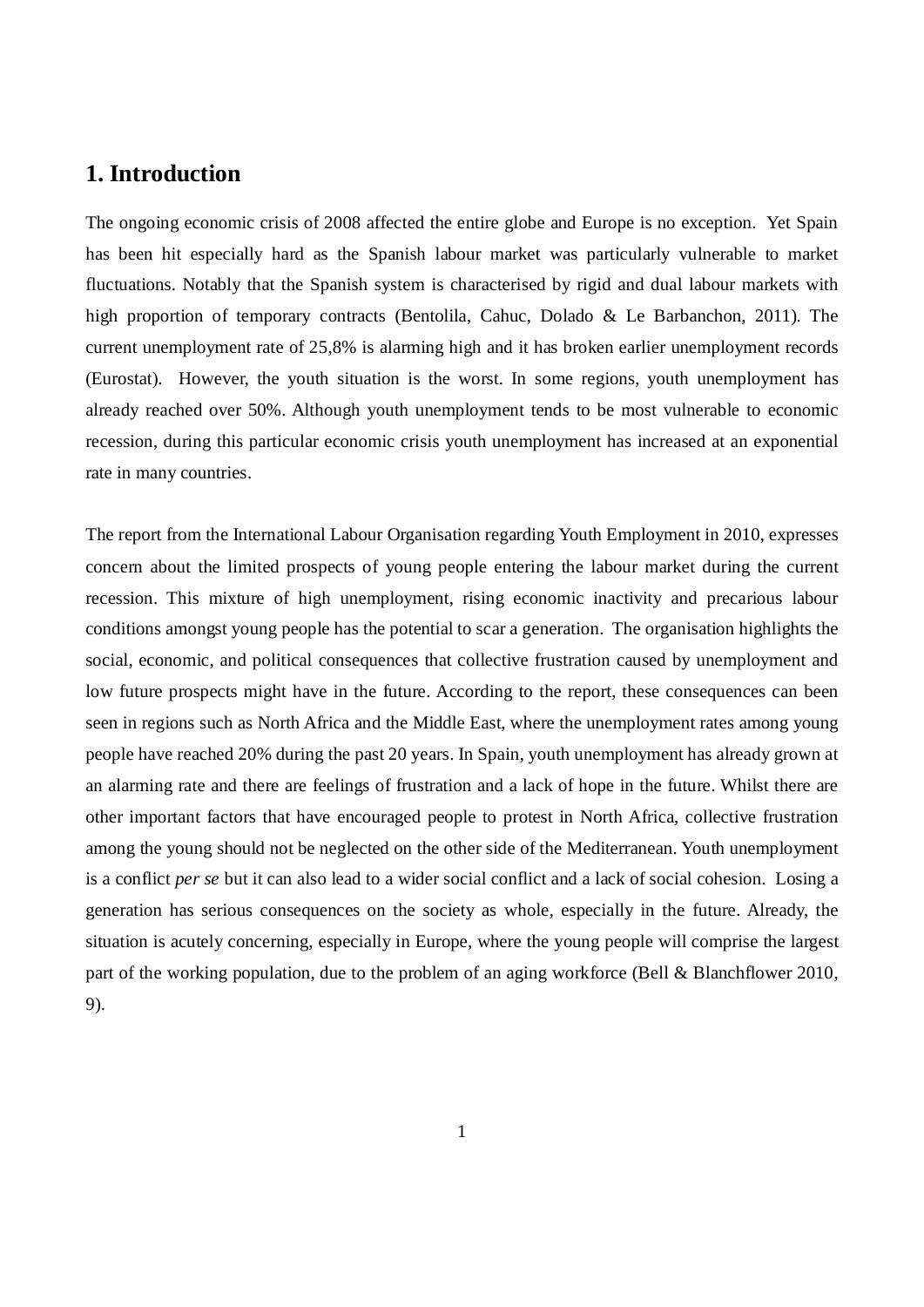The recession, banking bailouts, and statistics have been thoroughly discussed in the media. However, the crisis is often portrayed in terms of numbers and figures and the human cost of the crisis and its wider social consequences have gained less public attention. This is not to say that the press lacks coverage with stories about peoples who have lost their homes, their inability to find work or the problem of many generations living in the same household. However, the analytic studies, the articles about the possible human consequences of this crisis are rare. This Masters Thesis concerns itself with exploring the effects of such a severe crisis on Spanish university graduates. To approach the consequences, peace researcher Johan Galtung's theory on structural violence is used. The concept of structural violence refers to indirect violence in the structures of the society that is shown as social injustice and an inequality of opportunities. The theory also helps to understand the link between social unrest and direct violence. As numbers and figures have been well-studied, this study assesses crisis by qualitative methods and in that way, aims to go behind the official statistics and bring the personal back in.

The study is interested in Spanish university graduates during the recession. Whilst a recession affects society as a whole, and only a few are immune from any impact, behind the statistics there is a very heterogeneous group and the extent with which the crisis affects them varies significantly. Thus, in order to truly understand the reality in which people live in, the study will focus on a certain group; university graduates in the Andalusia region. The Spanish government, European Union and ILO have been increasingly concerned about a growing number of schools dropouts in Spain, their low employability prospects and a growing risk of marginalization. This research does not underestimate the seriousness of that problem by excluding this group from the study, however, that should be the focus of a separate paper. Tertiary education still is an advantage in the Spanish labour market, in that sense university graduates might not be the ones that suffer the most from the crisis, especially when compared with the school dropouts whose employability prospects are the lowest (Rahona, 2007). However, such a severe crisis has worsened labour possibilities of both groups and it is no reason to put them in juxtaposition. Essentially, both groups can be seen as victims of dysfunctional labour markets and structural violence.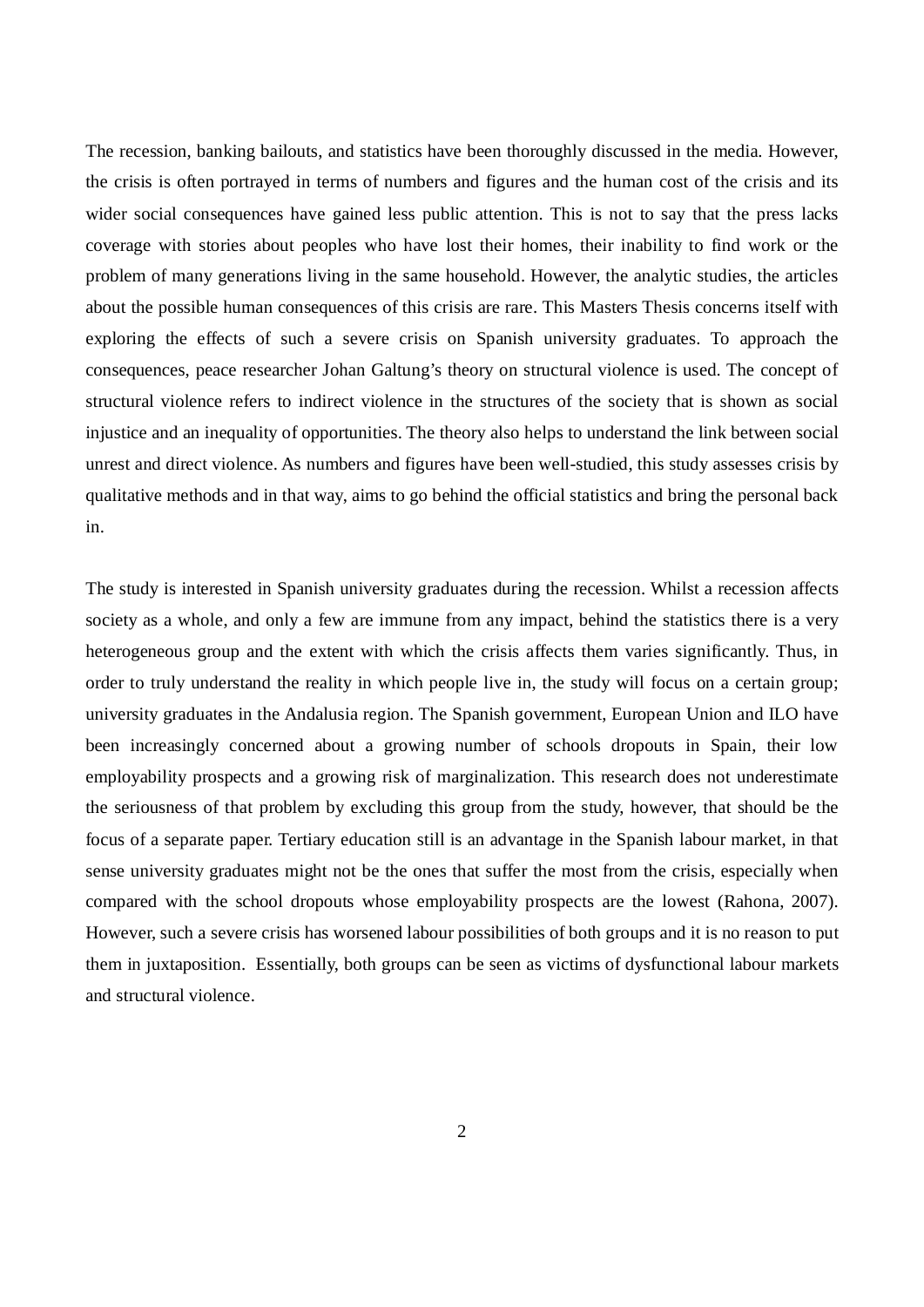The question about limited labour possibilities for university graduates was present in Spain before the current crisis. The writer Espido Freire published a book in 2006 on the paradoxical situation of her generation: more highly educated than ever before, but without proper jobs and therefore are only capable of living day-by-day. The term *1000€ Generation*, in Spanish *Mileuristas*, refers to the poor monthly salary of this social group in their thirties with university degrees. However, the problem is not the salary as such, but labour instability and the high number of temporary contracts, which prevent them from making long-term life-plans or investments for the future. The crisis has changed the situation of the *1000€ Generation* as the opportunities in the Spanish labour market during the current economic situation are now even more limited. The new paradox is that what used to be considered precarious is all but a distant dream.

#### **1.1 The aim of the research**

Instead of concentrating on economic facts, number and figures, this Master's Thesis is interested in the human cost of the crisis. The research examines the effects of the current economic crisis on the Spanish university graduates and examines, whether the interviewees face structural violence as Galtung defines it. The research question is *how do the Spanish university graduates perceive structural violence in the context of the economic crisis?*

As the research is interested in the reality behind statistics, it heavily draws upon on qualitative methods. The data consists of six semi-structured, in-depth interviews with Spanish university graduates. The research is very much data-derived so a discourse evolves naturally about their lived experiences; the people are left to talk freely.

To find central themes from the data, qualitative content analysis is used to analyse the data. Being a qualitative study, it has to be stressed that the sample size is small, and the results are in no way representative to the whole Spain and to the whole Andalusia region. However, qualitative research provides new insights and widens our understanding of the social world. Theories help us to conceptualise the world in new ways and thus, help us to find creative solutions to social problems.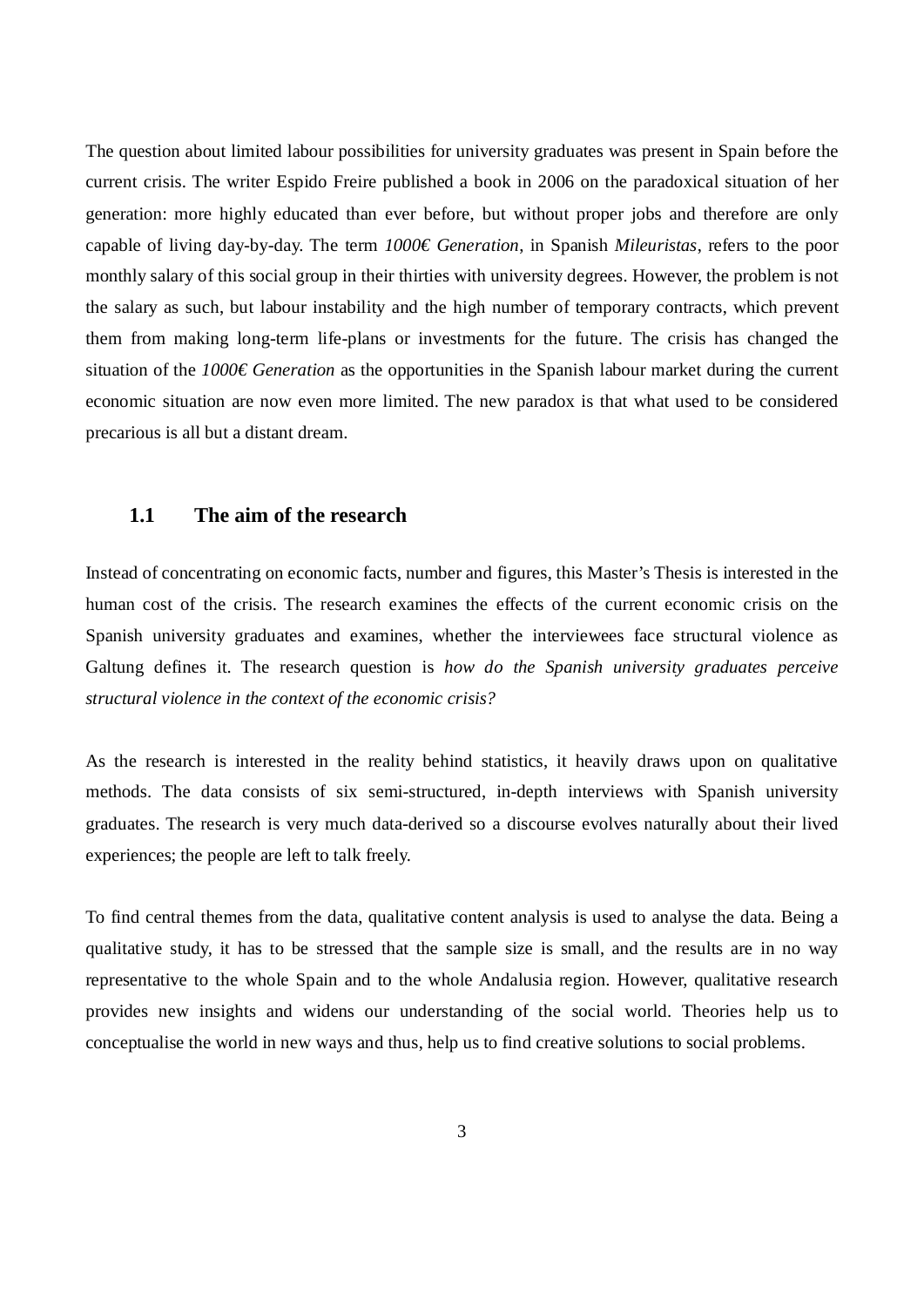The research is data-derived and the results of the data analysis are conceptualised further by using Johan Galtung's concept of structural violence. Few studies have applied the theory in this kind of context and that is one of the greatest challenges of this research. It is worth asking the question if it is adequate to use such a theory in this context. However, applying an unconventional theory in the context of economic crisis is not necessarily a weakness. Instead, a new approach can be seen as a strength of the study.

Although the theory comes from the field of positivist Peace Research that aims at hypothesis testing (Väyrynen, 2009, 247)*,* this research represents interpretive social sciences more broadly. According to Silverman, the general aim in social and human sciences is to understand individual phenomena in their social and cultural context, and compare those phenomena with their theoretical background and thus develop the theory further (1994, 31). This theory aims to provide new insights to the situation of university graduates and see it as part of wider societal context and the economic crisis.

Regardless of possible challenges of using Galtung´s theory of structural violence, I find the theory more than adequate to describe the situation in the society when there is actual peace but still discontent in the air, where the resources are becoming more limited, causing distress and social problems. Another important motivation why the theory is suitable to analyse the data is that the theory takes into account both individual and social structures. Even though the data consists of interviews with individuals the idea is on no account to psychologise something that is social in its nature.

The problems should be seen in their context and Galtung´s theory of structural violence, indeed takes into consideration the social context and structures. Furthermore, the theory of structural violence analyses the circumstances at which structural violence turns into direct violence. For example can mass youth unemployment turn into chaos?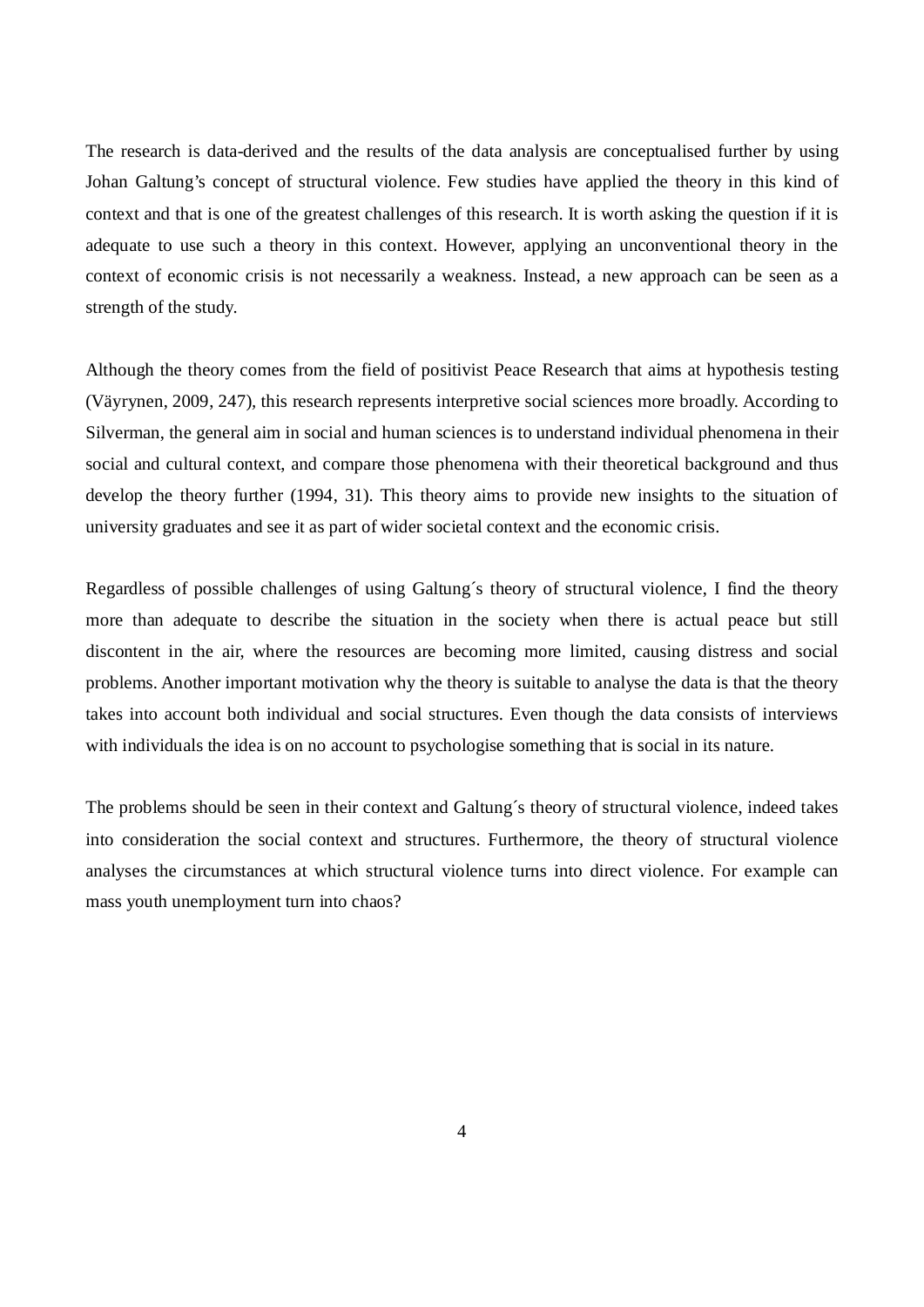The structure of this Master´s thesis is, as follows. Chapter two is devoted to the theory, starting from a description of Galtung´s theory of structural violence and its critics. The last section of the chapter brings the theory to praxis and explains how that theory is applied to this research and data. The third chapter gives background information of Spanish labour market in general and then from the perspectives of university graduates. The final section highlights earlier research conducted on the recession's impact on university graduates. After the background chapter follows the methodological chapter that first describes the data and then considers data collection methods, transcription process, method of analysis, and also ethical questions of the study. The fifth chapter presents the result and interpretation of the data analysis. The final conclusion is given in the last chapter before the bibliography.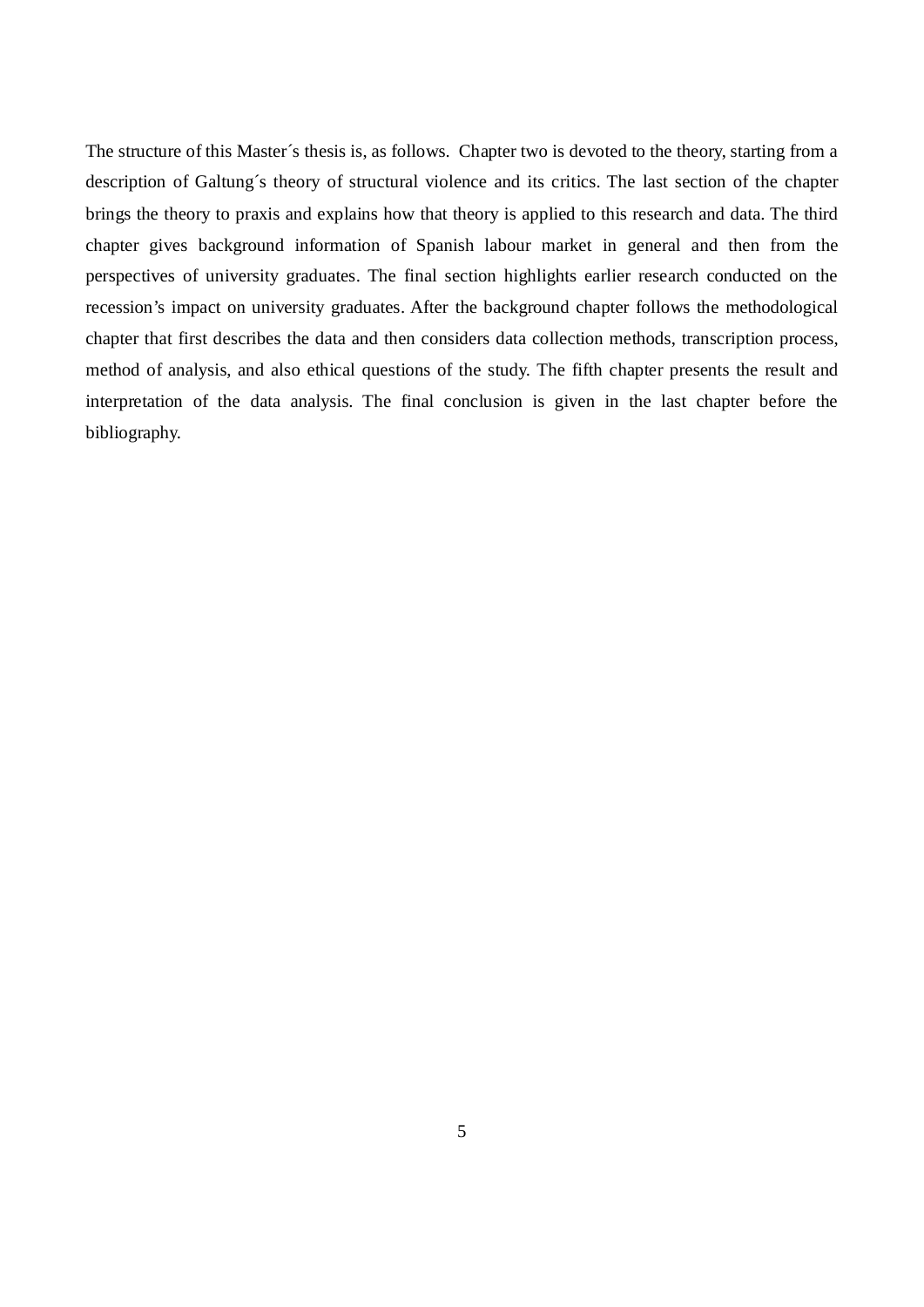## **2. Theory**

This chapter is devoted to the theory of the research. First section presents Galtung´s theory on structural violence in general without forgetting criticism that has been presented. The second section brings the theory to praxis and considers how structural violence is understood and measured in this research and with this data.

#### **2.1 Johan Galtung´s structural violence**

Galtung is one of the most significant scholars among peace research and his theory on structural violence has been used in various studies throughout the peace research field. The field of peace research is multidisciplinary, so there are various disciplines that have used the theory, but the greatest interest has naturally been among international relations. In this research, the interest does not lie in peace and conflicts studies at the international level, but aims to explore how the theory has been used among social sciences generally. How can the theory contribute to our understanding of peace and conflicts within a society?

Johan Galtung has contributed significantly to peace research and has written over 1000 articles. He has developed various concepts and theories in the field of peace research. Some of the most significant ones are the theory of structural violence (1969), the theory of structural imperialism (1971) and cultural violence (1990).

The main principle of Galtung´s concept of peace, is that it does not only mean the absence of violence (1969, 167). According to Galtung´s, peace can be positive or negative (1964). Negative peace is an absence of war or soldiers, meanwhile positive peace means absence of the structures that can possibly lead to war or to an armed conflict. For example, a government that violates human rights represent negative peace because it does not use direct violence. However, it is not positive peace as the governance is violent in its structures. In his article from the year 1964 Galtung does not mention structural violence yet but refers to positive peace as integration of human society (2).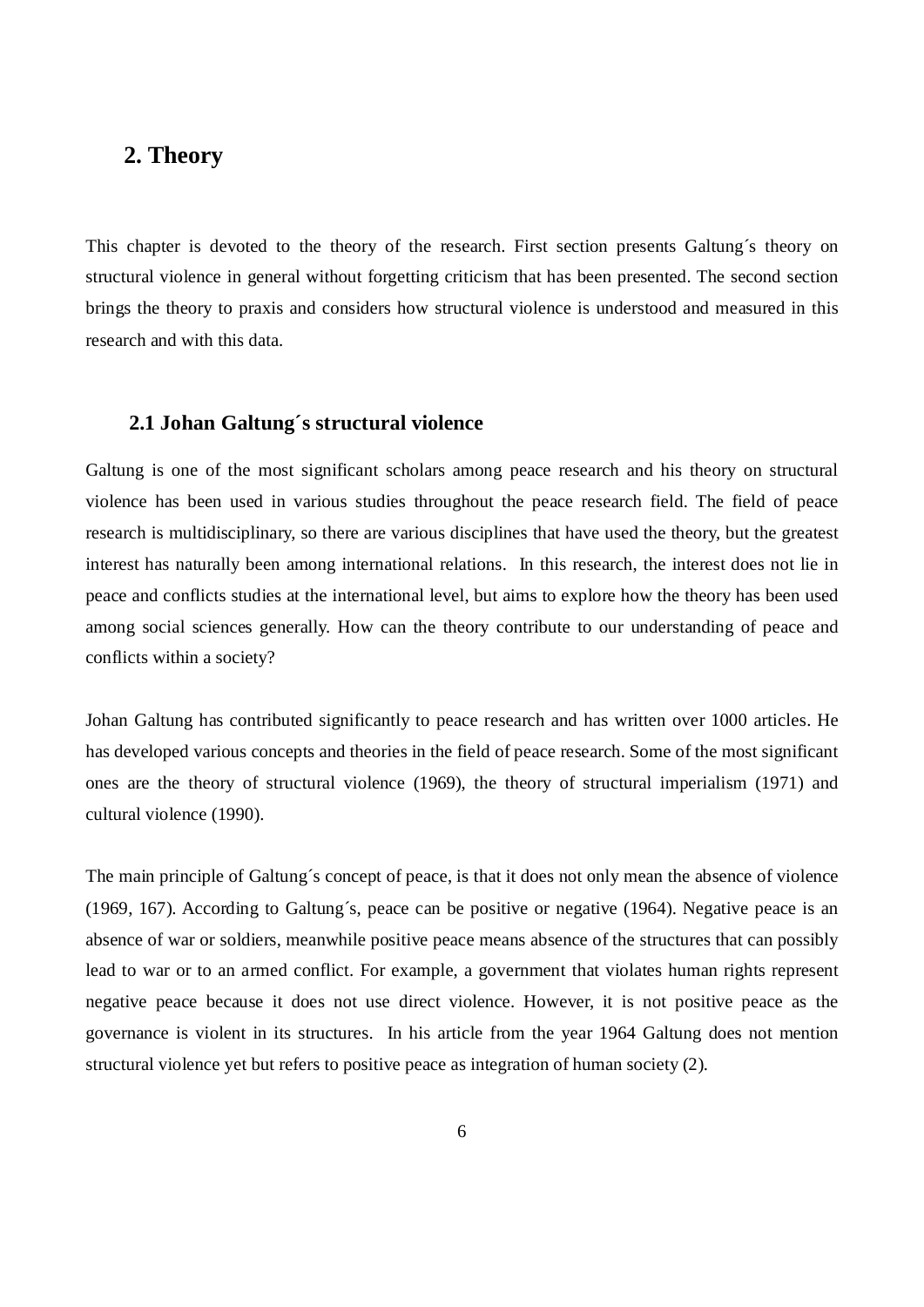Because peace is not simply an absence of violence, the theory also includes definition of violence. Galtung divides violence in three different types: direct, structural and cultural. Direct violence has an intention to hurt physically a single person or a group of people. The object of direct violence is aware who is the actor of violence meanwhile object of structural violence cannot specify who or in which instance is behind that kind of violence. War is an example of direct violence, meanwhile structural violence can be found in sociopolitical structures. Cultural violence is used to justify structural and direct violence (Galtung, 1993).

Galtung states in his article (1969) that violence is present when *human beings are being influenced so that their actual somatic and mental realizations are below their potential realization*. This definition is of violence is wide and does not only include somatic violence but also structural violence. In later publications, Galtung describes violence as *any avoidable impediment to self-realisation* (Galtung 1980, 69).

Violence causes also *distance between the potential and actual, between what could have been and what actually is* (Galtung, 1969). That remark is closely linked of being avoidable. For example, dying of tuberculosis can be considered violence because it is avoidable and thus the real potential is not used. Meanwhile the same disease a hundred years ago would not have been structural violence, as the disease was incurable at that time.

Galtung also refers to indirect violence as opposite of direct violence (war, destroying) when recourses and insights are monopolised by some group or class leading to a situation when the actual level falls below the potential (1969, 170). Direct violence is personal (or interpersonal) where as in structural violence there is no actor that could be traced. However, both types of violence, structural and direct violence can kill people and hurt them physically. Violence is in structures that harm people and they are shown in unequal power relations that consequently lead to unequal life changes. Thus, most of all, structural violence is inequality. That inequality can be shown as unequal access to power, education, health care or some other resources in society (ibid., 171). Galtung also uses the term social injustice to define structural violence. Jiménez & Muñoz (2004) also see that structural violence is present when there is social injustice. It is a situation when the needs of the population are not satisfied when they easily could be so, if the organisation or the circumstances were different.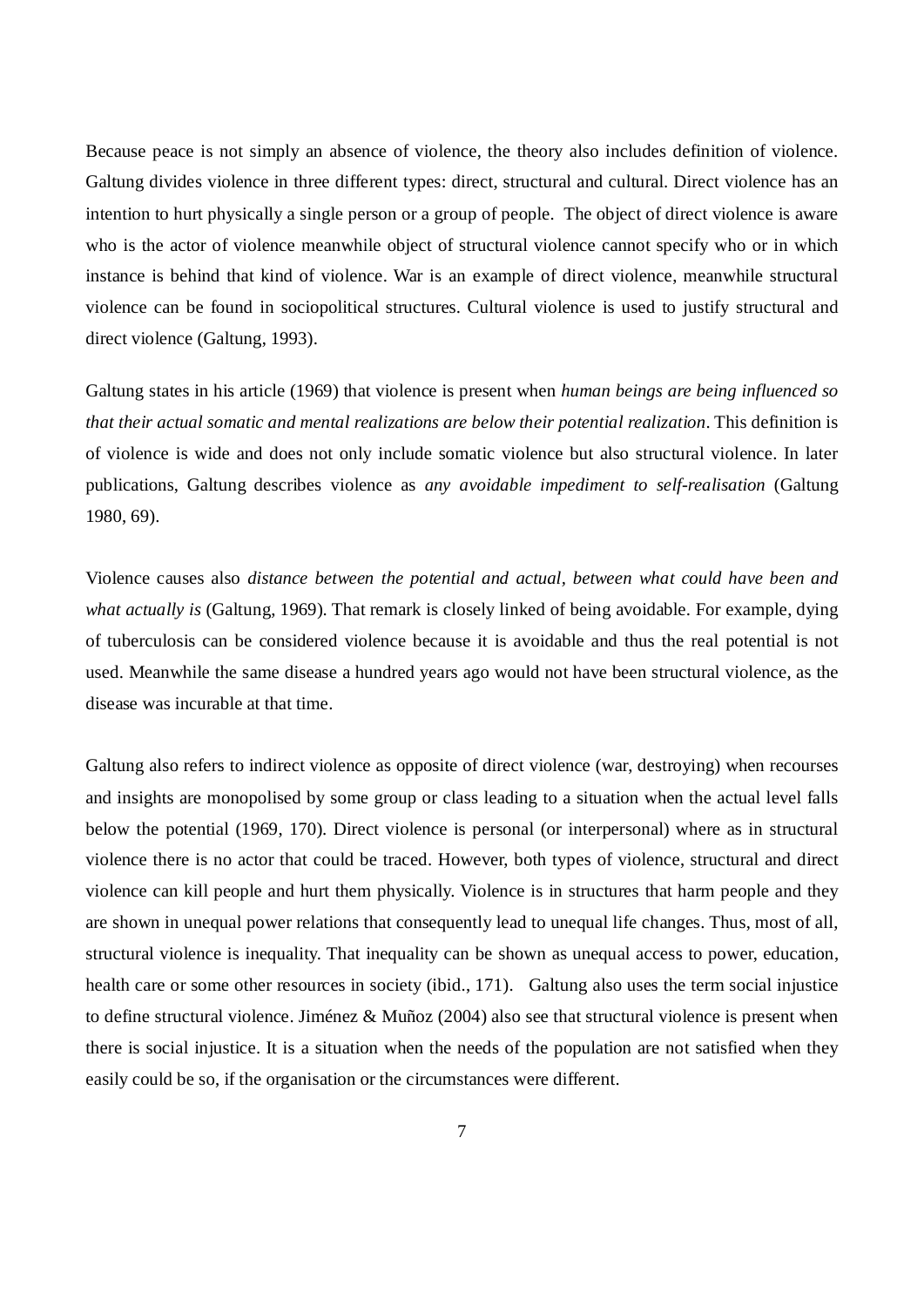Compared to direct violence, structural violence shows some stability. Due to the nature of social structures that cannot be changed in over night where as direct violence can be a single, short action (Galtung, 1969, 170). Galtung makes an important remark regarding structural violence, that there is no reason to assume that it would cause less suffering than direct, personal violence. It is clear that famine kills people, for example in Sub-Saharan Africa (Galtung, 1969).

However, human suffering caused by structural violence is not just a problem of developing world. According to international studies for example the homicide rates and economic inequality have a positive correlation in 40 countries (Winter & Leighton, 2001). As Winter and Leighton state, structural violence is problematic as such but also because it can lead to direct violence (2001).

The mechanism that converts indirect violence into direct violence or into war is called *rankdisequilibrium*. Those groups in society who rank lowest in economic, political and social terms, will suffer from extreme structural violence and are not most inclined to political mobilisation to improve their situation. Instead those groups who have a high rank on some dimensions (high level of education) but have low rank in some other categories (for example, high child mortality) are, according to this theory, most likely to mobilise politically in order to change their situation. These groups are in rank-disequilibrium. Therefore according to this theory, the most impoverished groups do not mobilise, whereas those in the state of rank-disequilibrium become politically active and are ready to direct violence. (Galtung, 1964). What this research finds is the academic precarity could be according to Galtung the most reluctant to direct violence, they have high level of education but still suffering of unemployment and poverty.

One of the strengths of peace research is its own capacity to question conventional ways of understanding reason and consequences of violence, and also the different ways of resolving conflicts (Väyrynen, 2009, 242). However, Galtung´s theories have been criticized for his notions on peace and ideas; what actually promotes peace? According to peace researcher and economist Kenneth Boulding, Galtung does not specify how his ideal society would be like, even though he strongly supports equality in all his articles (Boulding, 1977, 79). Galtung´s wide notion on violence is rather ambiguous because when hierarchies rise in any group and society, there is always some kind of difference between the potential and the actual (Korhonen, 1990, 109).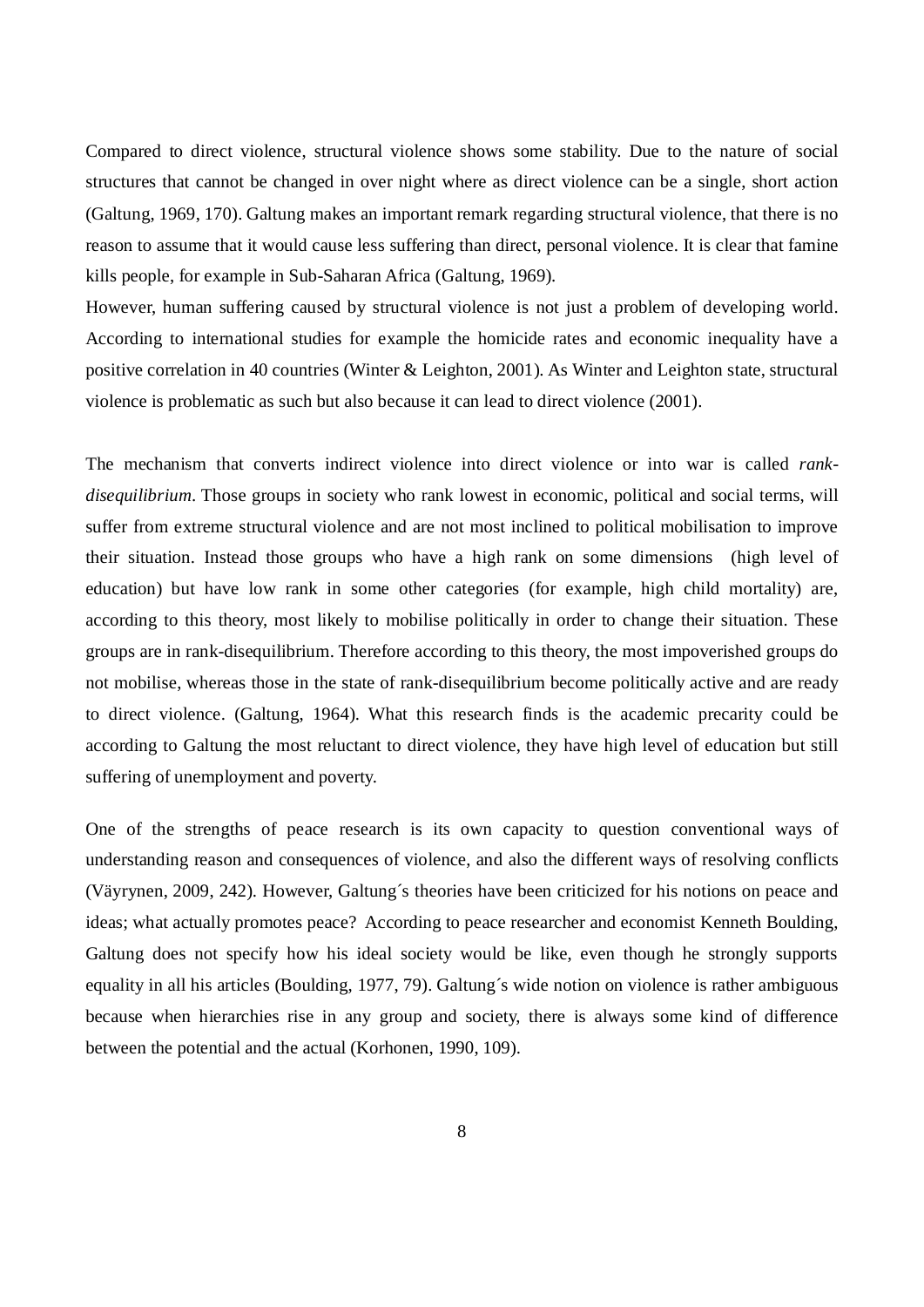What it comes to structural violence, Boulding criticises it for being too broad, as it includes problems derived from poverty and destitution. However, he admits that it is important to consider the structures that create violence, but he still sees that Galtung digresses from the actual topic. The structures that create violence tend normally to have just a thin connection with the structures that cause (direct) violence. Boulding reminds us that even though poverty sometimes generates violence, the violence is not present in all poor societies and vice-versa, violent societies are not necessary always poor. According to Boulding, poverty is a complex problem and the concept of structural violence is not enough to address it. He stresses that structural violence is a valuable concept to which one should refer when speaking about structures that generates violence. Another limit of the theory that Boulding mentions, is that its goal of perfect equality and justice are impossible to reach in practice. Thus, according to Boulding, structural violence should be better understood as metaphor, not as theory. (Boulding, 1977, 83–84).

Barnett also criticizes that the theory is vague in the details of structural violence (2008, 76). The meaning of peace is clear, as are, the causes of direct violence. However, the concept of direct violence is very broad. This question is also essential in this research. If we aim to reflect the results of data with Johan´s Galtung theory of structural violence, it is indispensable to have a clear definition of structural violence and also the possibly methods to measure it in this certain study. That question will be considered in the next chapter.

### **2.2 Measuring structural violence in this research**

The theory of structural violence comes from the field of multidisciplinary peace research. However, the majority of research it has been applied to represent international relations. Galtung and Höivik refer to structural violence when analysing inequality between the rich north and developing countries (Galtung, 1969 ; Höivik, 1971). The structures they refer are global and international of kind. This research aims at conceptualizing perceptions of persons and the structures inside a one country so at a grass root level, compared to earlier research on structural violence.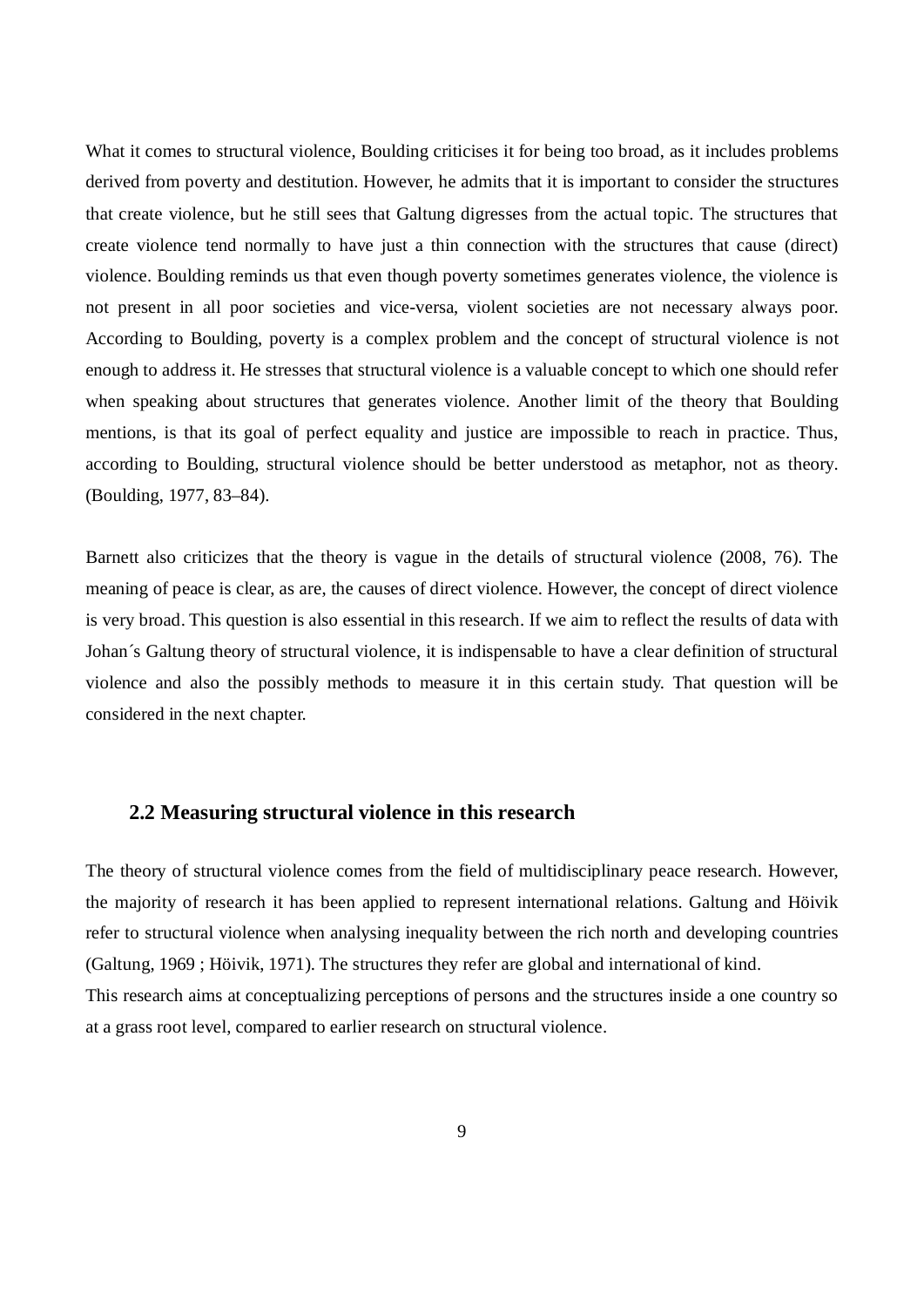According to Galtung structural violence is caused by *systems of unequal power that structure unequal life chances such that a person's potential is unrealized* (Galtung, 1969). According to Barnet (2008, 78) mechanisms that affect people's life changes and constraint human potential, can also be considered structural violence. Those mechanisms could, for example, be famine, malnutrition and also unemployment. The latter brings the theory closer to this research.

According to theory it is possible to measure structural violence. However, as it is difficult to measure the realisation of person´s potential, one needs indirect methods to identify structural violence. Höivik (1971) identifies some indicators of structural violence that are daily calorie intake, child mortality and life expectancy. These rather objective population indicators tell something about the possibilities that human beings have for a decent life. Again, approaching structural violence from this perspective seems to exclude developed societies. But as Väyrynen (2009, 245) reminds, the theory can be applied in rich countries to measure inequality *within* them. For example the ethnic neighborhoods in large cities in the USA illustrate structural violence. To prove this method, one would research differences in standard of living between black and white neighborhoods using the indicators presented above (Väyrynen 2009, 245).

Galtung considers that violence is *the difference between the potential and the actual, between what could have been and what is* (1969, 168). Barret (2008, 77) criticises the concept of potential that can be understood as *the best that humans can do*. Then everyone, everywhere should be able to reach same attainment, such as living as healthy as a Japanese woman and being as wealthy as men in Luxembourg. Thus, anyone who is not a beneficiary of the best that can be done would be the subject of violence. However, Galtung and Höivik consider an important notion: the reality should not been compared with an *ideal* world in an abstract sense but with a potential one (1971, 73).

If this research was about finding proof of structural violence in Spanish society, the most reasonable way to do so would be comparing statistical indicators such as Gini coefficient, before and the after crisis. Other indicators that Höivik mentions, would be, for example, mortality rates among unemployed and employed to show whether the inequality of opportunities has risen in the society.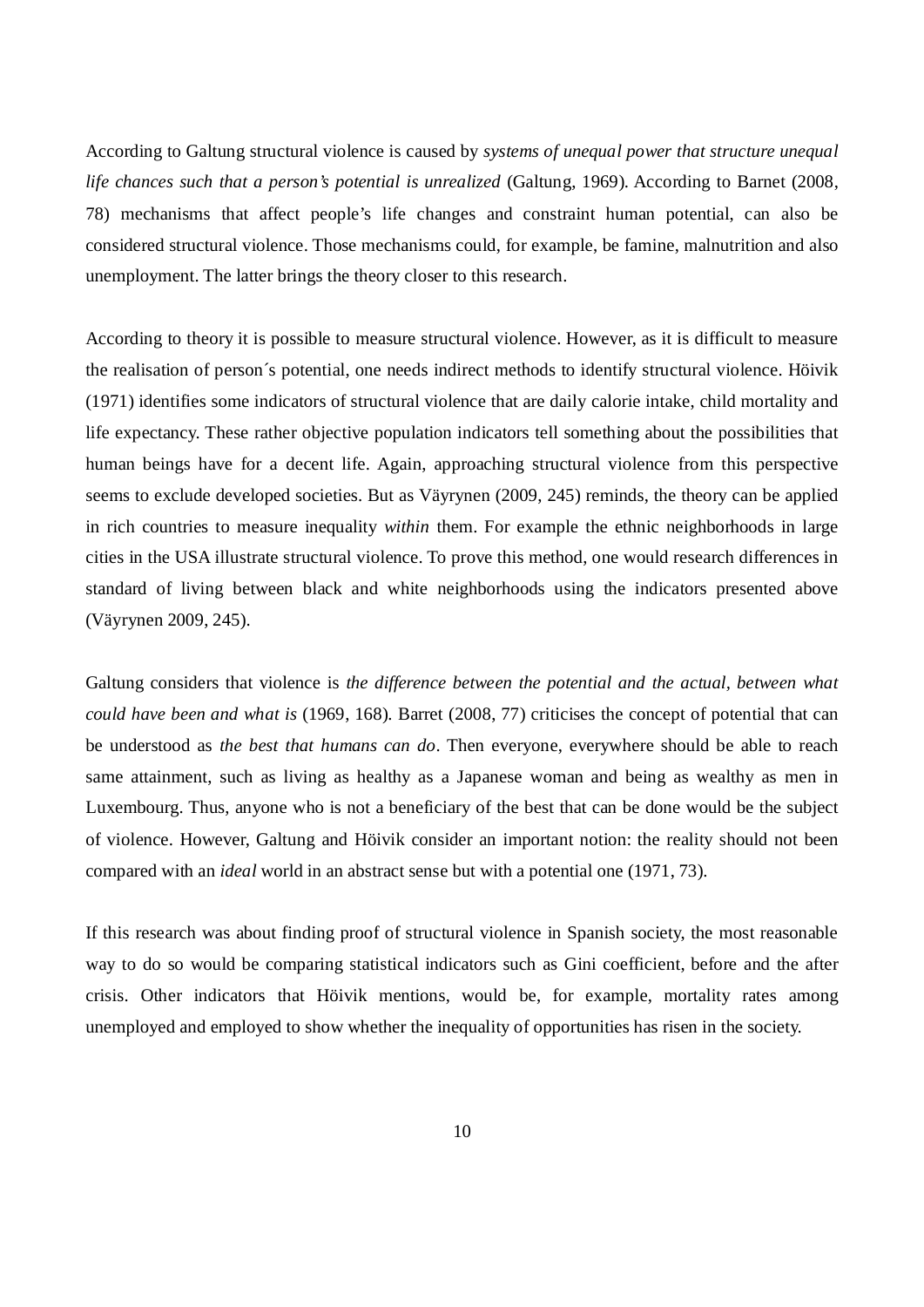Those would be indicators of inequality and injustice that according to Galtung is structural violence. However, as this research aims at going behind the figures and numbers and approach the human cost of crisis in qualitative methods, other way to measure structural violence has to be applied. As the data consists of in depth interviews, the subjective feeling of structural violence instead of objective measurement is adequate way here. That corresponds with Galtung´s primary definition of structural violence that is present when human beings are being influenced so that their actual somatic and mental realizations are below their potential realization (1969). This research very much draws up idea that the human beings are the primary experts to know whether they can realize their somatic or mental potential, or not. That approach supports the research question: *how do the Spanish university graduates perceive structural violence in the context of the economic crisis?* Instead of objective indicators of structural violence, subjective perceptions of structural violence are thus of the interest.

An important notion that has to be taken into account here is the difference between ideal and potential (Galtung & Höivik, 1971, 73). As Galtung puts it structural violence is *any avoidable impediment to self-realization* (Galtung, 1980, 69). Therfore, the structural violence is avoidable, otherwise it is not structural violence. The definition by Winter and Leighton (2001, 1) complements Galtung´s own definition; structural violence occurs whenever people are disadvantaged by political, legal, economic or cultural traditions. They also state that whenever a person is denied access to society's resources, there is violence that can be physical or psychological of kind. In an economic crisis and due to various budget cuts, structural violence in this sense is probably to occur in Spain.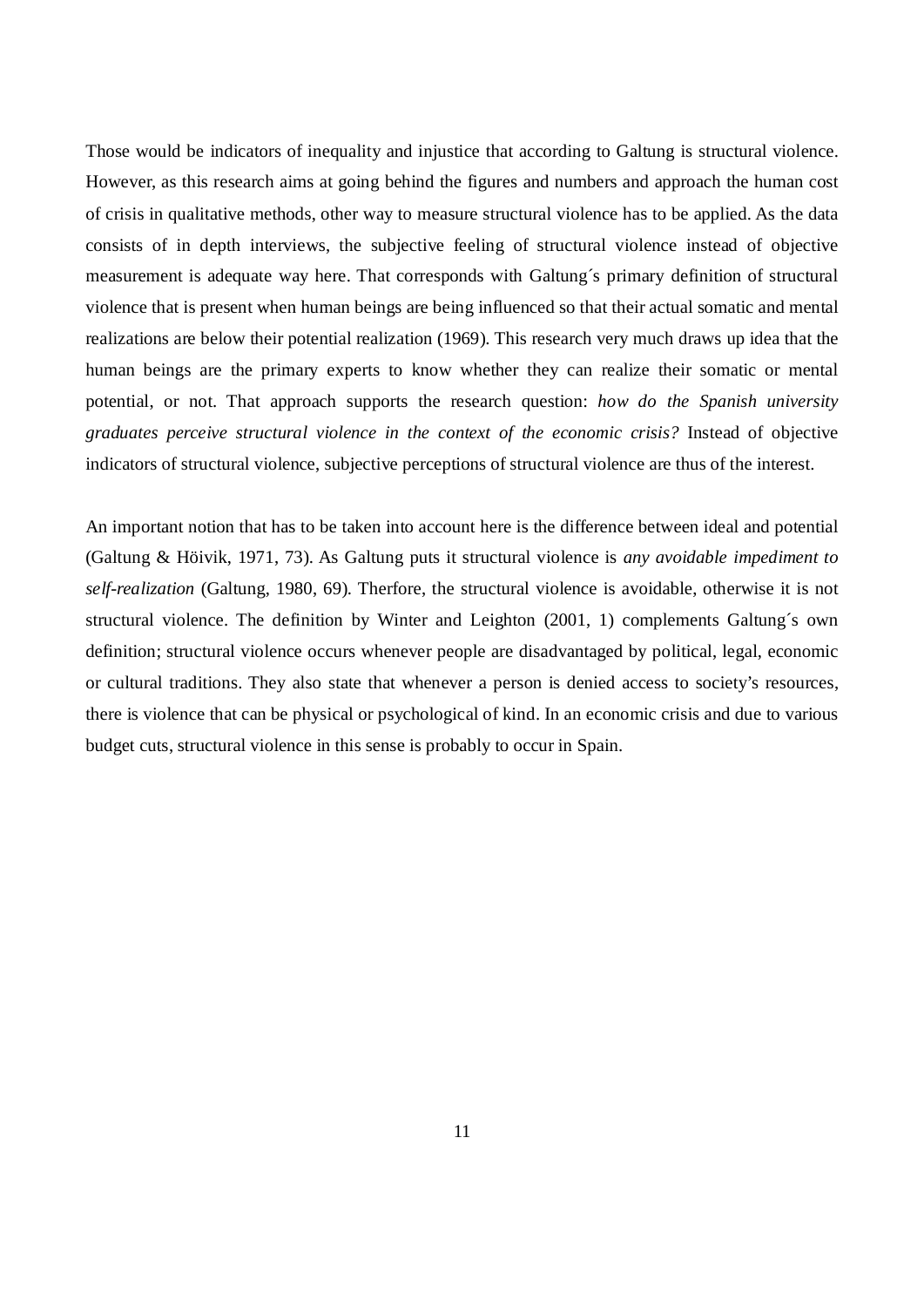## **3. Background of the study**

It is necessary to conceptualise the Spanish labour market in order to gain a clear perspective into the situation of university graduates. The first section of this chapter illuminates the Spanish labour market in general. The second and the third sections concentrate on two problems that university graduates face in the Spanish labour market: precarity and mismatch between education and required skill in job. The last section presents earlier research conducted on crises and its effect especially on university graduates. The chapter does not just aim at giving an overview of the situation of Spanish university graduates but also it aims at assessing it from the perspective of structural violence.

### **3.1 Dualism in Spanish labour market**

In general, there are some characteristics of the Spanish labour market, such as structural unemployment, a high proportion of temporary contracts, and dual labour market where there is a gap between temporal and permanent workers. The crisis has deepened all these of characteristics further (Hurley, Storrie & Jungblut, 2011).

The Spanish labour market has a duality in its nature: there is a huge polarisation between those with protected permanent contracts and the mass of precarious workers. Family heads (for example, the typical male bread winner figure) have well protected permanent working contracts, whilst women and young people tend to have precarious working contracts that impede access to social protection schemes. Furthermore, the fragmented labour market discriminates against young people and women in Mediterranean countries (Karamessini, 2008).

The duality of Spanish labour market can be explained by history and by an impact of the EU labour policy. First of all, an element that derives from Franco's dictatorship is high protection of permanent worker (Bentolila, Cahuc, Dolado & Le Barbanchon, 2011a).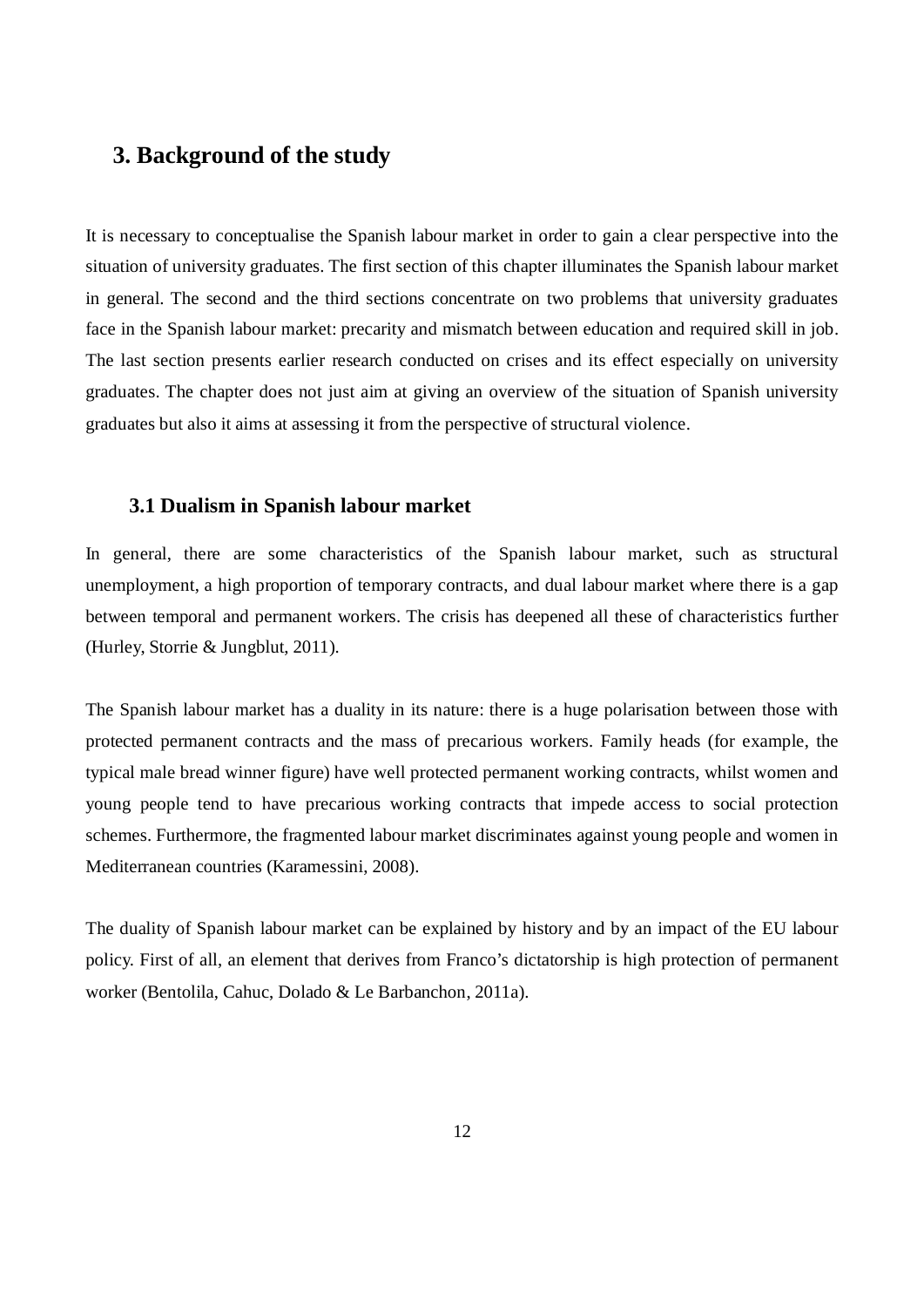Abolishing this feature has turned out be an impossible task both for both right wing and left wing governments during three decades after the dictatorship. However, the labour market has been reformed according to general European trend. The Spanish government has directly promoted temporary contracts to gain maximum flexibility in order to create jobs while permanent contacts have been untouched (Bentolila, Cahuc, Dolado & Le Barbanchon 2011b, 1). Creating two-tier labour market has been seen a politically more viable way to boost flexibility as there is strong resistance from permanent workers.

Flexibility in the labour market has been an increasing trend all over Europe during the last 25 years. According to Bentolila, Boeri, & Cahuc (2010) there have been more than 200 reforms of employment protection in the Eurozone, in order to increase labour market flexibility. The reforms had positive effect in the EU between 1995 and 2007: unemployment fell by one fourth, long-term unemployment halved, and 21 million new jobs were created. When Spain entered European Monetary Union in 1994 the unemployment rate was as high as 24 percent but in the economic boom the job creation was strong and the unemployment reached its lowest level 8% in 2007 just before the crises. The Spanish unemployment rate has been typically high but it has been also very cyclical and so vulnerable to economic down-turns (Jaumotte, 2011, 3). Thus, the negative side of flexibility, has been seen during recessions; high unemployment rates.

According to Bentolila, Cahuc, Dolado & Le Barbanchon (2011) flexible temporary contracts boost job creation but also enable job destruction. The wide gap of firing cost between temporal and permanent contract could serve as an explanatory factor of the high unemployment in Spain. The wider the gap between firing cost between different contracts, the more dominating the increase in job destruction is. Due to the high firing costs of permanent contracts, transforming temporary contracts into permanent contracts is not an attractive option for employers and they prefer temporary contracts in sequence. This is the case in Spain, where the regulation of temporary contracts is lax compared to permanent jobs which are highly protected (Bentolila, Cahuc, Dolado & Le Barbancho, 2011).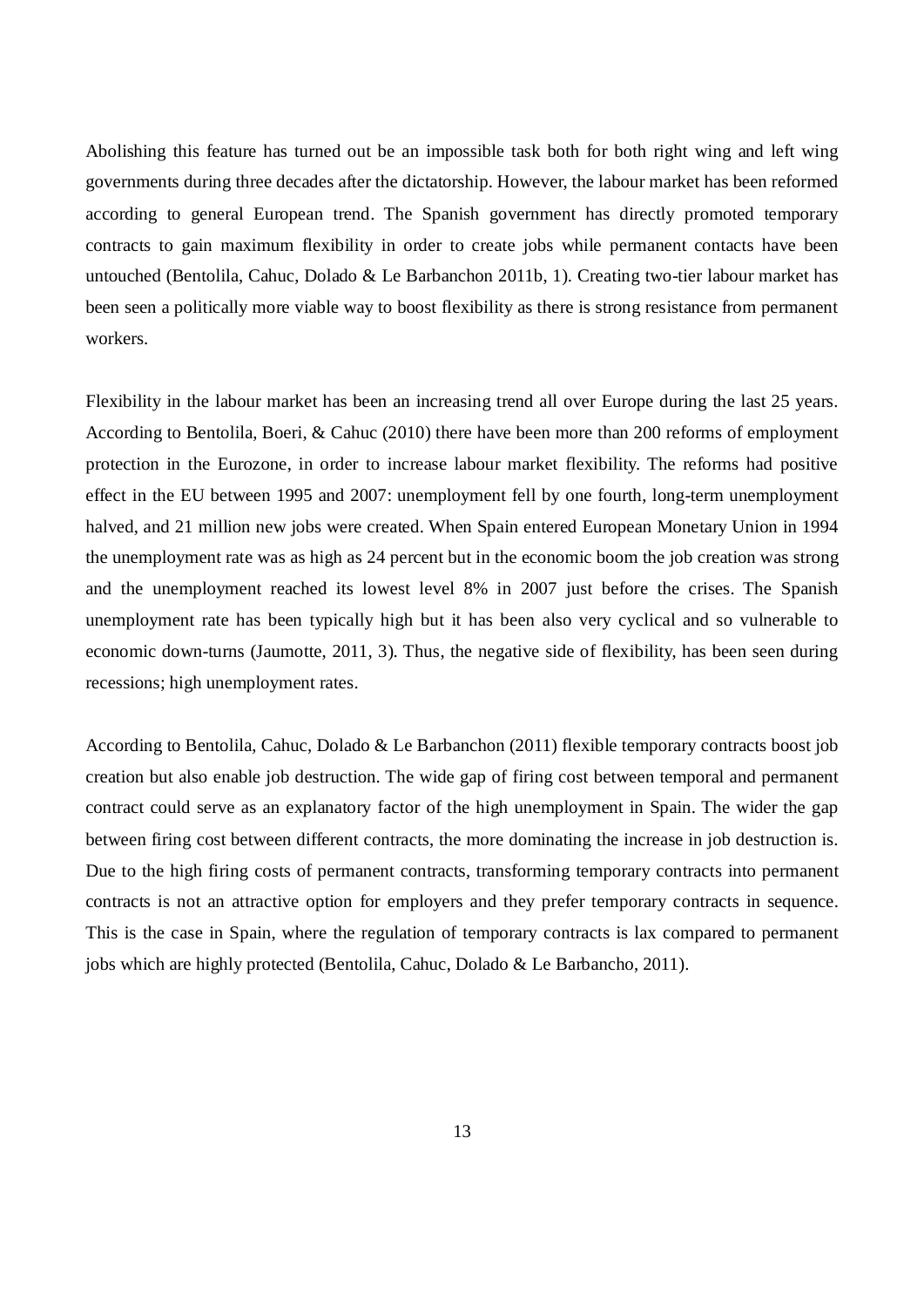Other dark sides of the flexible information society can be easily found in Spain as well. For example, temporality and instability of work, the intensification tightening of working conditions, polarisation of salaries, caused by growing number of low salaries, and thus a growing number of working poor (Santos Ortega, 2003, 88). Furthermore, employment has gone through a fundamental change in the last few years. According to Álvarez Cuesta (2008, 11) there is a dual development, that on the one hand towards a more relaxed relationship between employer and employee and on the other hand leads towards greater precariarity of work. The existence of mass unemployment forces workers to accept labour conditions that they would not accept if there was another job available. The consequence of this development is that the labour market has become segmented, that is divided between the jobs of high productivity, stability and good working conditions, and those jobs of low productivity in stability and bad working conditions (Valdés dal-Ré & Lahera Forteza, 2004, 77).

According to Santos Ortega (2003, 88) the reorganisation of capitalism can be clearly seen during the last 20 years in Spain. Changes and transformations in production, in technological development and in labour life, together with greater demand for flexibility, have led to the triumph of economic rationality while social rationality has been forgotten. A concrete example of this development is greater vulnerability of those less favoured in society. The labour market has produced more precarious working conditions during the last two decades (Álvarez Cuesta, 2008, 14).

During the recession, youth unemployment has risen the most in comparison to other age groups. This is explained by the fact that in the moment of recession temporary contracts, which are common among the young, are first to be cut. In addition, high unemployment rates among the young have revived the informal economy, which polarises the system even more and raises the number of those without any social protection. (Karamessini, 2008, 67).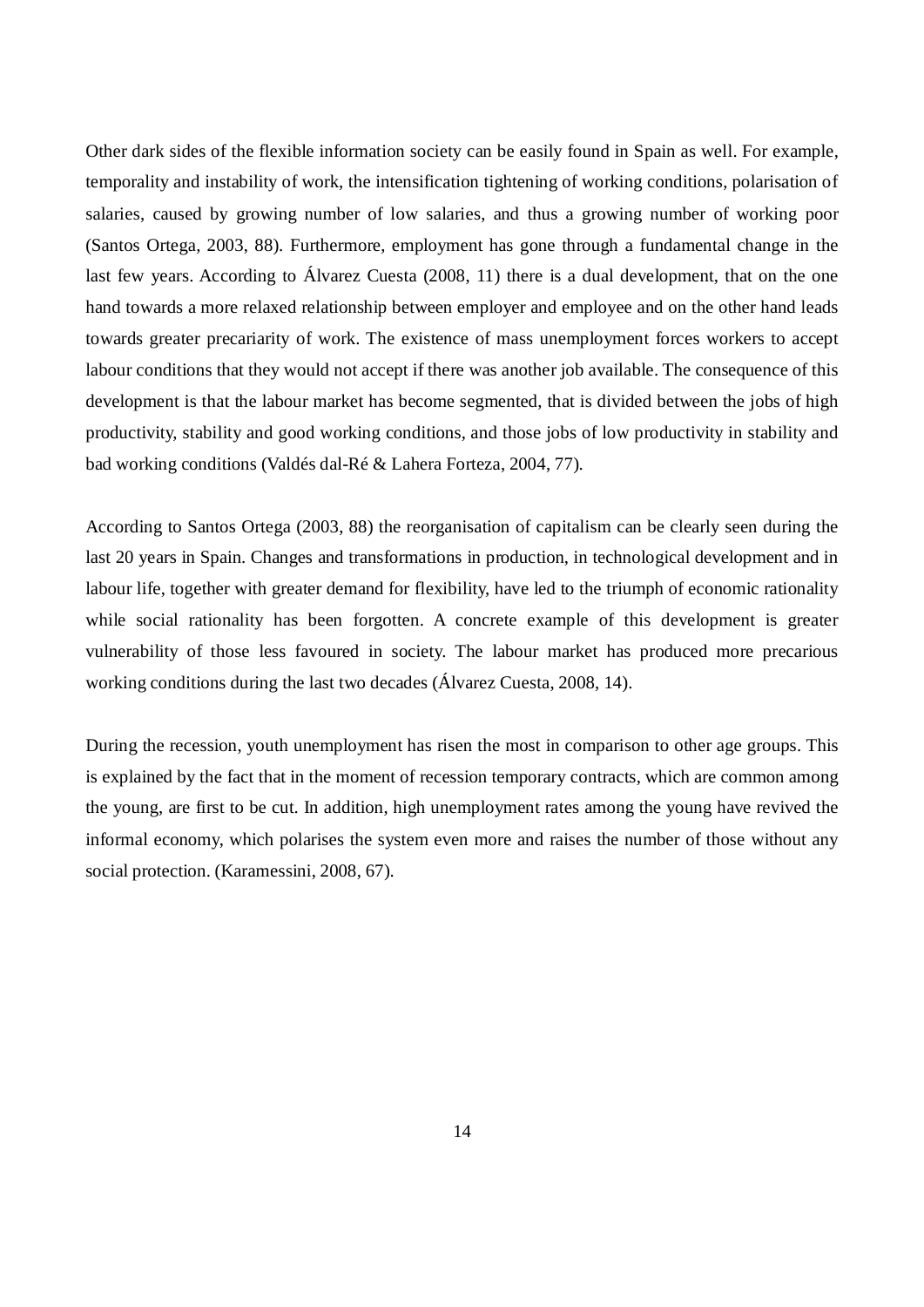The duality in the Spanish labour market will probably deepen further. According to a study about the crisis effects on the European labour market and employment structure, there is a polarisation tendency can be detected in general in Europe (Hurley, Storrie & Jungblut, 2011). There has been some job growth in the top quintile of the wage spectrum, while the decline of the lowest-paid jobs has been comparatively modest. Even in Spain, in spite of the greatest job decline in Europe, the number of jobs in the top quintile has increased. Meanwhile, there have been massive job losses in the manufacturing and construction sector, which are middle-ranking jobs. That has been the case of Spain where the labour market has been construction volatile (ibid., 13). The polarisation development is due to technological changes and the polarization of service sector employment, which tends to generate jobs at both the top and the bottom of the employment structure. Another effect is that the crisis has made the European workforce older while the young people have faced high unemployment rates. In Spain, the unemployment rates for young people are double compared to older parts of the population (Hurley, Storrie & Jungblut, 2011).

The anti-crisis measures introduced by both the socialist and conservative governments have also affected the labour market, but not as they had wished. Since 2009, the main, and the only, objective of these measures has been reducing the public deficit. Anti-crisis policy included legislation reform on labour relations, which aim was to maintain and create jobs. The idea behind this was that reducing pay standards and social rights could create jobs. However, the labour market reforms have not had much impact on the labour market situation and the unemployment rates are still very high. As a consequence, social inequality is growing, as is the number of those without any social protection (Baylos &Trillo, 2012).

Strong duality in the labour market can be considered as structural violence as Galtung defines it. First of all, there is inequality between temporal and permanent worker that as such is structural violence (Galtung, 1969). Furthermore, there is unequal access to secure employment and thus, unequal access to social security and pension schemes. According to Galtung unequal power relation can be shown as unequal access to society´s resources (1969, 171).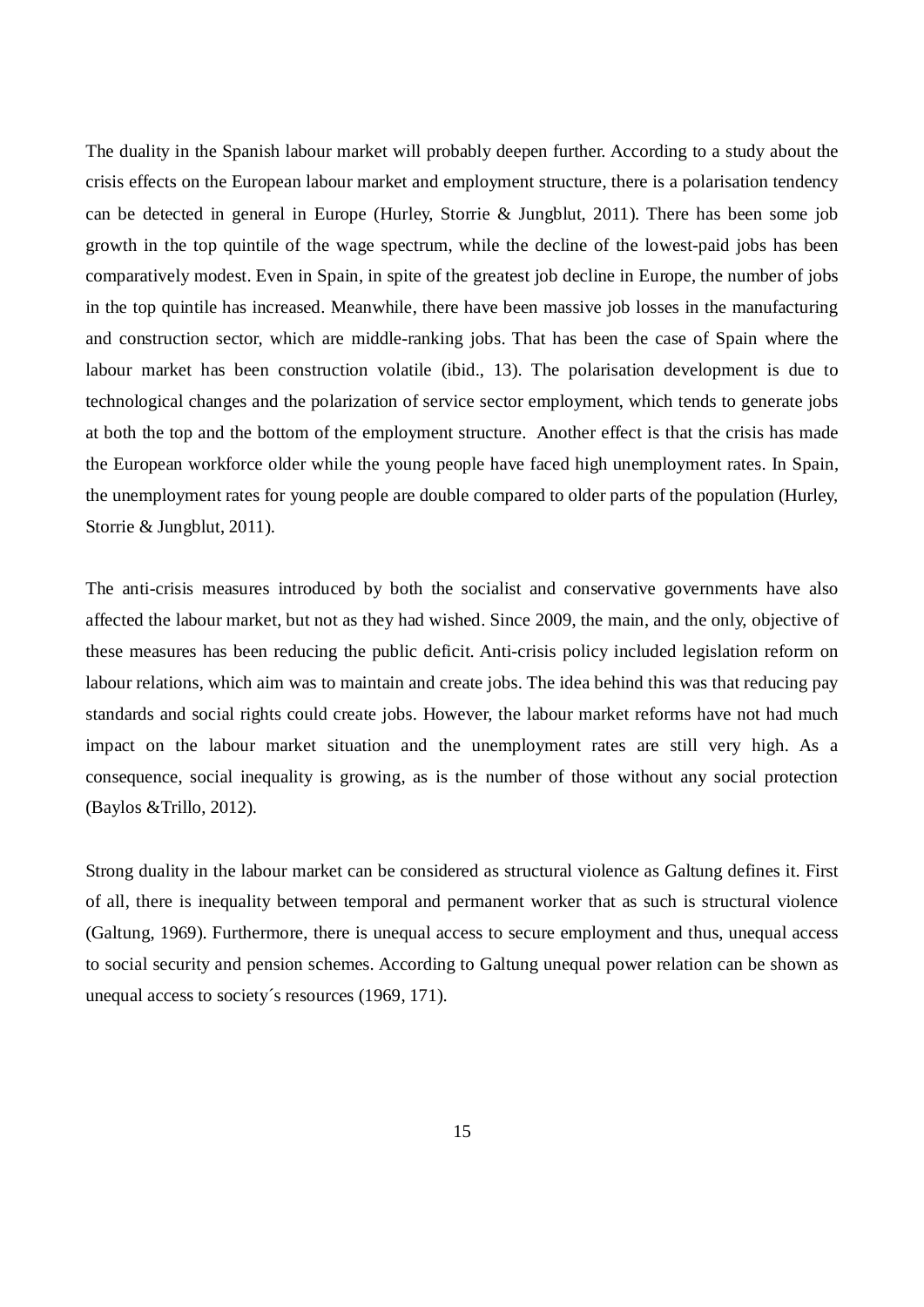Public security schemes can be considered these kind of public resources and unequal access to them thus, as structural violence. So to conclude, the flexibilisation of Spanish labour market has increased inequality and thus boosted structural violence. As an example of structural violence as income inequality along racial lines for example in the U.S., in Spain the inequality is shown between generations. Young people tend to be those who have no access to secure employment and thus, to other resources. Due to the crisis and high youth unemployment rates, generational inequality might have deepened.

#### **3.2 Labour precarity of Spanish university graduates**

In international comparisons the situation of Spanish university graduates was already poor before the crisis compared to their European counterparts. Unemployment rates and the proportion of temporal work were higher, and the level of salary was lower than the average the Eurozone countries.

There was a wide comparative study conducted on higher education graduates and their situation in the labour market in European Union countries (Céreq, 2008). The number of higher education graduates has doubled in Europe in the last 20 years and there has been a fear that there will be an increased gap between qualifications and jobs available for them. However, the study shows that, in general, European university graduates find work quite easily that matches their education. Yet the study also highlights that there are considerable differences between Southern European countries (Spain, Italy, Portugal) compared with Northern and Central European countries. In Southern Europe, new graduates need more time to find an adequate job and have more fixed-term contracts. In Spain, the number of fixed term contracts is at its highest; 70% while the average the Eurozone was 50%. The Italian and Spanish respondents were less satisfied with their occupational situation. The study shows clear link between job stability and satisfaction: the more stable the job, the more satisfied the people are. Atypical work (fixed term contracts, part-time work) is more common among graduated women than among graduated men all over in Europe, but in Spain, Portugal and Italy where the female unemployment rates are generally high, the gender difference is more significant. (Céreq 2008, 1-4).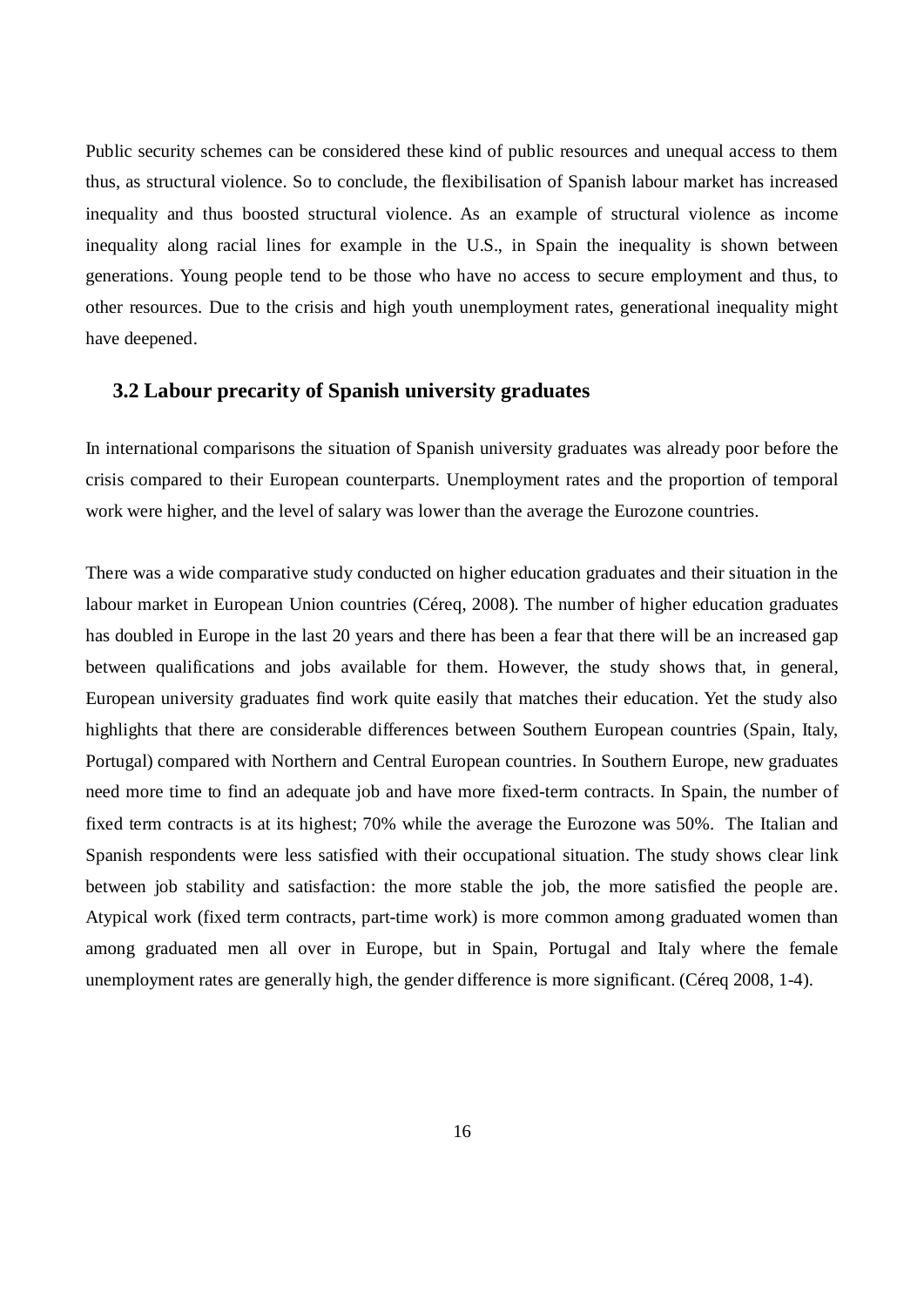A high turn-over rate related to temporary contracts causes insecurity as people are not able to plan their lives in the long run (Bentolila, Dolado & Jimeno, 2008, 55). That reduces youth emancipation and further limits geographical mobility, as the young people have to accept jobs that are close to their parental home. Late emancipation effects child bearing in Spain, together with Italy, which have the lowest fertility rates in Europe. That fact is boosted by the lack of family policies in Spain, which is characteristic of the Mediterranean welfare state in general (Flaquer, 2000, 4). According to Oinonen (2004, 117) precarious working conditions such as fixed term contracts together with lack of family policies form the main reason for postponing childbirth in Southern Europe.

The transition of youth to adulthood less frequently follows the traditional model that has clear progression, studies–work–family (Santos Ortega, 2003, 95). According to Santos Ortega the traditional model might work very well among the lowest and highest deciles of the society whose labour socialisation works according to the traditional model. However, for the majority of the people, for example the middle class, there is no longer a linear path from studies to work and then to raising their own family, for this group of people.

Uncertainty of temporary contracts, which are very common among young people, underlines the importance of family (Wölfl & Sanguinetti, 2011, 27). A wide and recent study on the effect of crisis on Spanish youth emancipation concludes that the crisis has not significantly changed the late emancipation process. The labour situation of the youth has worsened but the change is not as drastic compared to other parts of active population because the Spanish youth has already suffered before the crisis from a high proportion of temporality, precarity and low salaries. Insecurity has been a core characteristic of their labour market situation, even at economic boom times (Moreno, López & Segado, 2012, 178). As an indicator of that serves the age youth emancipation in Spain. Compared to their European counterparts, the late emancipation from their parents has been typical among Spaniards for a long time. 70% of young people between 20-29 years live with their parents. However, the study shows that the Spanish model of late emancipation is expanding to other European countries as a consequence of greater flexibility in labour markets and social conditions all over Europe. Thus, Spain might not be the only country where exists structural violence caused by flexibilisation of labour market.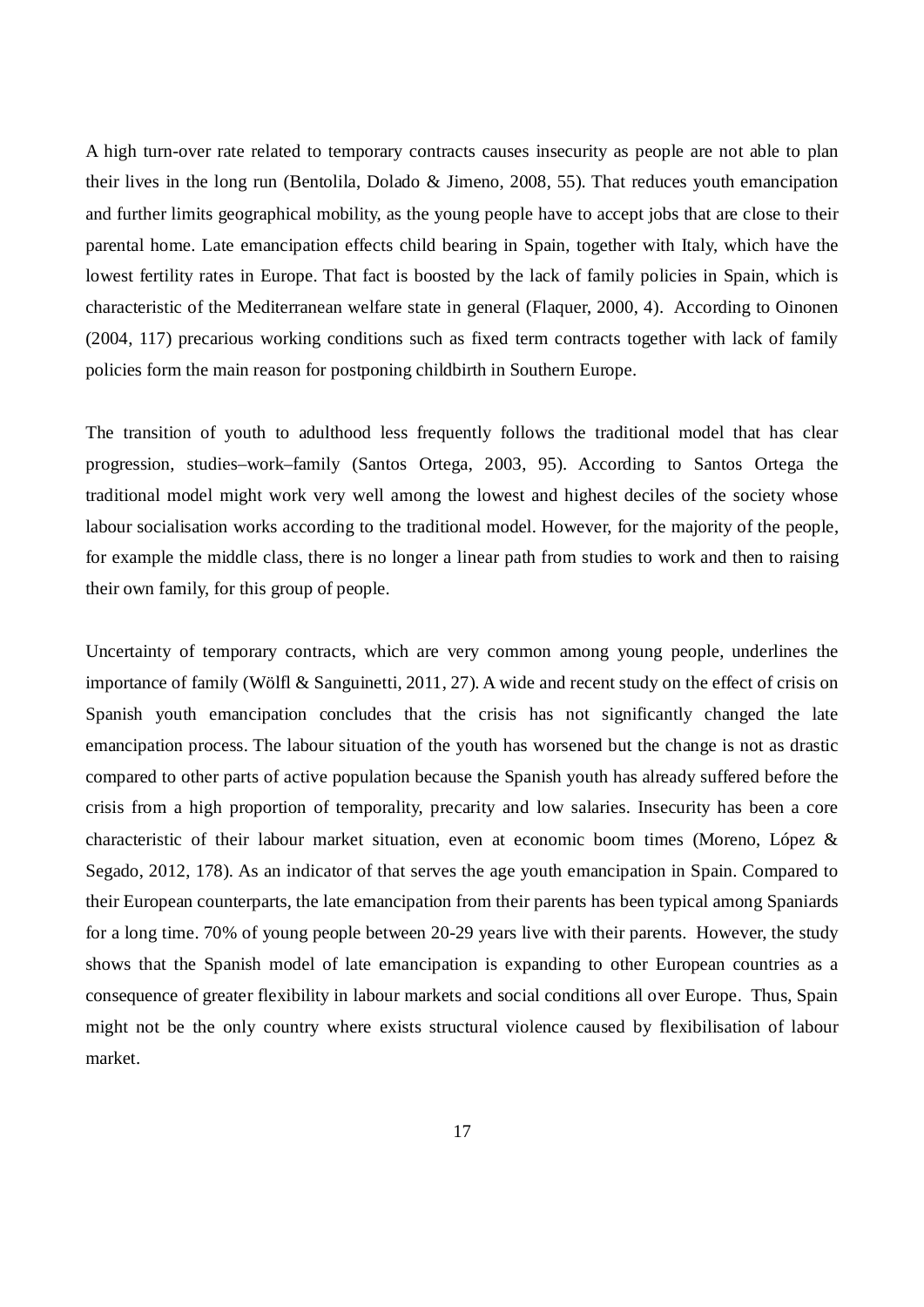To conclude, there has been labour precarity that has limited the possibilities of Spanish university graduates already long before the current economic crisis. In other words, the crisis only is not to blame for the structural violence: it has existed before even though not to that wide extent than now.

#### **3.3 Mismatch between qualification and job**

As it has been shown in the previous section, mismatch between qualification and job is a typical phenomenon amongst Spanish university graduates together with unstable labour conditions. University graduates have an occupation that does not require a high level of qualification. In this section, the phenomenon and its consequences are considered in more detail.

Occupational mismatch is an important characteristic of the Spanish labour market (Felgueroso, Hidalgo & Jiménez-Martín, 2010, 15). The paradox of the Spanish economy is that it is incapable of producing jobs that match the qualifications of university graduates and therefore, very often, they have to be content with jobs for which they are overqualified for (Santos Ortega, 2003, 95). There is a massive imbalance between required skills and education. This kind of occupational mismatch deepened in the nineties and partly supports the existence of so called *Mileuristas*, the generation that regardless of being the highest educated in the history could not reach the standard of living of their parents. High educated people could not find work that match their skills and they were often working on temporary contract earning low salaries. Felgueroso, Hidalgo and Jiménez-Martín (2010) have researched the fall of wage skill premium during the last two decades in Spain. Their finding was that oversupply of educated workers, together with high number of temporary contracts explain this fall.

Spain stands out from the other three Mediterranean countries in university education. A characteristic of all Mediterranean countries in the 1980´s was that there was a low educational level compared to the EU-15 (Karamessini, 2008, 61). All Mediterranean countries have raised the general educational level, but only Spain has been able to challenge the EU average and nowadays the percentage of the population with academic degree is even higher (33, 7 %) than of the EU-25 (26, 2%) (Karamessini, 2008).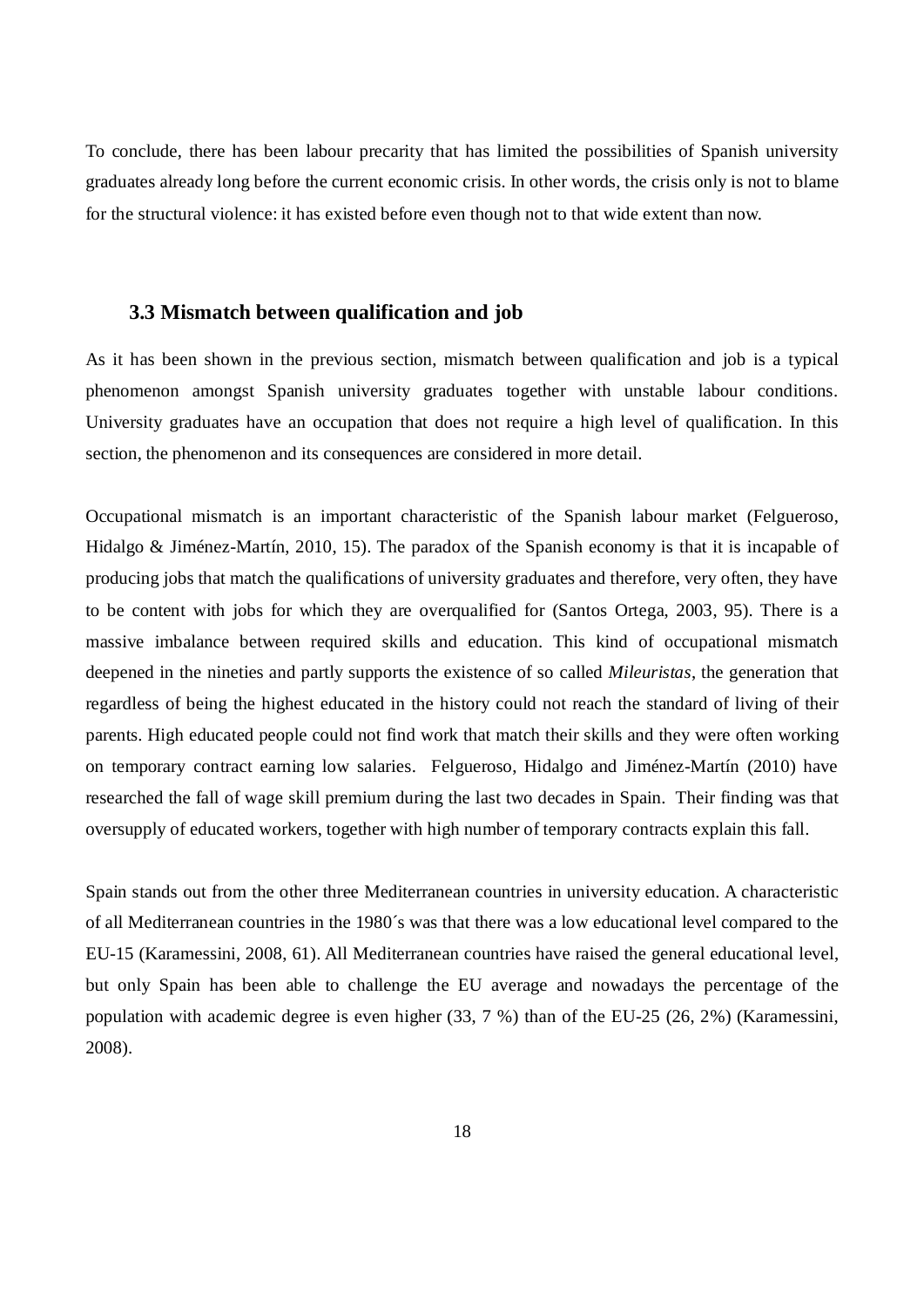Whilst the general level of education has risen, the concern has been whether the Spanish labour market can absorb the growing number of university graduates that have finished their studies during the last 20 years (Rahona 2007, 164). As consequence, the requirements for entering a job can get higher and the possibilities to enter labour market limited.

In her wide study on labour transition of Spanish university graduates Rahona (2007) considers the expansion of Spanish university education after the democratisation of the country. One factor behind the expansion has been the ideal of equal opportunities that has been realised in many aspects. There are universities all over the country, women have entered academies and university has lost its elitist characteristics. However, Ramona's (2007, 261) empirical study indicates that the socio-economic status of family and level of education is still one significant factor that affects access to university studies. When families are facing unemployment, rising living costs and other economic problems, one can question whether equality in education is at risk. That is very probable when at the same time, tuition fees are rising and the number of scholarships is reduced. That indicates a certain level of unequal opportunities in education that is in Galtung´s definition is structural violence (Galtung, 1969, 171).

However, Rahona shows in her study that a university degree is a significant factor that facilitates job search in the Spanish labour market (Rahona, 2007, 212). Aquila (2002) shows in his study that those with academic degree find a job in a shorter time period than those who have not finished their schooling. Another finding of Rahona´s study is that the period needed for the first job search has increased during the last 20 years. Taking into account that during this time period there has been an economic boom, the results are surprising. According to Rahona that is an indicator of worsening conditions in Spain for young people entering the labour market independently from economic environment (2007, 177).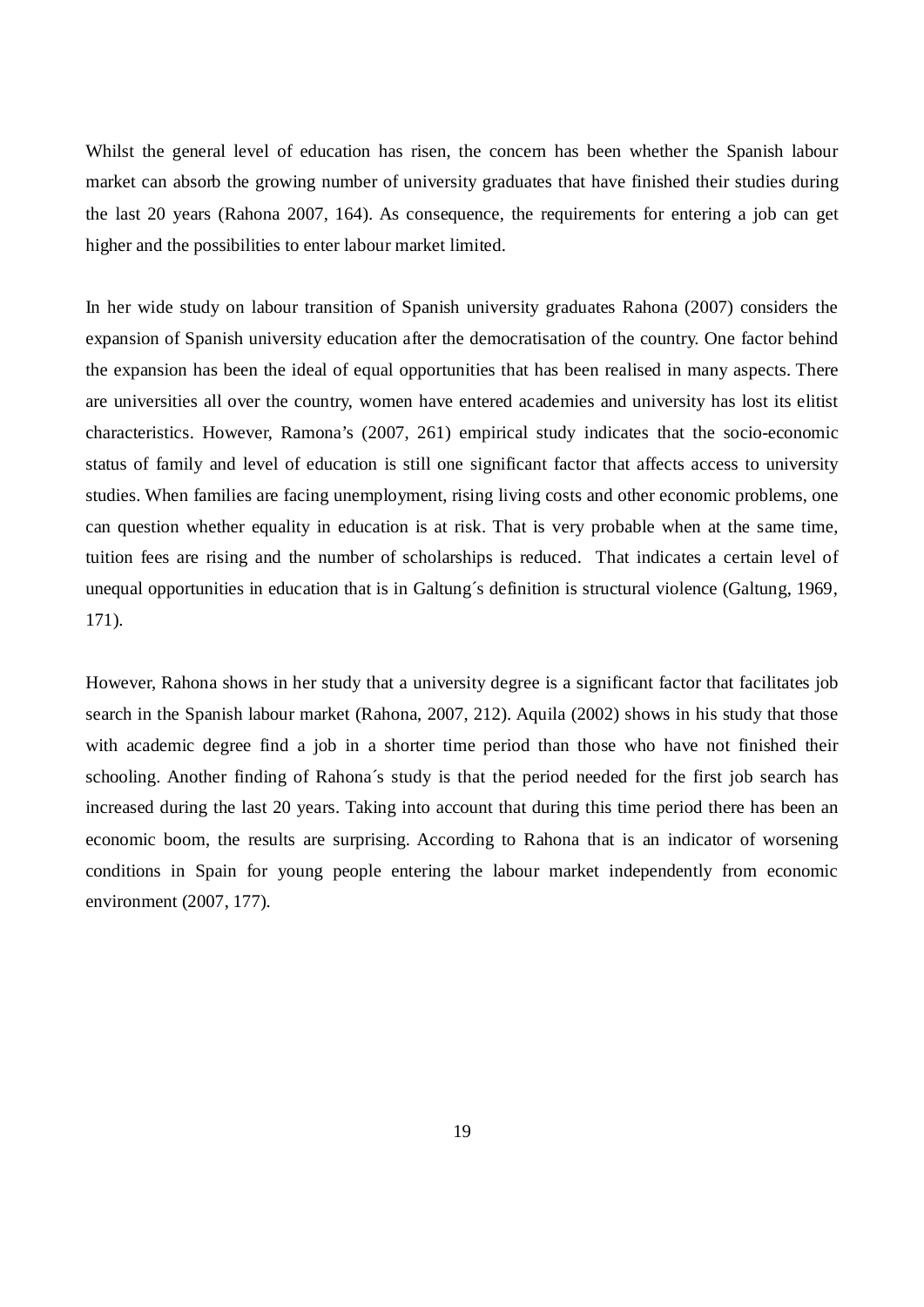From these findings, one can say that an academic degree is an advantage to enter the Spanish labour market. However, the academic degree does not guarantee the access to well-paid jobs and socioeconomic security. In Spain, the problem of precarious labour conditions especially touches the high educated young people (Felgueroso, Florentino & de la Rica, 1999, 2). The higher the qualification, the higher the wage cap between temporal and permanent worker. Due to the high firing costs of permanent contracts, transforming temporary contracts into permanent contracts is not an attractive option for employers and they prefer temporary contracts in sequence (Bentolila, Cahuc, Dolado & Le Barbancho, 2011).

According to economist the Bentolila, Boeri, & Cahuc (2010) the creation of ultra-secure permanent workers and vulnerable temporary workers affect the entire society because it means wasting human capital. The situation is very alarming from the perspective of young people that tend to be labour market new comers. Their education and their effort are not used as they have to content to precarious jobs and often jobs that do not require academic degree. The OECD (2011) has also paid attention to the problem of occupational mismatch among Spanish university graduates because of wasted human capital. Over-education may cause human capital accumulation that is harmful for productivity growth (Wölfl & Sanguinetti, 2011, 13). There are no incentives for companies to invest in temporal workers and students are lacking incentives to invest in their education, as the return for this investment is low (OECD, 2008a). Various temporary contracts and layoffs at the start of a career can prevent workers from acquiring sufficient specific human capital to enable them to fully develop their potential (Felgueroso, Hidalgo & Jiménez-Martín, 2010). There is a linkage between over-education and low inter-regional mobility of workers: young people have to accept jobs close to their (parental) home for which they are overqualified (Wölfl & Sanguinetti, 2011, 27). Thus, uncertainty of temporary contracts underlines the importance of family. It is no wonder, that in Spain, geographical mobility is the lowest of the OECD countries and meanwhile the mismatch of workers is high (OECD 2008a, 2). That partly explains large regional disparities in unemployment rates across different regions in Spain.

The mismatch between an individual's attained level of education and the education required for the job can be understood as *distance between the potential and the actual*. That according to Galtung is structural violence (Galtung, 1969, 168). The person´s capacities and human capital are wasted.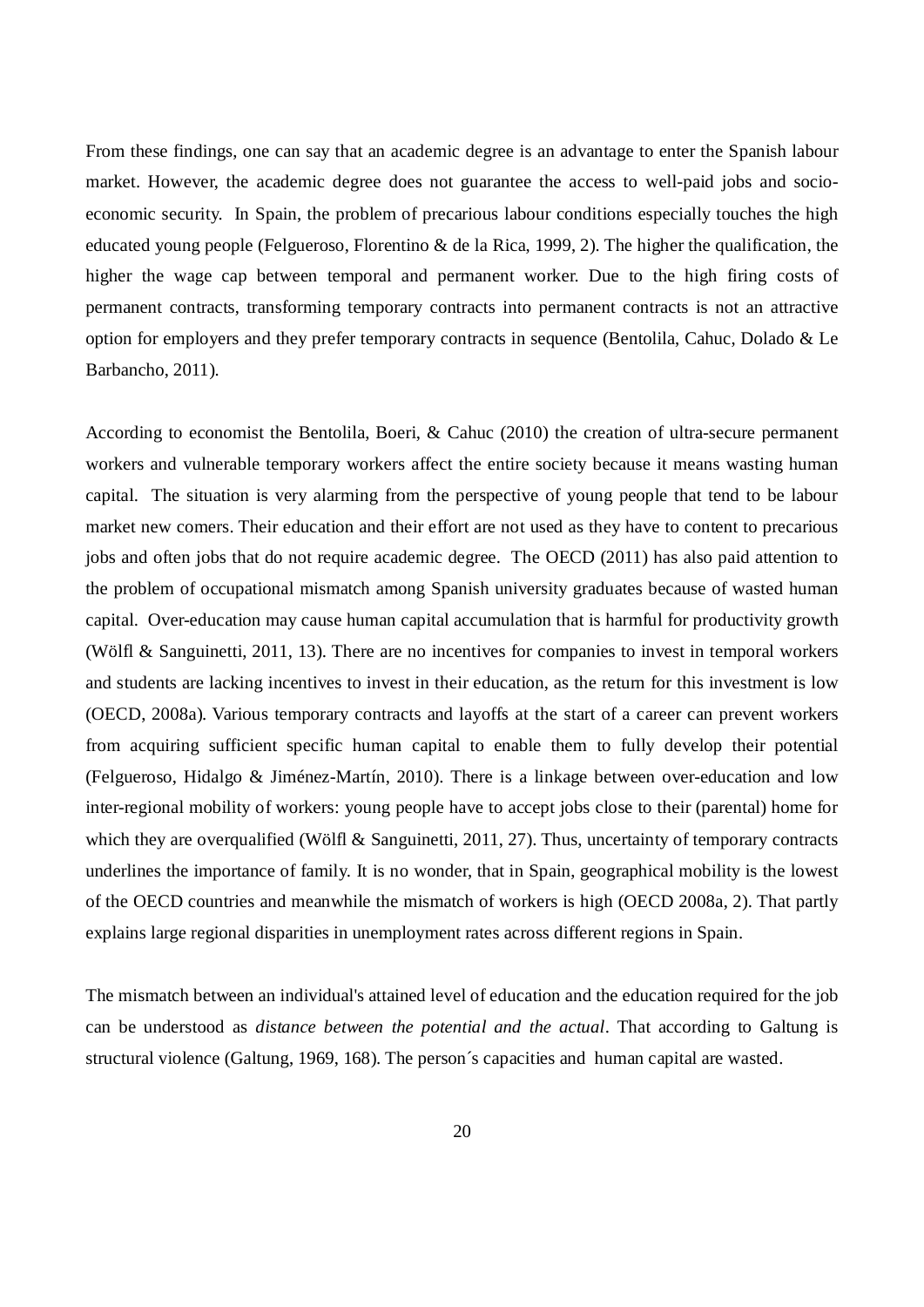### **3.4 The recession and university graduates**

The term lost generation has been present in the Spanish media, and also many other countries, when speaking about the long-term effect of the crisis on the younger generation. International organisations, such as OECD and ILO have warned about the scarring effect of crisis on the young generations. Young people have serious problems when trying to find work, moving from the parental home and starting a family. However, the academic literature is hardly knows the term lost generation in this context (the term normally refers to American literature). Still, there are studies that consider the effects of crisis on the youth in general and also a smaller number on university graduates.

When the labour market is hit hard by a recession and the human cost rises. It is clear that lay-offs cause loss of earnings in the short run, but there are various studies that show that these losses have also en effect in the long run. Youth is one of the groups together, with the long term unemployed, which are at risk of suffering from long term losses earning (Mai & Loungani, 2010, 5). Unemployment also has other long lasting impact on young people. Unemployment at young age suggests unemployment also at the age of 50 (Bell & Blanchflower, 2010). There are also studies that indicate the negative impact of job loss on health that partly explain higher mortality rates among those who have experienced layoffs.

There is small, but growing number, of studies that assess the effects of finishing school during recessions. However, the effects that these studies examine are mostly in the field of economics and are mostly interested in salary and career perspectives. There are also studies that indicate that unemployment might reduce life expectancy, lower academic achievement and also lower earnings for their children. (Kahn, 2009, 5). Lisa Kahn shows that young people who graduated from university in United States during the crisis in the 1980´s have suffered a decline in earnings over time. The essential point of the study is that these earning declines are permanent and even stronger economic problems will develop (Kahn, 2009).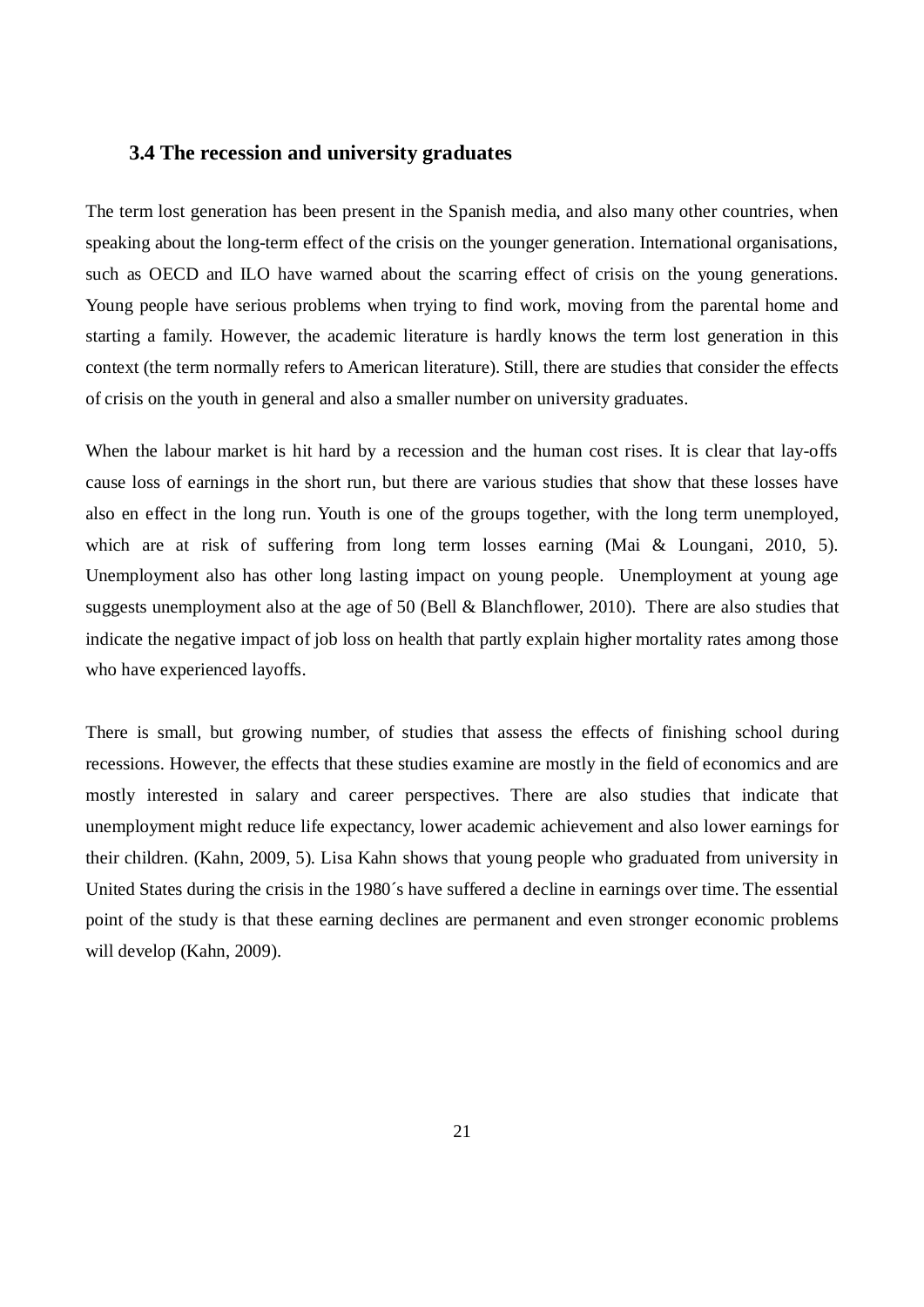The research on the effects of crisis on university graduates is rather limited and it is more concerned with the economic side of the crisis. An interesting exception is a study from the field of social psychology that examines the relationship between values and crisis. The study might give some insights that can be used to interpret the results of this research. In their study, Giuliano & Spilimbergo (2009) investigate the relation between macro economic shocks during the early adulthood and values. One of the strongest result of their study is the long lasting distrust of the government that recession causes amongst the young adults (2009, 16). According to the study, individuals growing up during a recession tend to think that the success in life depends more on luck than on effort. They also tend to support government redistribution but at the same time they have less confidence in public institutions (Giuliano & Spilimbergo, 2009, 1).

However, a study that is the most related to this research, comes from Sri Lanka. It does not speak about Galtung´s structural violence but this research links social problems with a violent conflict. In their research Amarasuriya, Gündüz & Mayer (2009) explore the relation between mass youth unemployment and underemployment, with the ethnic conflict in Sri Lanka that took place in the 1970- 80. According to them, youth unemployment is a significant factor behind the conflict. However, the writers highlight that the nexus between an armed conflict and youth frustration is not clear and more research on the phenomenon is needed to better understand that nexus. They stress that youth unrest should be seen in a wide social, political and cultural context, and it is not enough to concentrate on the unemployment as such. There are many reasons that cause frustration among young people but unemployment turned out to be the most significant factor behind the youth unrest (Amarasuriya, Gündüz & Mayer, 2009, 21).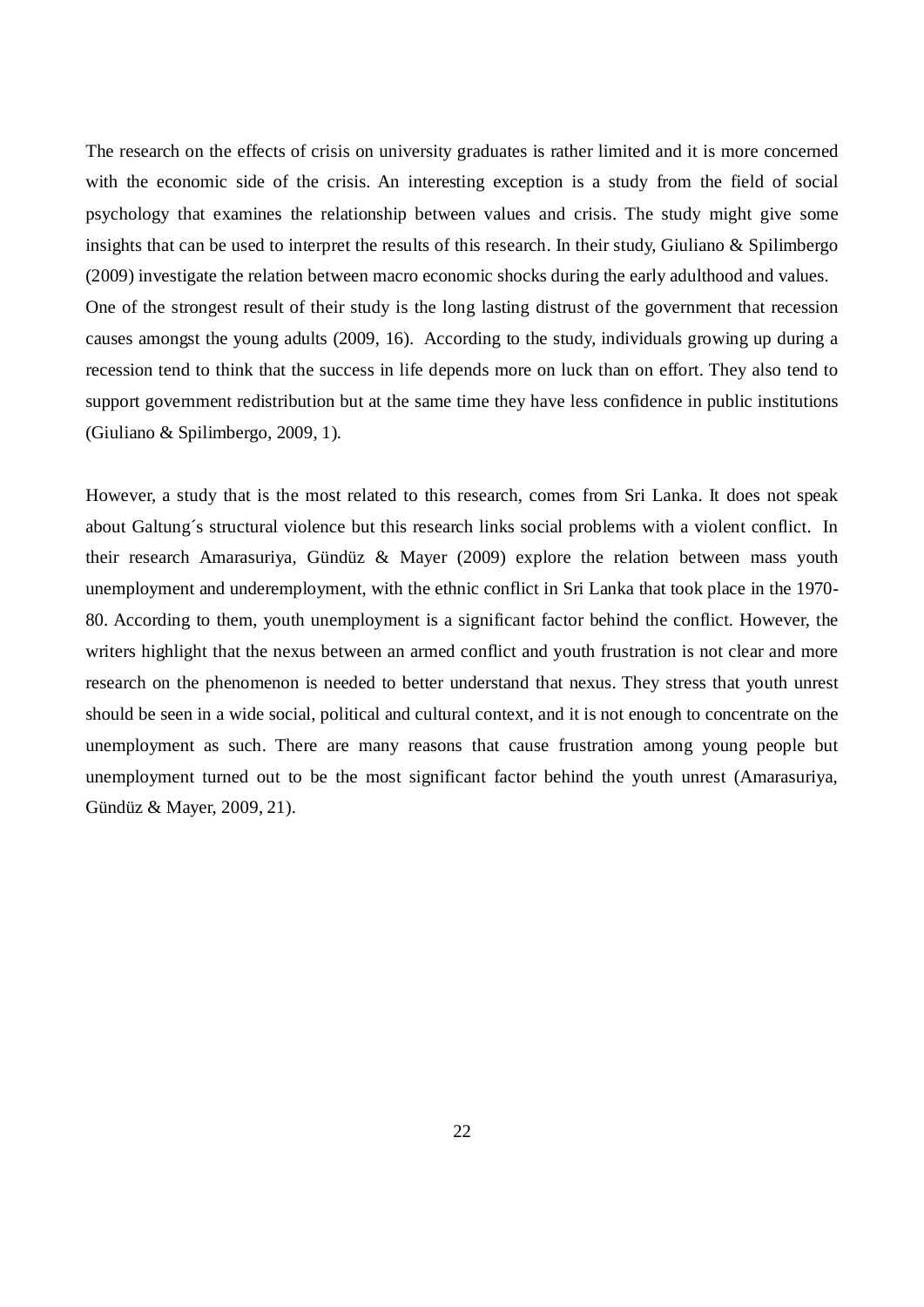The writers of the article mention two factors that have had a key role in fueling a violent conflict: youth disillusionment with distribution of resources and governance practices. Both of these factors according to Galtung´s theory can be considered factors of structural violence. The resources of the society are unequally divided and also they lack the power to decide about these resources. So it can be argued that structural violence has led to direct violence in Sri Lanka. The focus group of this research clearly expressed their disappointment with the politics and politicians. Together with disappointment, the researchers also found a serious gap in trust. The young people in Sri Lanka feel mistrust about politicians and politics, and the private sectors willingness to offer young people decent jobs (Amarasuriya, Gündüz & Mayer, 2009).

One of the lessons learnt from Sri Lanka, that could be applied also other countries, is that youth unemployment should not be seen as isolated problem but as a part of the social, cultural and economic structures and dynamics (Amarasuriya, Gündüz & Mayer, 2009, 30). Thus, just enhancing young peoples skill is not enough to ease youth unemployment if there is a mismatch of curricula and the skills required in labour market. This lesson can be also applied to Spanish case where the match between required skill and actual skill in labour market are not balanced.

A recent Spanish study on the effects of crisis on youth emancipation has yielded similar findings to the study on Sri Lanka, as well as the study on the relation between macro economic shocks and values. As in those studies, Spanish young people are distrustful of politicians (2, 8 points / 10) and more than 50% of them are dissatisfied with the administration of public services (Moreno, López & Segado, 2012). It is to assume, that similar mistrust and dissatisfaction will appear also in the data of this research.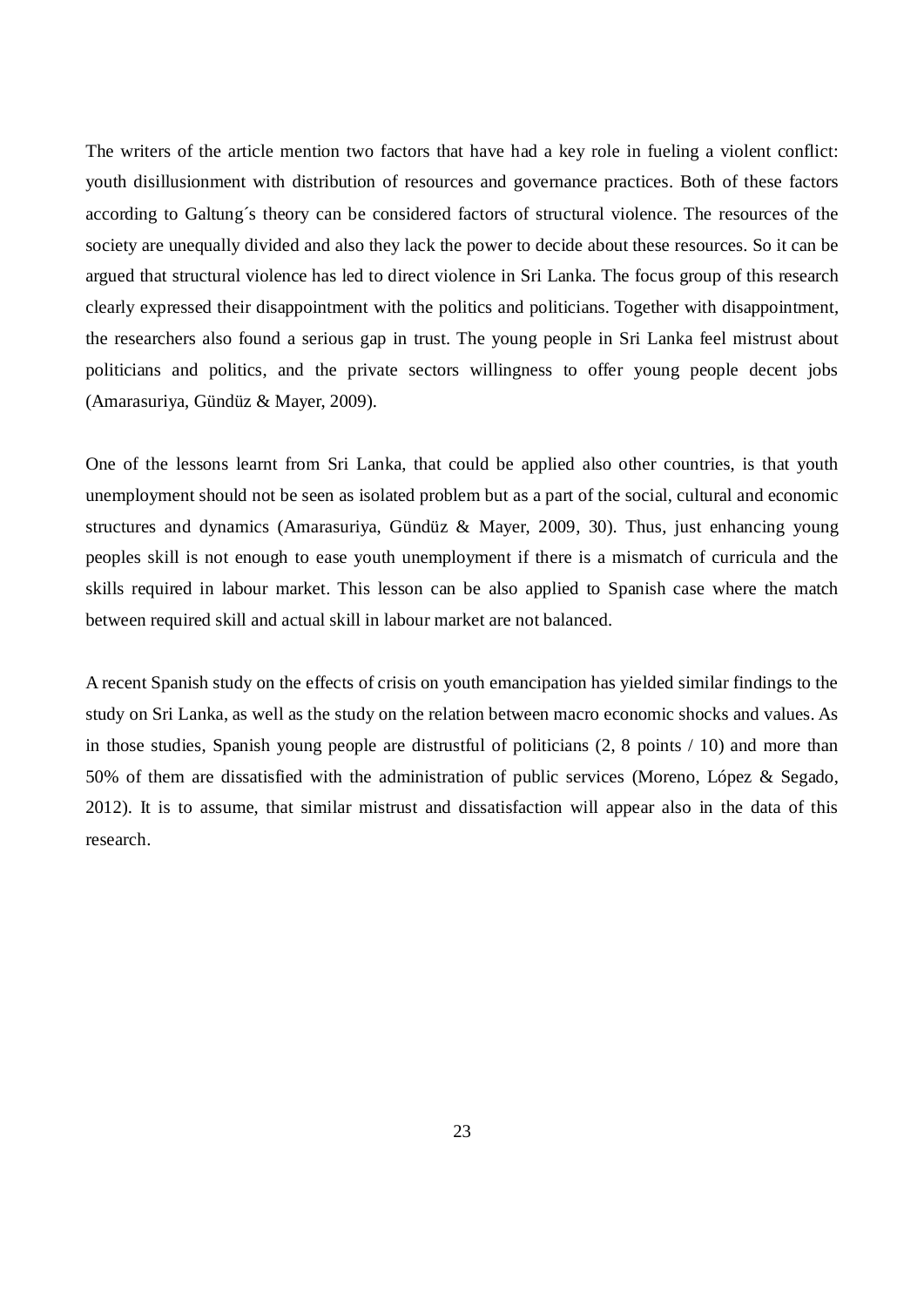Many demographers use the youth bulk theory to explain unrests in societies (Hvistendhal, 2011, 552). According to the theory, the combination of large proportion of young adults concentrated in the 15-to-29 age group and economic stagnation is a good predictor of conflict and instability in society. The countries with high proportion of frustrated, unemployed young people (especially men) run the risk of social unrest. The bulk theory as such does not fit to Spain but it serves better to explain conflicts in developing countries where the population growth has not slowed down. However, it identifies youth frustration caused by unemployment as factor behind a violent conflict. Even though this theory works to explain the unrest of the Arab Spring, it has been criticised for being too simplified and it fails to explain many other conflicts (Hvistendhal, 2011, 553). Historian Goldstone highlights the key role of educated young people. In Northern Africa the governments have increased higher education while the employment options are decreasing and the government is cutting the public sector. The educated elites that are marginalized by lack of opportunities have a key role in political mobilisation and social change (Goldstone, 1991). That theory fits with Galtung´s idea: the groups that are in rank desequilibrium, tend to mobilise.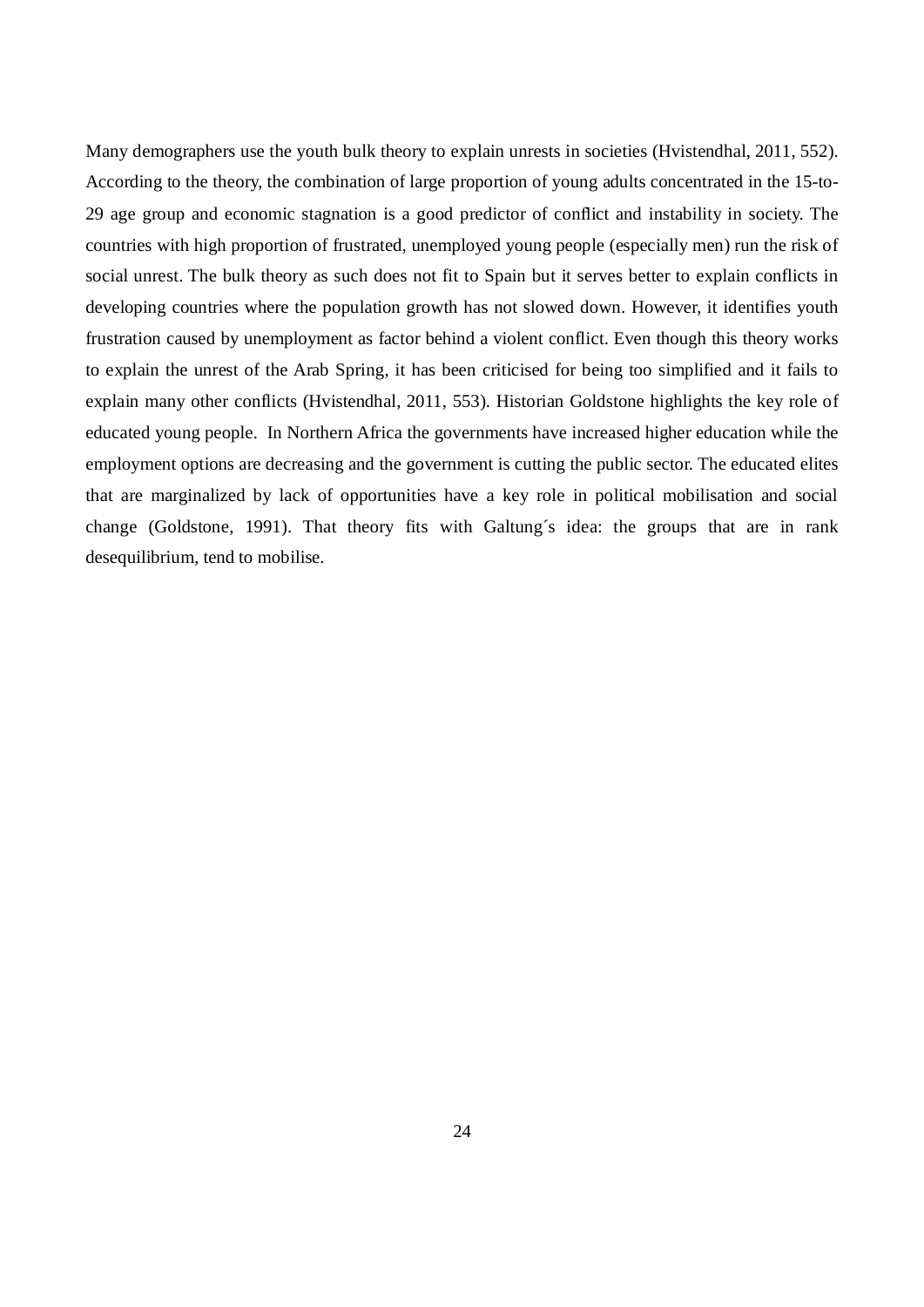### **4. Data & Methodology**

According to Silverman (1993, 2) a methodology is a general approach to studying a research topic. Methods, such as research interviewing in this case, are techniques that which take on a specific meaning according to the methodology in which they are used (Silverman, 1993, 2). In the following sections of this chapter, I will consider methodology of this research in general and methods which are used in this method. To start, the data is first described. Then, the method of data collection is presented and also some peculiarities of international interviewing. The third section considers snowball sampling and reasons why this method is chosen to find interviewees for the research. Then, the challenges of transcription process are presented. Fifth section considers ethical questions of the research. The sixth section is all about the method of analysis that is qualitative content analysis and of course, how it has been applied to this data.

#### **4.1 Description of the data**

The data consists of 6 semi-structured, face to face interviews carried out in Andalusia region in southern Spain in three different towns during February and March 2012. The length of interviews varies from 40 minutes to 1, 5 hours and they were taped with a digital recorder. In pages, the data contains 42 pages of transcript text in Spanish. The extracts which are used in the analysis are translated into English. It has to be remembered, that in the analysis the original Spanish data is used to guarantee the maximum transparency of the data.

All interviewees have an academic degree as the study is concerned with university graduates and their possibilities in the Spanish labour market, since being hit by the economic crisis. Their study fields vary: many are of social sciences and humanities, but there is also one engineer. All the interviewees have studied in different universities in Andalusia region but the city is not mentioned for anonymity, neither are details about their study programs.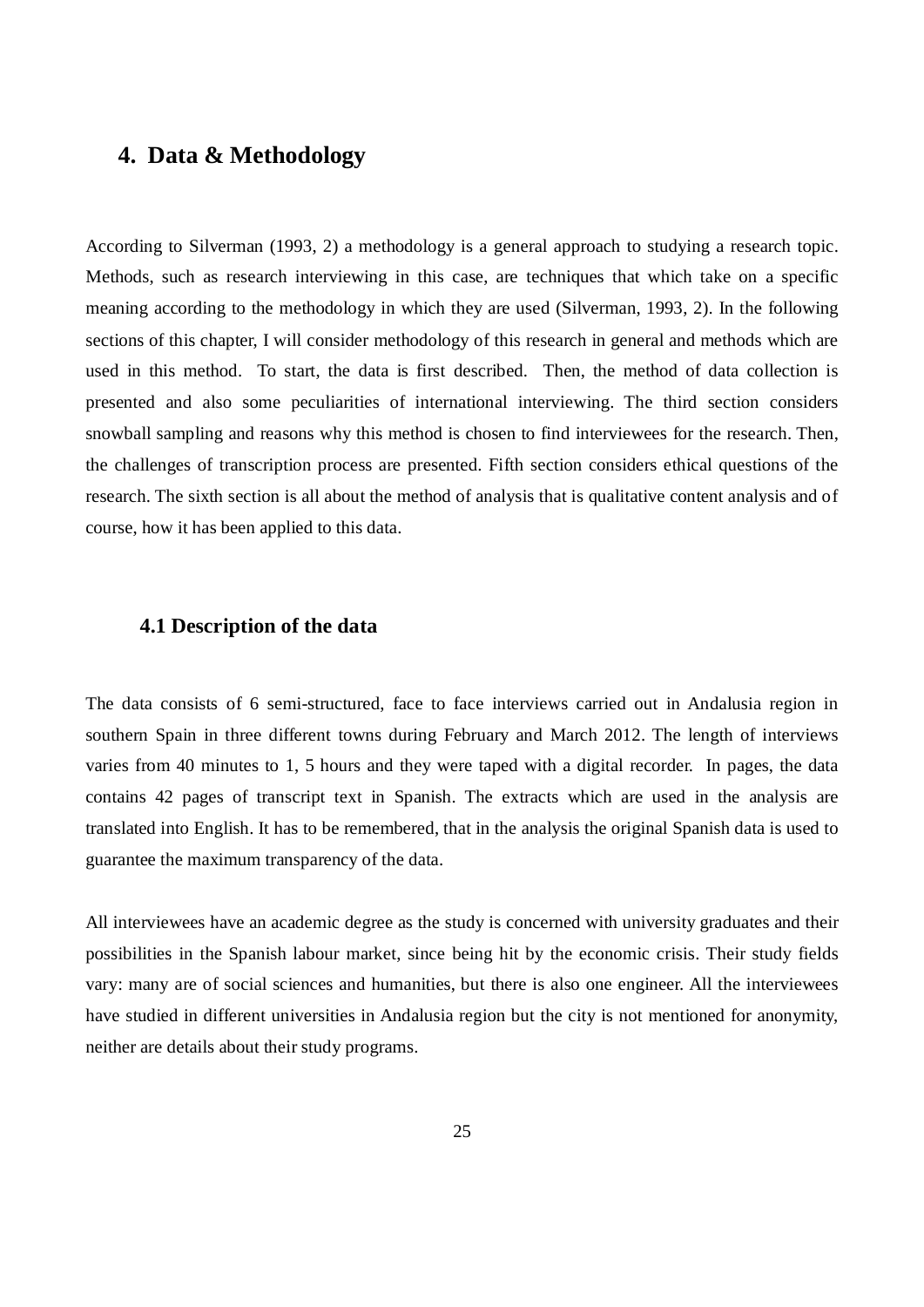Two of the interviewees are male and four are females. Their ages vary between 24-34 years. In the data, the interviewees are identified by their gender and age, no names are mentioned. In the analysis, F stands for female and M for male. The gender is not the centre of analysis but the reason why it is mentioned in the data set is for more practical reasons, not a theoretical conceptualisation. In English as well in Spanish the personal pronouns are categorised by gender and there is either he or she. So the gender is mentioned simply because it makes the textual presentation clearer and more understandable. Of course, one could also use both she /he with instead of using only one of them but at the same time there is no actual need to hide gender either. The anonymity of the interviewees is guaranteed by other means.

All interviews were carried out in cafeterias and bars, which are a common get-together place in Spain. Thus, talking in such a public place even about personal issues cannot be considered as restricting element. Squares and street bars are considered an extension of the living space for Spaniards. Conducting the interviews there is a more natural option than, for example, conducting interview at interviewee's home, especially as the majority of them live with their parents. Of course, the interviewees were given freedom to choose the place, for example interviewee's home, interviewer's home and a bar. All of them preferred a bar or a cafeteria and that wish was taken into account.

The interviews were carried out in Spanish which is the mother tongues of the interviewees but not of the interviewer. In order to skip the translation of data extracts, the interviewees were also suggested a possibility to be interviewed in English. However, none of the interviewees were enthusiastic by the idea and preferred to use their mother tongue as it enables them to express themselves more fluently. Using the mother tongue of interviewees in the interviews surely makes the data richer and gives it nuances that could have been lost when using English. However, there were no serious misunderstandings during the interviews and if something was not understood, there always was a possibility to ask again. The interviewees were very helpful in that sense, and made sure whether the concept or an unusual word was understood correctly.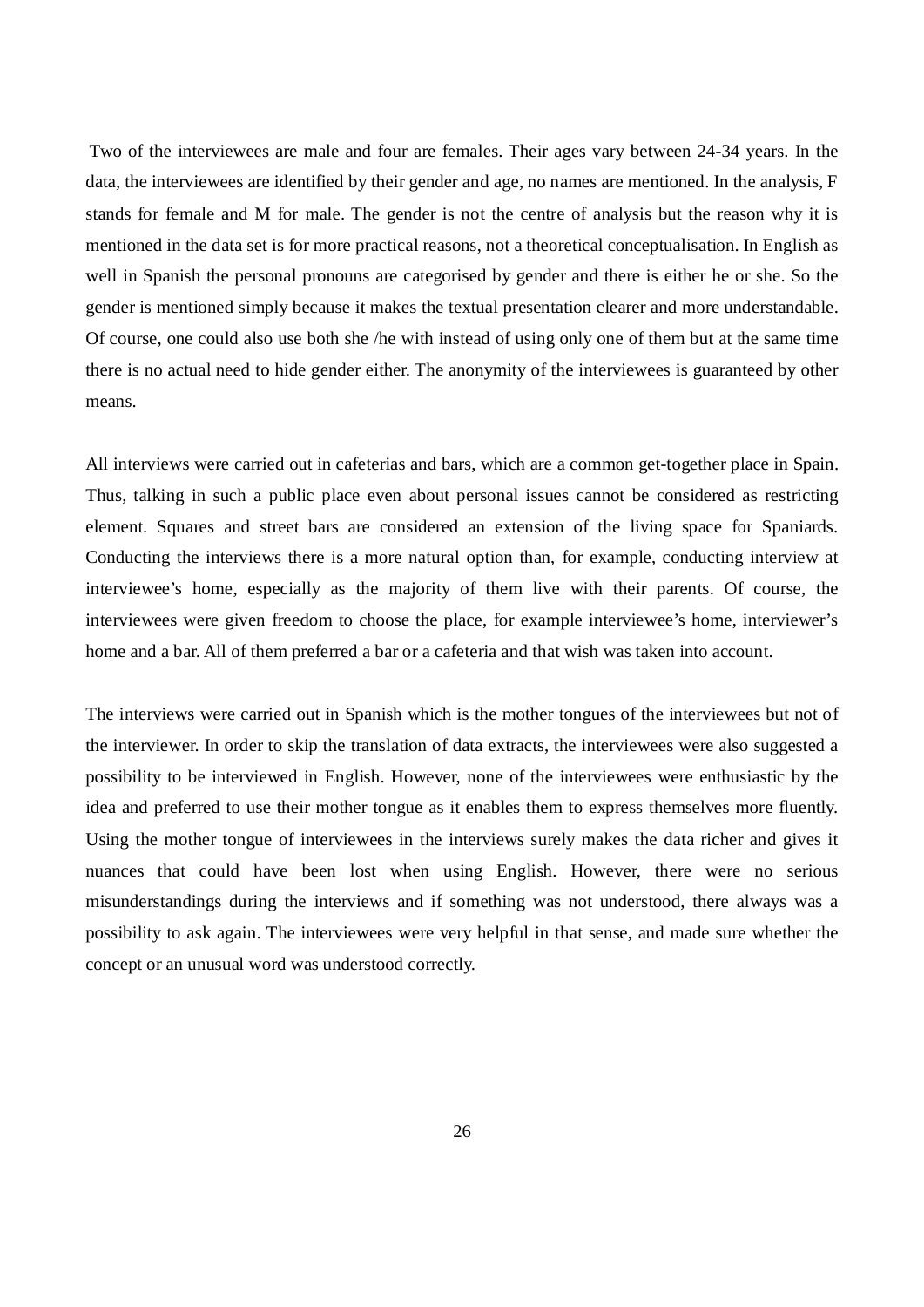#### **4.2 Research interviewing as method of data collection**

According to Silverman (1993) interviews have become a common tool to understand the world and to describe this phenomenon, he uses a term interview society. Interviews rely on the principle that interviewees are, at the same time, sources of information as well as objects of information (Alastalo, 2005, 59).

As this research is primarily interested in lived experiences and perspectives, that people have, it is wise to use interviews for the data. According to Kvale (1996, 1) qualitative research interview attempts to understand the world from the subject´s points of view and to unfold the meaning of people experiences. Thus, conversational interviews can be considered a suitable method for data collection in this research. People's feelings, opinions and ideas would be difficult to grasp for example, with surveys. As Kvale (1996, 29) puts it the topic of qualitative research interview is the lived world of the subjects and their relation to it. The purpose is to describe and understand the central themes of the subject's experiences. This compliments the research question *How do the Spanish university graduates perceive structural violence in the context of the economic crisis?*

Interview research, in this case, is suitable when considering the research question. This is not the only reason why it was selected for this research. One important aspect was that it was not only suitable, but also possibly to use this method in practical circumstances. Essentially meaning that there was a possibility to conduct interviews in Spain, find people for the interviews and then to talk with them in this case in their mother language. For example, the situation of Greek young people would be as interesting topic for a Master´s Thesis as well, but for practical reasons and lack of capabilities that kind of research could not have been conducted.

The data for this thesis consists of focused semi-structured qualitative interviews. Interviews focus on certain themes in the interviewee´s lived experiences even though they are not strictly structured with specific questions in a certain order (Kvale, 1996, 34).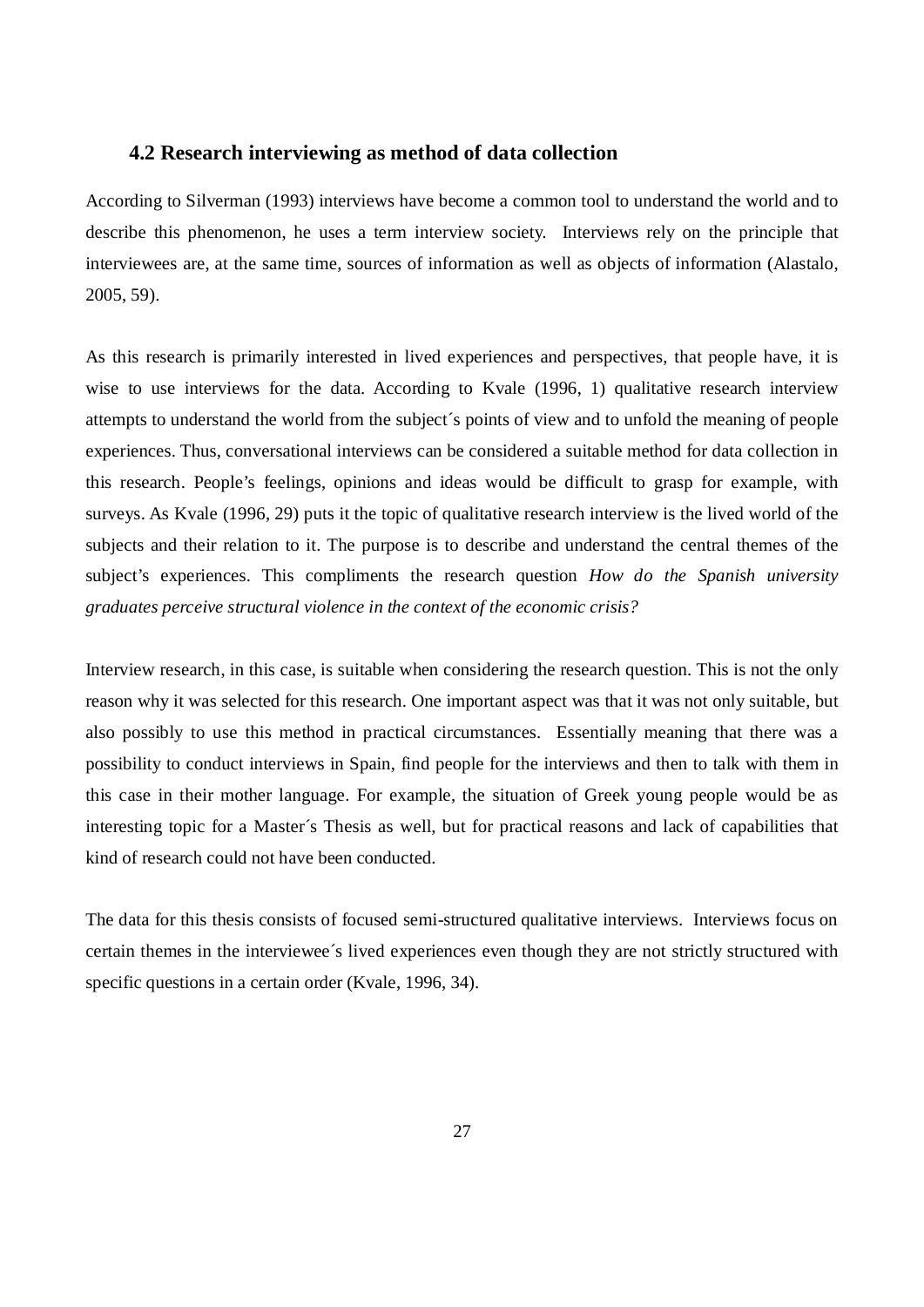Thus, the term focused interview is used to define that kind of interviews that share the same topics and themes, but the question formulation and order might change to enable a free-flow of information (Ruusuvuori & Tiittula, 2005, 11). Although certain topics were repeated in all interviews, there were also elements of non-structured interview. Similar to a dialog, the interviewees were given also freedom to come up with topics that they found important and essential to discuss. As Ruusuvuori and Tiittula remind the division between structured / unstructured interview might sometimes be unclear (2005, 12).

The focus of the interviews was on the experiences of crisis in interviewee's personal and working life but the interviewees could choose in which context, or in which perspective they preferred to talk about. For example, very often political issues were brought into conversation even though it was not asked by the interviewer. In that sense, the interviews were dialogical of their character. It was not only the interviewer that came up with themes but the interviewees were given that freedom as well.

According to Kvale interviewing is not about answering questions prepared by expert but the subject and the interviewer both formulate their own conceptions of the lived world in a dialogue (1996, 11). During the interviews this kind of concept formulation were done also very thoroughly. For example, in the interview with F-25 she was asked her opinion about a lost generation but the interviewee asked for a definition of what the interviewer actually meant by this concept of a lost generation. At the end, the concept was defined together by the interviewee and interviewer.

The qualitative research interview is theme oriented (Kvale, 1996, 29). In that sense, the interview cannot be without structure, nor an open ended one. There are some themes (not questions) that need to be covered in order to be able answer the research question. Before the interviews a theme list was formulated. However, as mentioned already before, the themes did not appear in the interview in that presented order. The themes were following:

- 1. Current situation
- 2. Earlier plans
- 3. Trust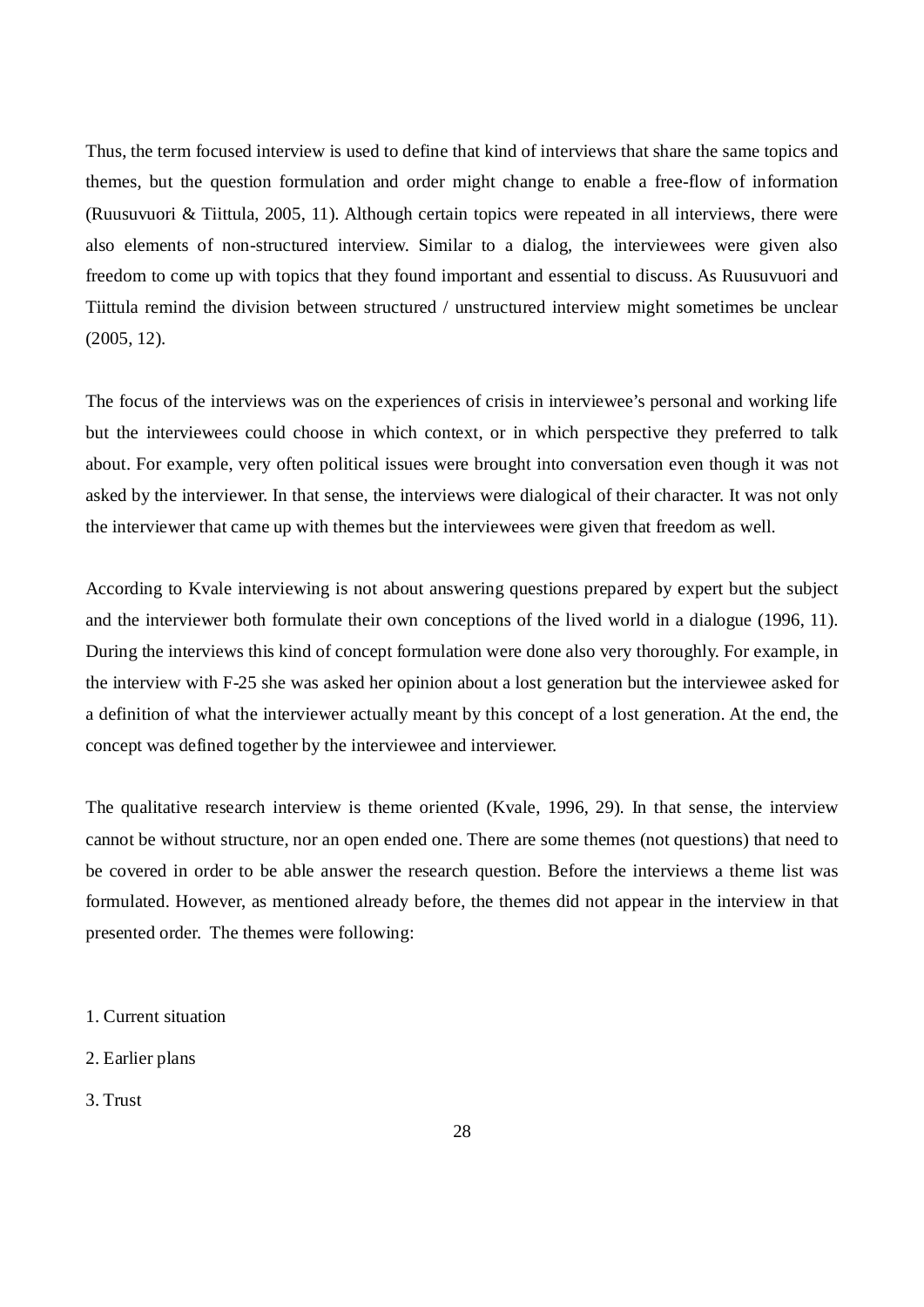- 4. Reality / aspirations = mismatch?
- 5. Equality of opportunities, fair play
- 6. Attitude, coping methods

The first issue was to define the current situation of interviewee, what she / he is doing (looking for a job, working, finishing studies, and so on). Earlier plans were discussed, to learn whether there is a mismatch between aspirations and the current reality. Has working life been as expected? The topic of equality of opportunities, such as access to university, was asked. In general, the aim was to find out what is their attitude towards the situation and their feelings regarding it.

#### **4.2.1 Cross cultural interviewing**

Cross-cultural interviewing traditionally refers to the collection of interview data across cultural and national borders (Ryen, 2002). In that sense, the data consist of cross-cultural interviews: the interviewees and researcher/interviewer represent different nationalities and cultures (Spanish /Finnish). Thus some aspects of cross-cultural interviewing are considered in this subsection.

Ryen considers the possible challenges in conducting cross cultural interviews and the `insider – outsider` phenomenon (2002, 224). Cross-cultural interviewing traditionally refers to the collection of interview data across cultural and national borders, but as Ryen explains, there are other cultural borders that can be more significant, and therefore the definition is too narrow (2002, 223). Some categories inside a society can lead to insider /outsider problem such as ethnicity and class. Pietilä (2010, 420) also refers to the outsider problem for example when doing research on sub-cultures even though inside one country.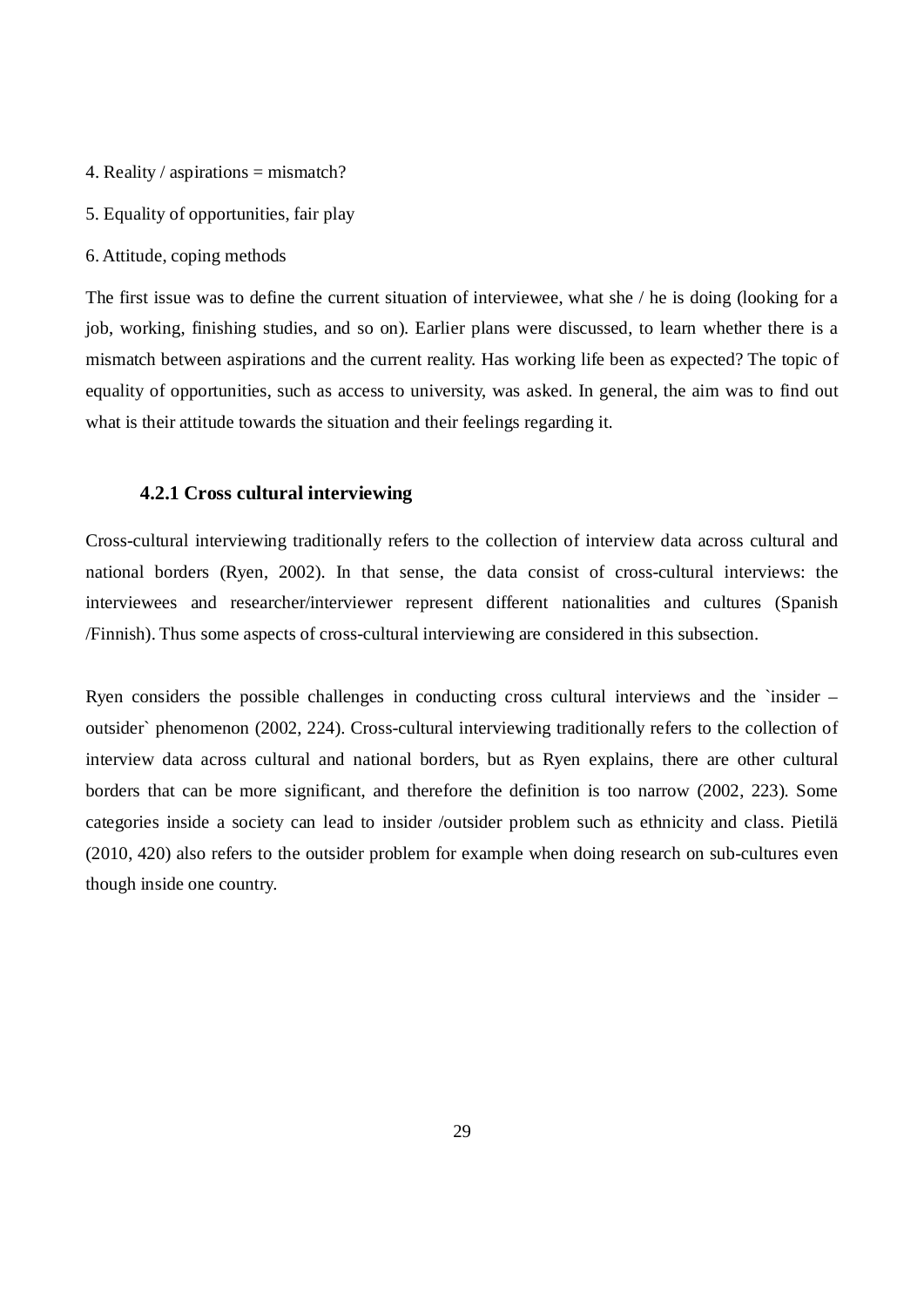Identification of interviewer and interviewee to the same group and similar lived experiences can help quickly to build rapport and mutual understanding (Rastas, 2005, 87). Despite nationality differences, there were many other categories that the interviewees and interviewers share such as age, generation, university studies and interest in social phenomenon. The European Union was a unifying context and belonging to the so called Erasmus-generation. Having friends from other European countries and studying abroad is common nowadays among this generation. In some cases, the interviewer and interviewee had known each other before the interview. Taking into account all these aspects, insider / outsider problem is not that significant, although it is about intercultural interviewing, and the nationality of interviewees was different. According to Michalski & Tallberg (1999) the differences between countries are not essential anymore in globalised and integrated Europe but the major gap exists nowadays between generations. That notion is supported in this research.

The intercultural interviews the interviewees often explain phenomena in more detail because the interviewer is not expected to share cultural knowledge. At best, this can be a real advantage: the interviewee starts reflecting and explaining issues that normally would be taken for granted (Pietilä, 2010, 416). In this research, the interviewees many times asked whether the interviewer was familiar with some details of Spanish society. In many cases the interviewees on their own initiative explained in detail about the function of Spanish system, such as the Spanish competitive examination and scholarships.

Interculturality can be also considered a benefit in this research that is mainly interested in university graduates. It has to be kept in mind that researcher is soon in a very similar situation that the interviewees: up to finish academic studies and entering the labour market. There is thus a risk that the interviewer too closely identifies with the subjects. There are then difficulties to maintain professional distance and instead report everything from the subject´s perspective (Kvale, 1996, 118). Different nationality and thus different labour perspectives even though in the EU then give distance between the interviewer and interviewee. For example studying the situation of Finish university graduates would have been a topic that is too close to the interviewer and the objectivity could be easily lost.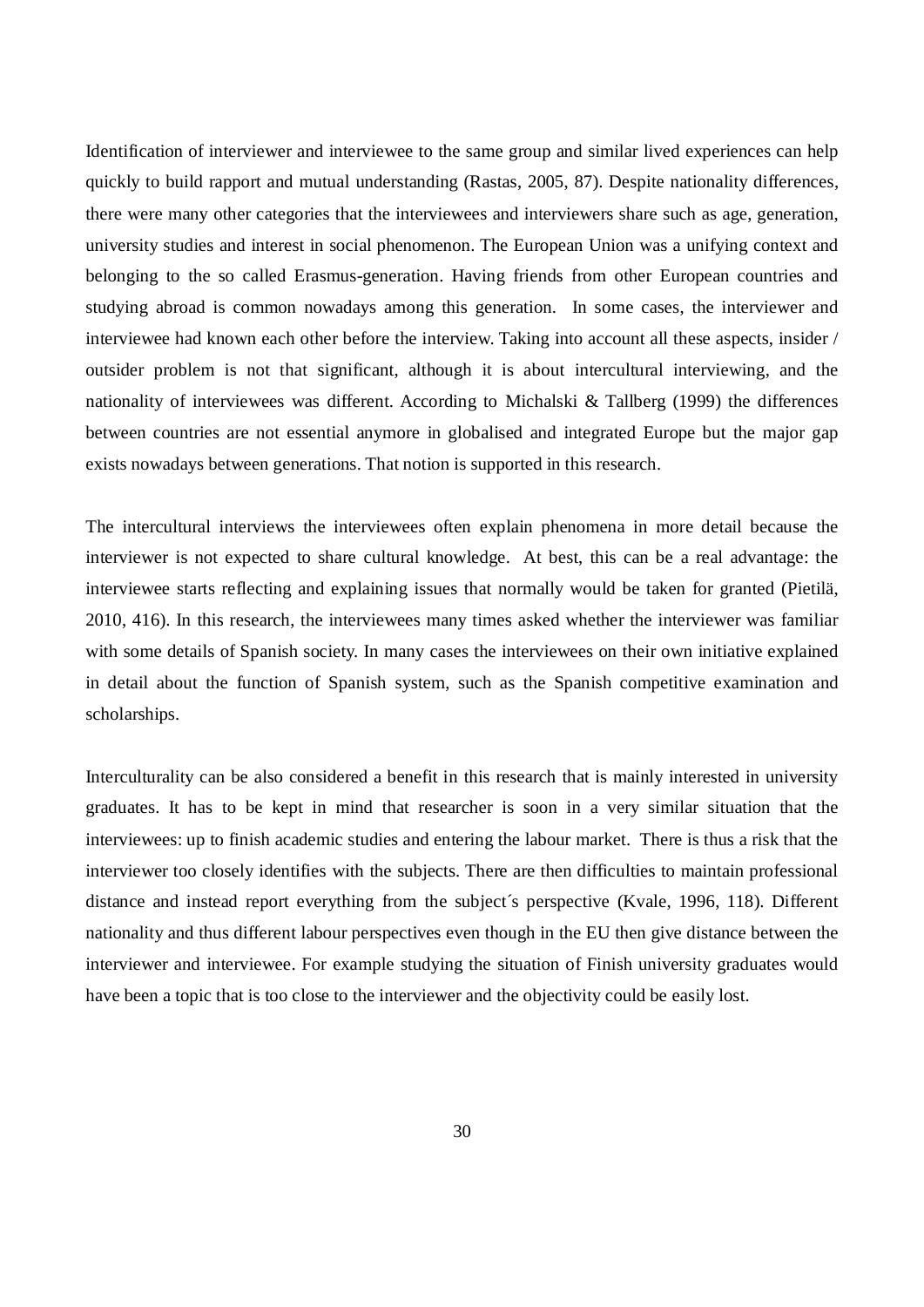Ilkka Pietilä (2010, 411- 412) reminds that it is important to consider how processing data in different phases of research differs from analysing data in the researcher's mother language and what possible challenges that may cause and how to avoid them. The researcher should then reflect what it his/ her relationship to the language and culture that the interviews represent. Sufficient language skills are an unquestionable requirement for analysing data in a foreign language about another culture. However, as language skills cannot be separated from acquaintance with the culture, the researcher needs to be also familiar with the local culture, habits and rules of face to face communication (Pietilä, 2010, 364). As Ryen (2001, 324) explains, it is not enough to know the vocabulary and grammar in order to make intercultural interviews but other communicational skills are needed. After living and studying for two years in Spain in Spanish, the interviewer can be said to have sufficient knowledge about the culture and sufficient language skills to conduct the interviews, and to analyse them in their local context. Pietilä also highlights the importance of being acquainted with the local culture, society and history (2010, 419-420). Otherwise, the researcher could easily analyse the data from the point of view of his/ her own culture. For example, interpreting young people living with parents in Spanish society is very different from Finnish society.

Interaction is considered essential element in the process of information production (Pietilä 2010, 412; Ruusuvuori & Tiittula 2005). The researcher needs to reflect about his/ her role in the data collection process in any social research but reflecting the interviewer´s role is even more important when data is in a foreign language. The researcher has to consider to what extent the interview is based on interaction between two represents of two different cultures. Do the interviewees speak in a different way to a foreign research compared to a native one? According to Pietilä (2010, 421), when the interviews deal with the situation of the country and social phenomena, there inevitable arises a composition where the interviewee has the role of representative of his / her country. In this interaction there then develops a comparative position.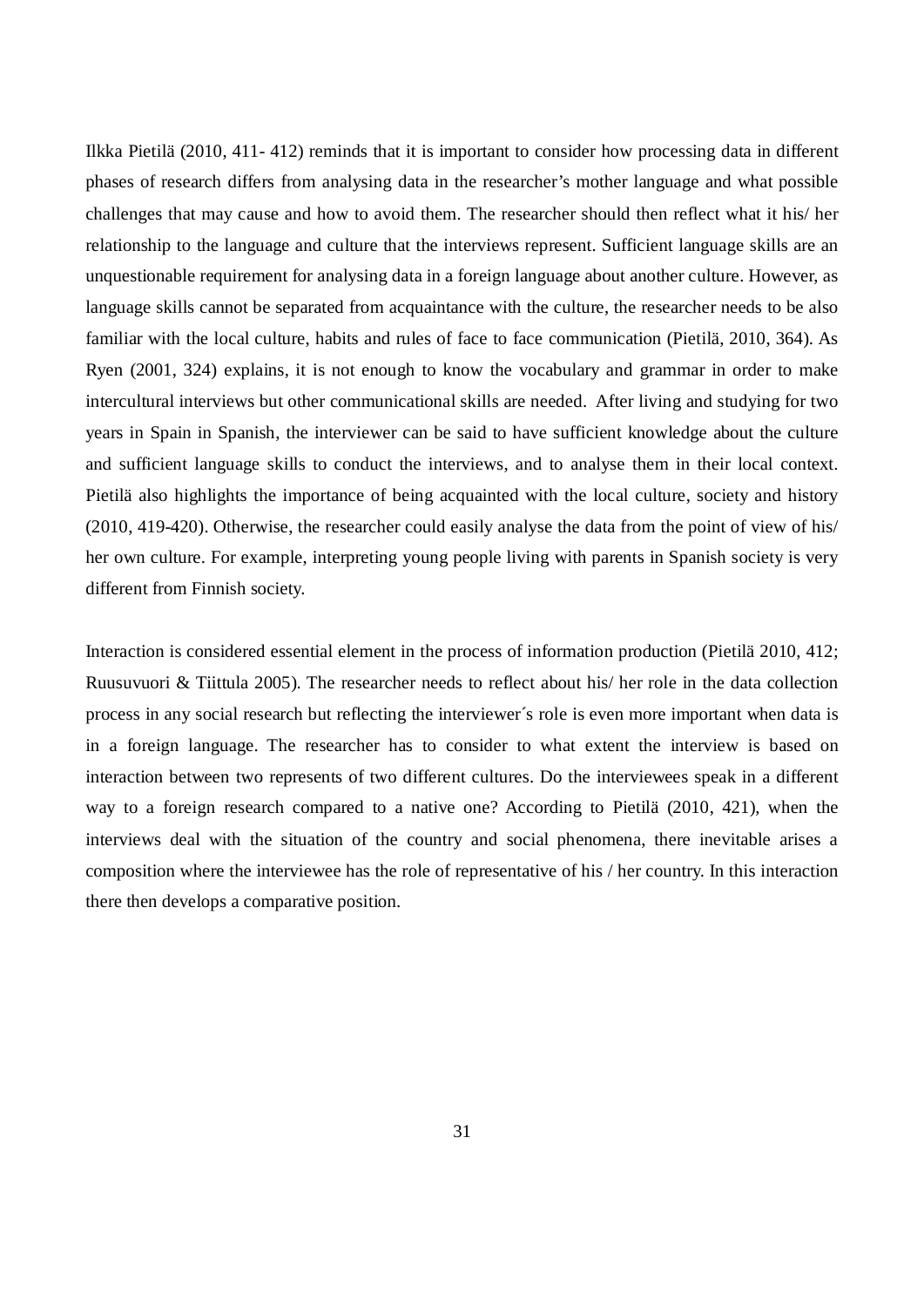From a comparative position in intercultural interviewing, there is a context for comparison. In this research interviews the common context that serves as a frame, could be the European Union or Europe in general. Spain and Finland are both members of the EU, and also share the common currency. For that reason, it is a natural background for comparison. Also an important point is that the interviewees and the interviewer represent the Erasmus generation that had the possibility to study in another European country and for which European integration is more concrete than just economic integration. The interviewers often refer to the European Union when speaking about the situation in Spain and when thinking about emigration. As Pietilä (ibid., 420) reminds in cultural studies the outsider / insider position is not only about the country but there are several other aspects as well.

Comparative perspectives can lead to a position where the interviewee embellish cultural characteristics or in a way defends the culture against accusations from outside (Pietilä, 2010 416). In these interviews, that kind of discourse was not that manifest. On the contrary, the interviewers strongly expressed their negative considerations about their country using strong expressions such as F-24. F-24: *Spain is a very sad country. Spain is turning into a country of the Third World.* 

Pietilä (2010, 416.) describes another possible way of presenting the home country in an intercultural interview. Instead of defending, the interviewee might also have an over critical perception of his/ her culture and society as the interviewer is not expected to start defending the good sides of the common home country. That might have been the case in some interviews of this research. Strong criticism might also show something about the frustration of the Spanish youth in general. They do not feel that they are being heard in the current economic situation, so they feel relieved when someone is interested in their situation and lived experience. In some cases, criticism of the Spanish politicians could be detected, if there was a wish to let the exterior world know what is occurring in Spain. Pietilä (ibid,) reminds that interview speech is to some extent always dedicated to someone public, and for that reason it is necessary to consider which particular instance the interviewer represents for the interviewees. In some cases, the interviewer represented the outside world and in some a counterpart belonging to the same European generation.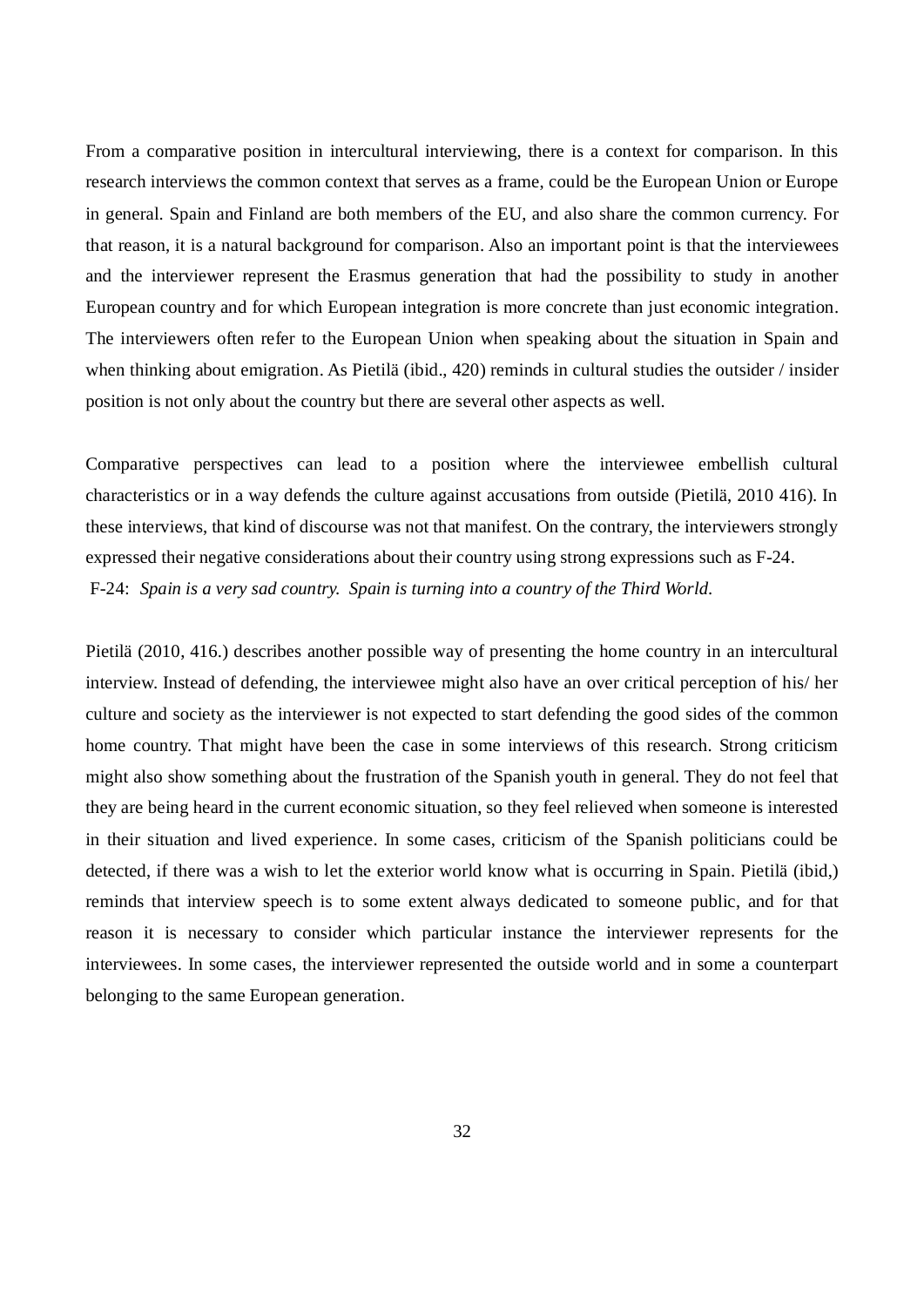### **4.3 Snowball sampling as method of finding interviewees**

The interviewees were found by snowball sampling. The interviewees and friends helped to find interviewees in a similar situation willing to be interviewed. In the snowball method, the research subjects are named by initial research subject and the method takes advantage of social networks of the subjects (Atkinson & Flint, 2004, 1043-1044). It can be so called as informal method to reach the target population. That method seemed to work well in the research although that was not the original idea of finding interviewees.

According to the initial idea there were announcements left in public places were young people and academics usually visit. The one left in the public library, that is popular among people, but no answers ever came from there. The other place was an occupied house that works as a social center where people organise different kind of cultural and educational events such as concerts and lectures on societal issues. The place can be considered a meeting point for politically aware people, who are supposed to be willing to share their experiences, such as those who actively participate in the 15th of May-movement. However, no answers ever came from there either. Perhaps people were not willing to open their hearts to a foreigner and a stranger, maybe they did not find the announcements or the research idea attractive enough (lacking financial incentive) or maybe there was some other unknown barriers; finding people through announcements did not have any positive outcome.

Snowball sampling turned out to be most the effective method for finding interviewees in this research. The method has been criticised as it selects the subjects and it is not representative as a random sampling (Atkinson & Flint, 2004, 1044). The criticisms might be justified in this research. The interviewees might represent in some extent same study field and they are not indeed representative group of the whole Spanish or Andalusia university graduates. However, being such small case study, the aim is not to generalise the results to whole Spanish population, so representativeness is a secondary question.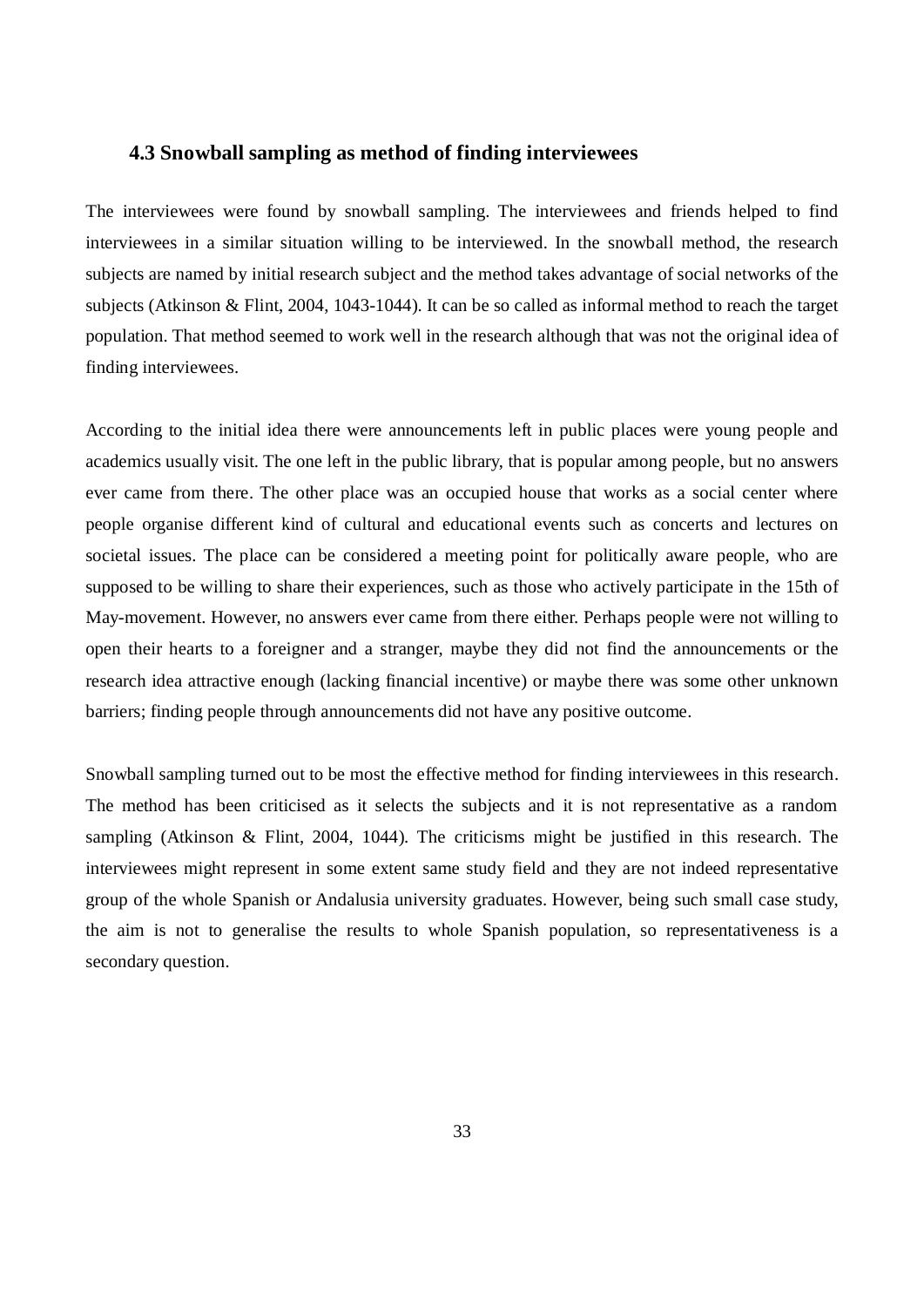The snowball sampling method was not only the most efficient one but also the most suitable for this research. It could be that people at the end are not that willing to speak to a totally stranger and in this case even to a foreigner, and so a common acquaintance is needed in between. That was a surprise as people have been expressing their thoughts and demonstrating openly against precariarity among other things on the Spanish streets during the last year. Snowball sampling is often used in qualitative research to access population that are marginalised, stigmatised or member of elite (Atkinson & Flint, 2004, 1044). Spanish university graduates at the time of crisis indeed do not represent the latter category. But the question arises whether these people then find themselves so stigmatized, that the only way to reach them should be through friends? If it is so, in a country with such high (youth) unemployment rates would be alarming.

## **4.4 Challenges of transcription and translating foreign data**

In this section, the challenges of data transcription and translating are considered. The questions of transcribing and translation were very present in this research project as the interviews were conducted in Spanish and then the data extracts were translated into English. Neither of the two languages are a mother tongue of the researcher, which made the translation project more challenging. Transcribing and translating data is not just about techniques and making practical choice but they processes that modify the data (Nikander, 2010, 432). Neither are they separate, mechanic phases but an essential part qualitative analysis, as transcription and translating form part of the validity of qualitative research. For that reason it is needed to consider them more closely.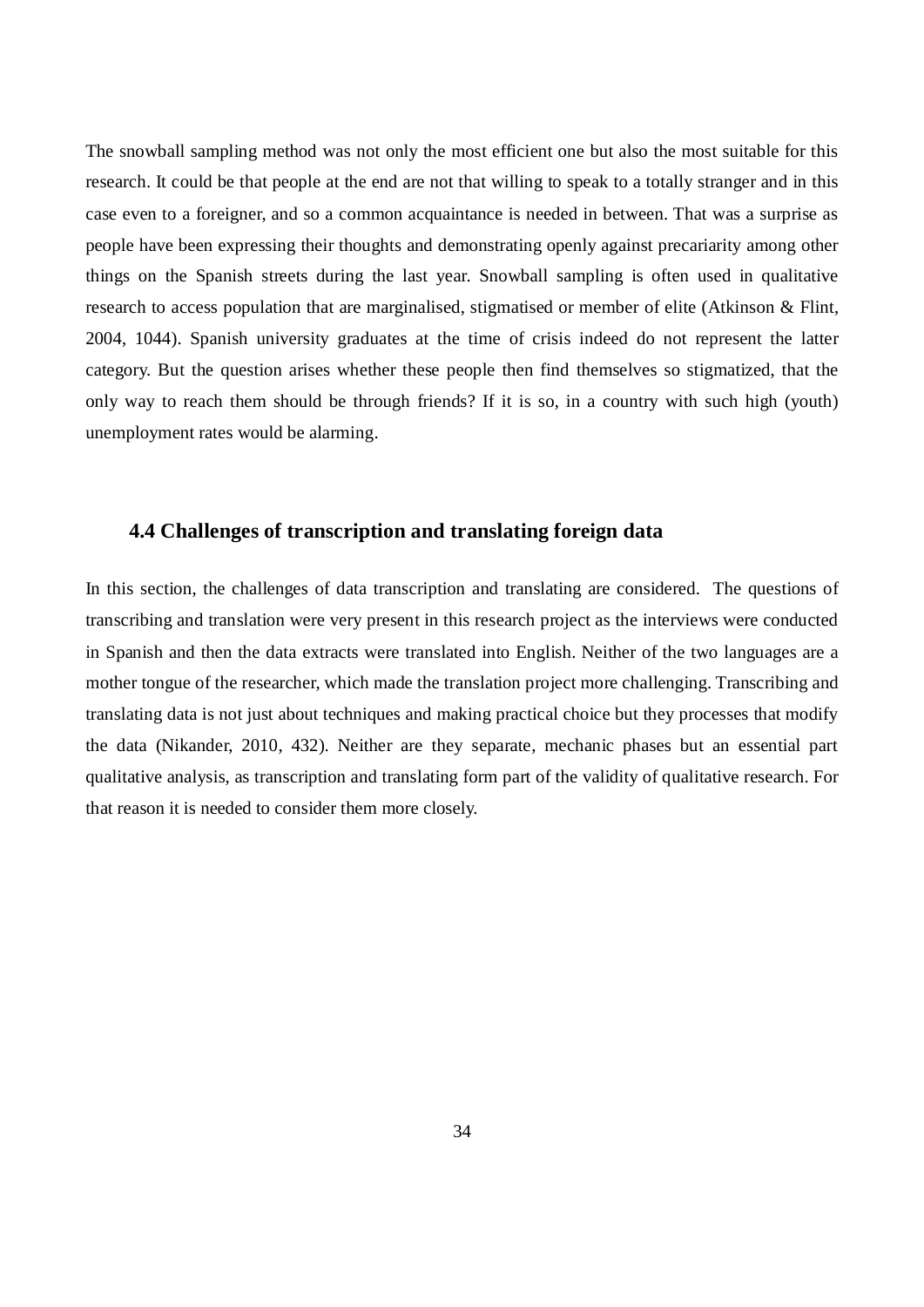According to Ruusuvuori (2010, 427) transcription – speech converted into text - is already once interpreted version of the analyzable phenomenon. During the transcription process, the researcher constantly makes choices which part of the information is relevant in order to understand the communication. Editing data, in a way or in another, is always interpretational and thus according to scientific rules the researcher should aim at transparency of these interpretations (Ruusvuori, 2010, 428). Therefore, all the transcriptions of the interviews were given to interviews that they could check whether their ideas were understood correctly. In the case of interviews in foreign language, this is even more important because misunderstandings are more probable. Thus, giving the data transcriptions to the interviewees was made not just for the transparency of the data but also for linguistic reasons. However, that was also an ethical consideration: the interviewees have right to see check that they their message has been understood.

The adequate accuracy of transcription depends on the research method and on the research question (Ruusuvuori 2010, 424). Conversational research is interested in how things are said, for example it is necessary to transcript pauses, tone of voice and style. When the research is more interested in what has happened, a less accurate way of transcription is sufficient. That is the case of this research: it is sufficient to transcript what is said, not how. The method of analysis – qualitative content analysis- is not that much interested linguistic questions such as semantic, word order etc. The categories can be found without having linguistic analysis. However, as Tiittula and Ruusuvuori (2005) remind us that in that kind of transcription it is also necessary to transcribe also interviewer´s comments and questions to ensure that the researcher is able to analyse how the formulation of the questions might have affected the given answer. Naturally, the data transcription are also included the questions made by the researcher, not just the interviewee's comments.

Another interpretative aspect that comes to the transcription that Kvale also mentions is the difference between written and oral language (1996, 161). Transcription is a transformation of one oral mode – oral discourse – into another narrative mode – written discourse. For that reason transcription produces artificial constructs that are not adequate to either oral conversation or to formal written style texts and they are thus decontextualised and detemporalised conversations.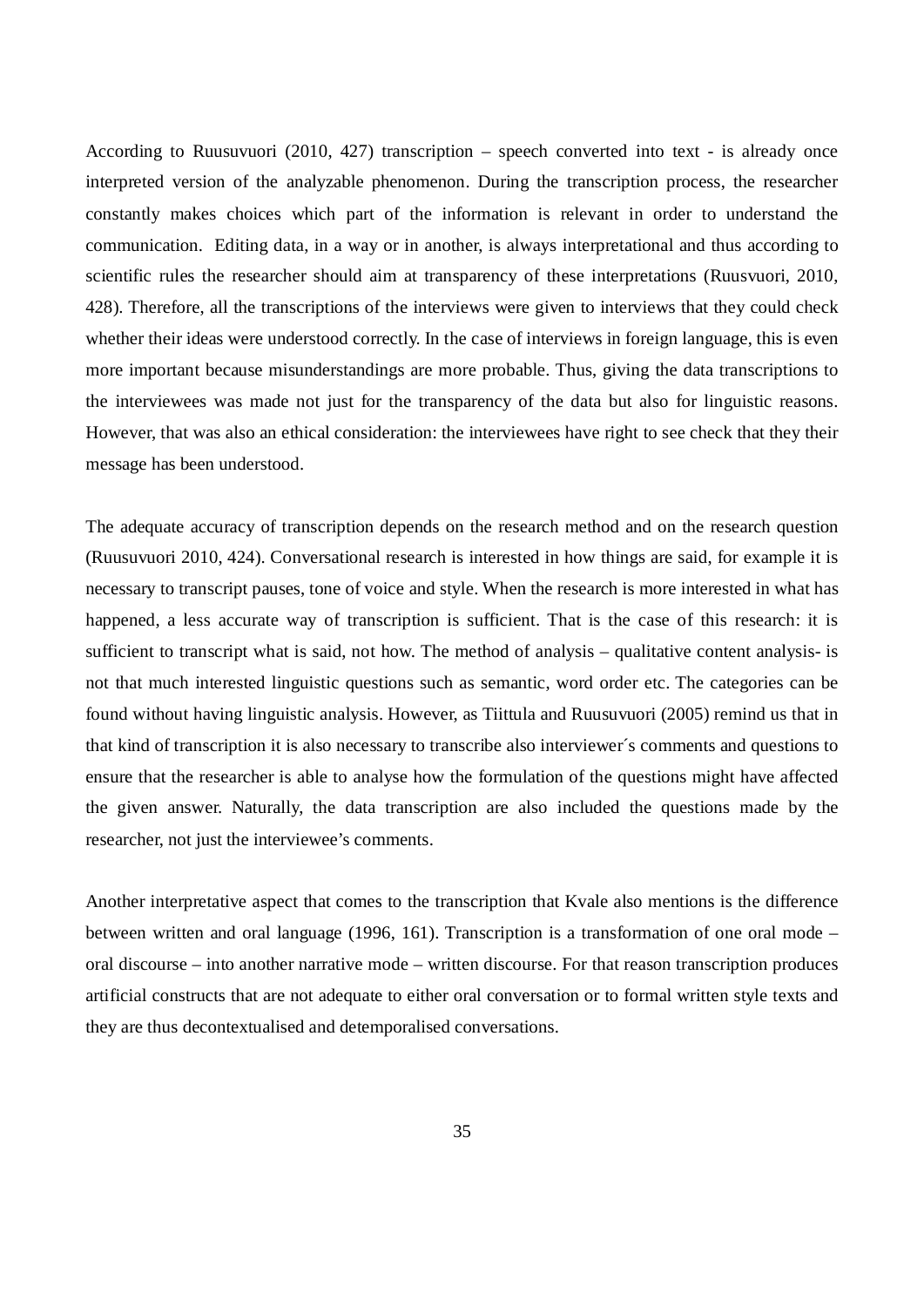Nikander (2010, 435) reminds us that, translating data is actually a double translation as it has been already transcribed first. One can also consider that taping that just captures the voice, is also modifying. So, the data has been "filtered" or modified two or three times and the version that is used in the analysis (even the analysis based on the Spanish transcripts) have inevitably lost some of its elements. Thus, the data no longer provides a rich field for delicate linguistic analysis or building up narratives. Instead of how things are said, it will still after filtering provide some facts about the reality of Spanish young people lives and their feelings. However, the interviewers can be seen as informants about their lives and they are supposed to reflect the reality in which the interviewees live. There is no reason to assume that the interviewers would lie or try to conceal the truth, however, the interaction, to some extent, always has an effect on the data.

The interpretational nature of translation and the transcription project was very concretely present also in this research process. There were several occasions when there were more than one possible ways of expressing a word or a saying. I always tried to find the most suitable one, taking into account the real message behind that expression. Dictionaries, googling and asking friends were of great help. However, there were occasions such as sayings, when it was not possible to find any translation without losing the real essence of the saying. As Nikander points out there is neither perfect translation nor transcription but that should not be seen a problem (Nikander 2010, 442). The most important is that the researcher reflects his / her role in that process.

### **4.5 Ethical considerations**

According to Kvale, interview inquiry is amoral. The interaction during interview affects the interviewee; meanwhile the knowledge that the interview produces affects the understanding of human situation. There are three ethical aspects that need to be taken into account in interview research: consent, confidentiality and consequences (Kvale, 1996, 109). These three aspects are considered in this section.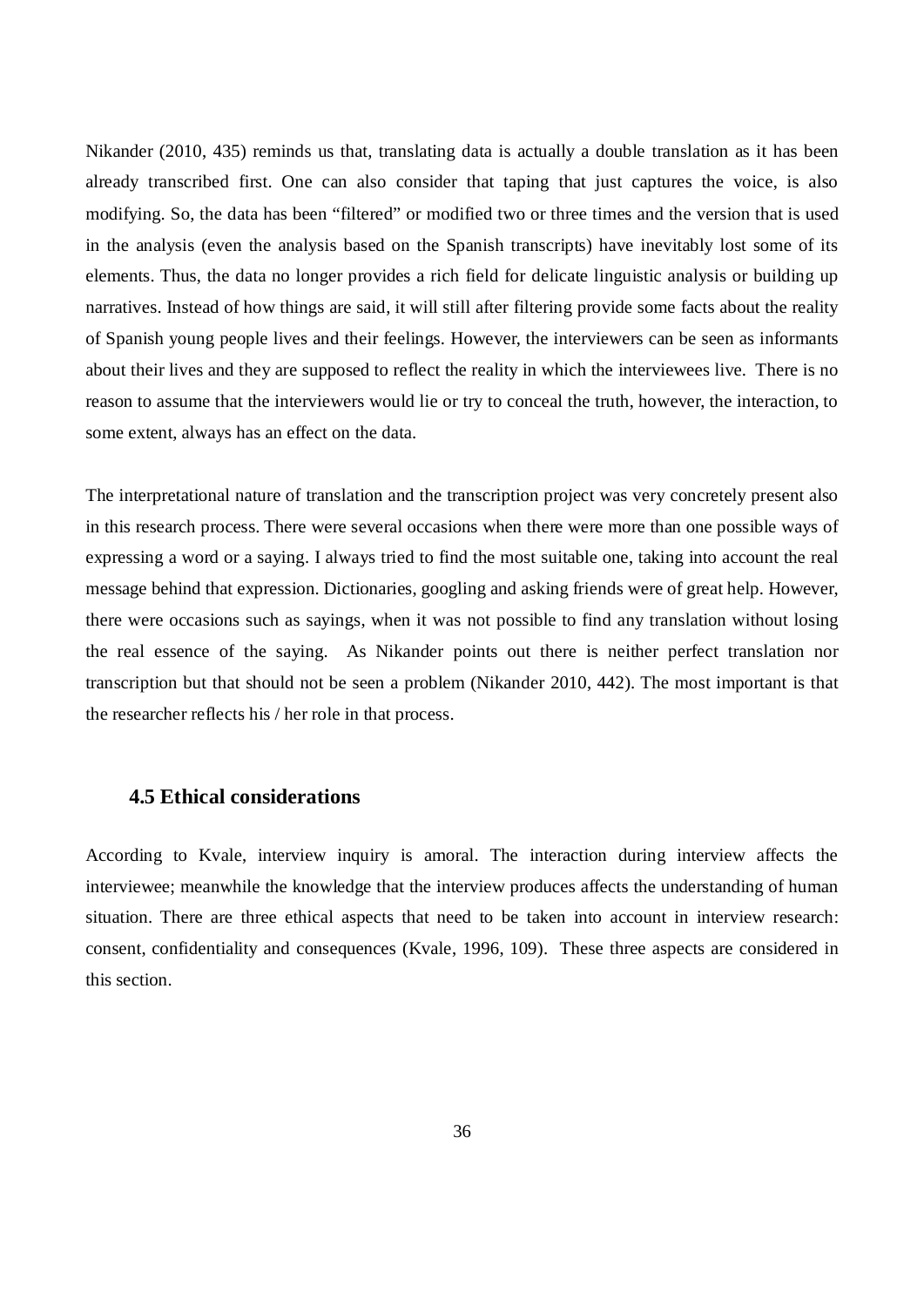All the interviewees were asked their consent. The interviewees were explained the purpose of the study: it is a Master's Thesis for a Finnish university about the situation of Spanish university graduates. They were told that their interviews make the core data of the investigation and for that reason their voluntary participation is of great value. They have right to refuse to answer some questions and they have also right to see and change the transcripts of the data afterwards. There were some delicate issues that people might not speak openly. In Spain, money can be considered that kind of private family issue, whereas politics is often openly spoken about. During the interview process the interviewer tried always to be sensitive to the interviewees whether she or he was actually was willing to give details about economic situation of the family. If not, no extra questions were made. Semistructured, open interview made this possible. Open interviews allow the subject to come up with topic but it also gives them freedom to not to speak about some topics or to at least choose, to which extent they want to speak about them. In that sense, semi-structured interview can be considered also ethically suitable data-gathering method for this research.

Confidentiality means that private data identifying the subjects will not be reported. In this research, naturally no names were mentioned. Gender and age were mentioned to make the written presentation clearer. The study programs were not named and the details about universities were not given. Transcription is also question of confidentiality the transcription needs to be loyal with the interviewee's oral statements (Kvale, 111). The interviewees were sent the transcription of their interview and they had possibility to make corrections. They helpfully did some orthographic corrections but no significant changes of the content were done. For the validity of data, it was unquestionable that the interviewees had access to their data after the interviews especially when the interviews were conducted in a foreign language.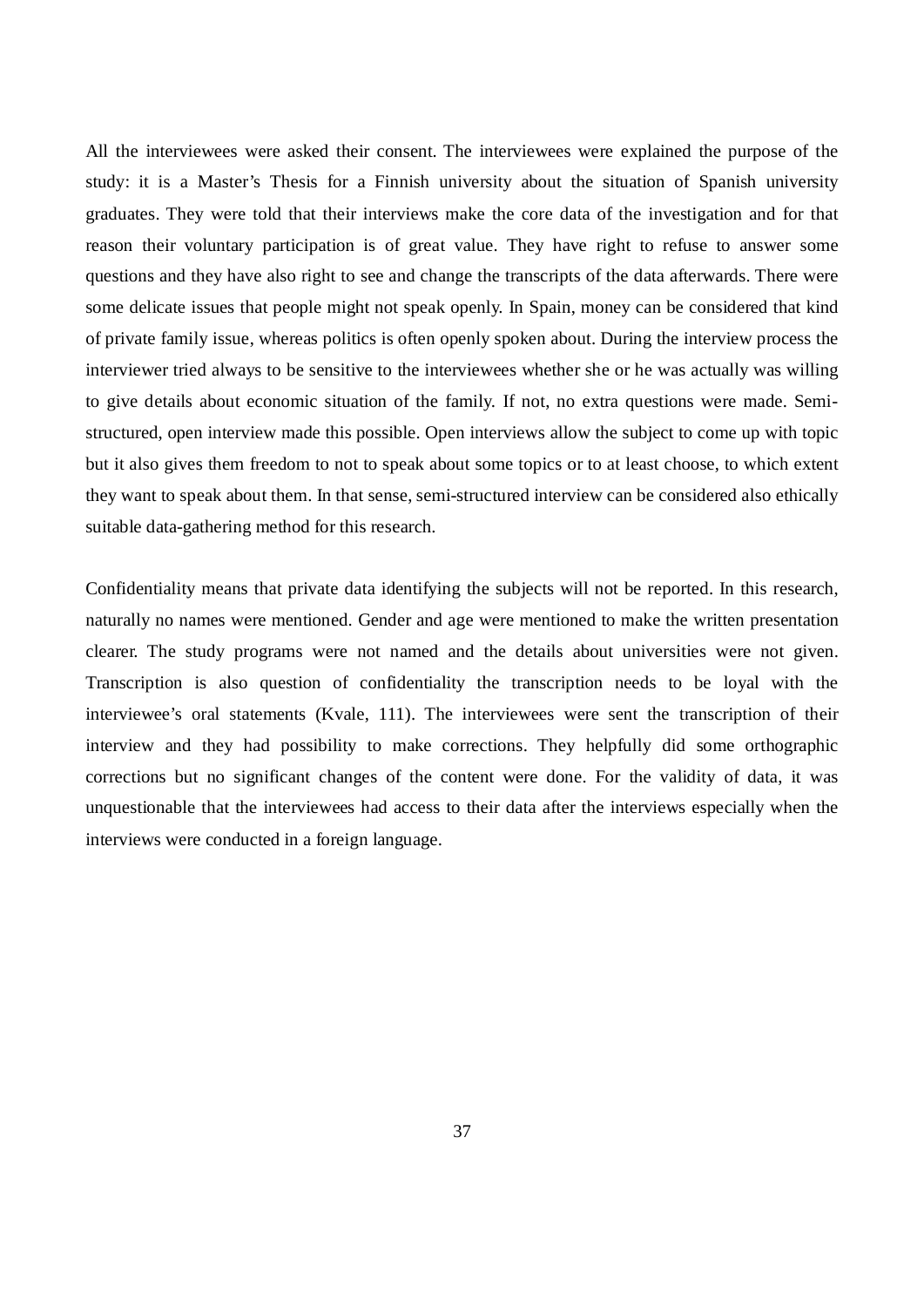Confidentiality is closely related to rapport between the researcher and the interviewees. To make the data collection easier, the researcher needs to establish a good relationship and rapport with the field and with the interviewees (Ryen, 2001, 336). Age, a similar university background and interests have helped to create good relationship between the interviewees and interviewer. In general, those who were willing to be interviewed can be assumed to be interested in social issues so they share the interest in the topic with the researcher. Also, as the interviewees were found by snowball sampling, many of them were friends of friends and so the interviewer and the interviewees were not total strangers. This fact surely has helped to build trust. Taking that into account, there is no reason to assume that the interviewer would have lied or changed their stories.

Possible consequences to the interviewee for participation should be considered. Risk of harm to a subject should be as minimal as possible (Kvale, 1996, 116). In this study, possible risks would be that the interviewers would be recognised and their criticism toward the system and politics would cause them some kind of harm such as losing a job opportunity. However, this risk is minimal not only because the anonymity has been guaranteed but also because the research is conducted for a university outside of the country of origin of the interviewees. That fact might have encouraged the interviewees to speak more openly. According to Kvale (ibid.,), it should be ideally reciprocity what the subject gives and receives from the participation in the investigation and careful listening can serve as a benefit. It was surely the researcher who received more than the interviewees: without their voluntary participation the research would have not been possible at all. However, a careful listening by someone outside of their country and interest with their situation can be seen as an act of solidarity.

# **4.6 Qualitative content analysis as method of analysis**

According to Kvale (1996, 187) the purpose of qualitative research interview is to find a description and interpretation of themes in the subject´s lived world. He differentiates five approaches to qualitative analyses of meaning of interviews: condensation, categorisation, narrative, interpretation and *ad hoc*. Categorizing is in line with positivist emphasis on quantification of facts among social sciences but as Kvale (1996, 199) reminds, it is not limited to it. Categorisation can be used for analyzing qualitative material.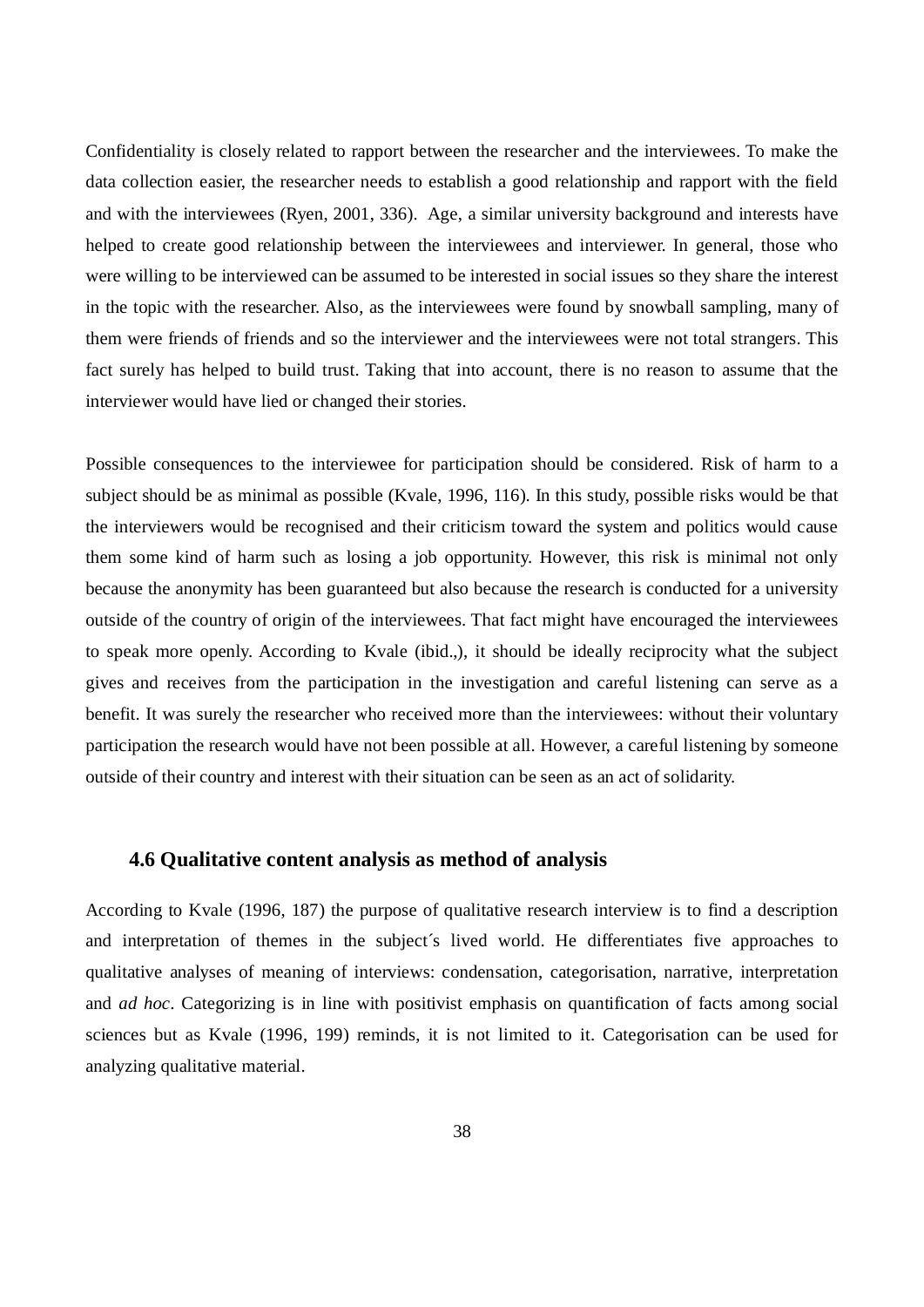Content analysis is one of the most widely used methods in social sciences. Nevertheless, just two decades ago it was mostly known in communication sciences and the journalistic field but due to the technological revolution the method has gained much more use in the social sciences. The qualitative content analysis differs from document analysis in a very essential way: the latter limits its interest strictly only into the manifest content of text. Qualitative content analysis in contrast, leads the researcher beyond the content (Ruiz Olabuénaga, 1996, 195). One of the main developers of the method, Klaus Krippendorff (2004, xx) for that reason, criticises the term content analysis because the method takes into account much more than the content itself (although Krippendorff himself continues using the term).

The first core idea of the method is to fit the text into a model of communication (Mayring, 2000, 2). No text has appeared from the abyss but they all have their communicators, receiver and situation of text production. Content analysis takes into account the context where there text was born, sociocultural background of its communicators, receiver and author. For that reason, for example, interculturality is taken into account in this research. As propaganda researchers already observed in the 1930s and 1940s, a message can be understood in an essentially different way depending on the receiver (Ruiz Olabuénaga, 1996, 196). Thus, qualitative content analysis, despite having a strong base in quantitative text analysis, can be considered a suitable method for analyzing qualitative interviews as it is sensitive method for analyzing the context of the interview.

Content analysis can be used for all kind of texts: letters, newspapers, diaries, official documents, books, and often transcripts of interviews as it is the case in this research. The texts are understood in their wider meaning: they can also mean paintings or videos. The original text itself is not actually the object of analysis; it should be better understood as a field of information. By careful reading, the researcher picks information from that field and then the information is analysed and interpreted (Ruiz Olabuénaga, 1996, 197).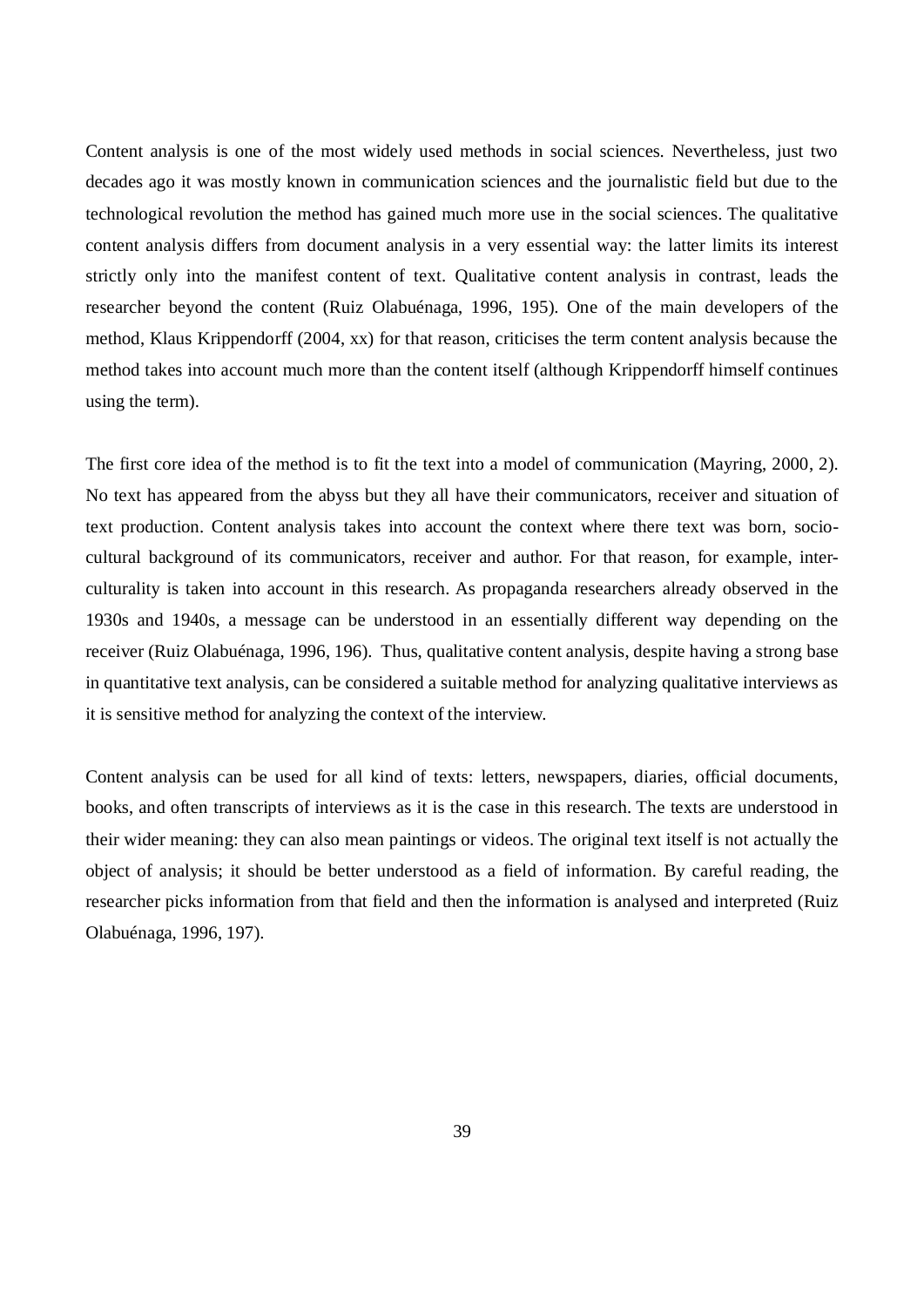The centre of content analysis is formed by categories that are carefully founded and revised again within the analysis (Mayring, 2000, 3). This means coding and reducing the data into smaller, meaningful and analyzable units that can be interpreted afterwards. However, it is important to remember that coding is not analysis itself, but it should be seen as a process that prepares and organises the data for analysis and interpretation (Atkinsson & Coffey, 1996, 26). Categorisation should better to be understood as a tool that structures extensive and complex interviews (Kvale, 1996, 199).

According to Philipp Mayring (2000), there are two ways to approach the data: inductive category development and deductive category application (3-4). The inductive approach means that the categories are derived from the data and revised again whereas the second approach works on the data with criteria defined beforehand, based on theoretical assumptions. However, this division is not clear and choosing one, does not necessarily mean excluding the other. According to Silverman (1993, 10) the aim in qualitative analysis, in general, is to understand the participants categories and how these are seen in activities. This research represents very much this kind of qualitative tradition. Thus, the categories are more data-derived. In the social sciences positivistic approach using quantitative methods seeks to discover laws whereas qualitative methodology often induces hypothesis from field research.

The criteria for categorisation are diverse: they can be theoretical concepts, grammatical categories, themes that surge from the data or ideas that the researcher has etc. As Krippendorff puts it "how categories are defined is an art" (Krippendorff, 1990, 70). Creating categories needs clear analytical thinking. One of the main reasons for success or failure of the analysis depends on choosing the criteria (Ruiz Olabuénaga, 1996, 206).

In this research, the categories were not defined beforehand because the research is very much data centric and aims, as much as possible, to give voice to data and thus, the interviewees behind it. Of course, the topic of the research was defined before which together with semi-structured interviews, and that fact limits the categories that actually emerge from the data and the topics that the interviewees highlight. As Ruiz Olabuénaga (1996, 206) encapsulates, the actual content of texts is much richer and unforeseeable than one can determine in advance and that was true in this analysis.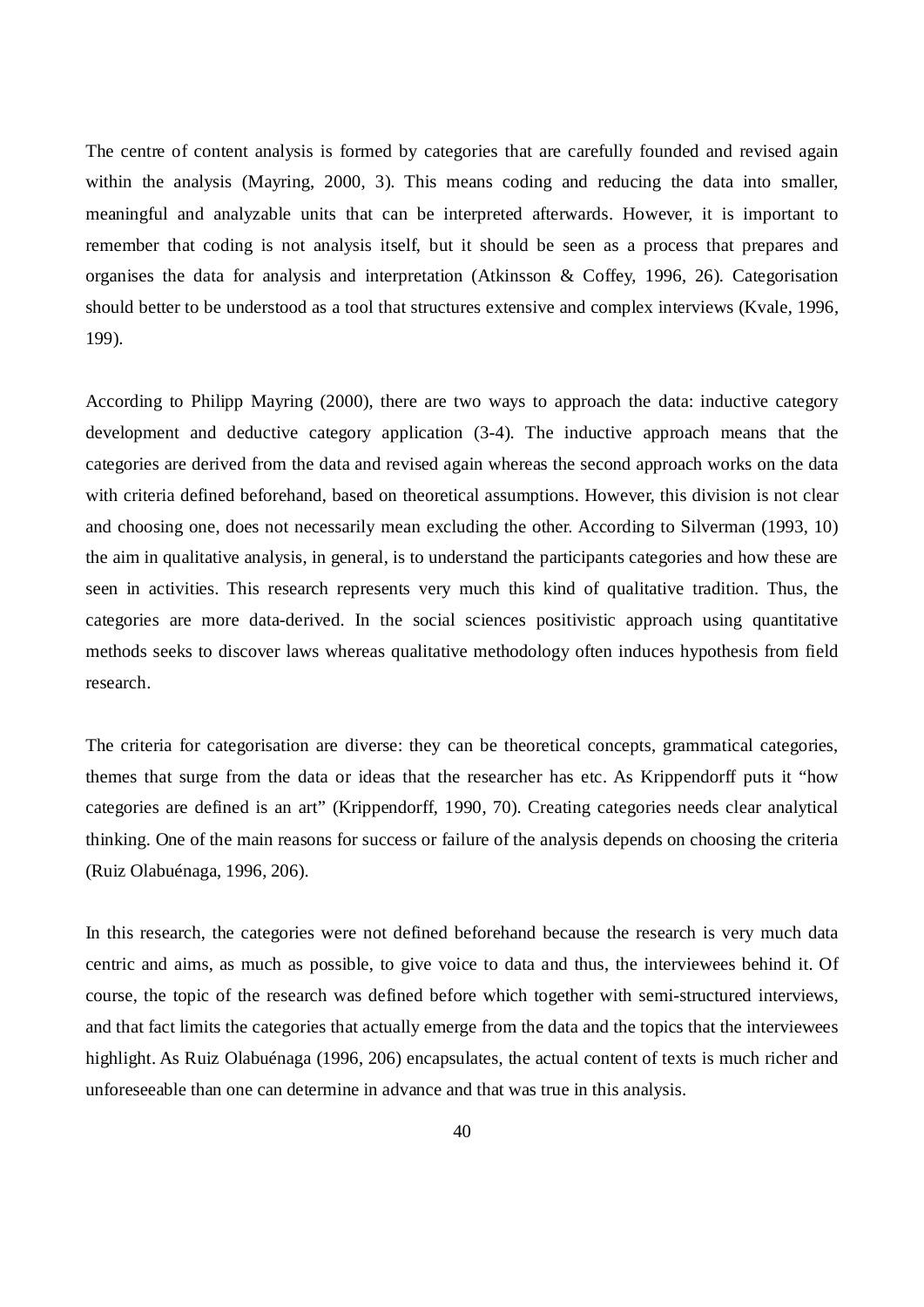Even though creating categories is not a simple linear task (Ruiz Olabuénaga, 1996, 207), there needs to be starting point in category creation. A careful reading of the data was the first step to start the coding and the analysis process. That happened during the transcription of the data that demanded various times of careful listening. During these phases the data became more familiar and thus it was possible to create initial categories for analysis. There were clear common properties in the different parts of data and in coding these different parts were linked together and given a common label, that is the code (Coffey & Atkinson, 1996, 27).

According to Seidel and Kelle (1995, 55-56), coding has three operations: firstly, noticing a relevant phenomenon, secondly collecting examples of that phenomenon and thirdly, finding commodities, differences and patterns in those found phenomena. It was clear to find common phenomena in the data. The first raw data coding resulted in seven codes. There were several commonalities found in the interviews such as precariarity, political awareness, a need for stability and similar future perspectives. Therefore attaching codes was not difficult. However, at the end finding linkages between them was a more difficult task. So the analytical work as Coffey and Atkinson (1996, 27) call linking segments together, did not work. The other problem was that the data did not necessarily reduce; it was just organised in a different manner, but not in simpler format. It had to be kept in mind that the idea of content analysis is to reduce the data to its simpler form, leaving just the essential points (Krippendorff, 1980). So the first attempts of coding did not help in preparing data for the analysis and a new approach was needed in order to proceed with the data analysis.

However, even though the first attempt did not yield the expected results, it was useful as it enabled to work out what to do next. It showed what not do and then brought the process back to the beginning. As Ruiz Olabuénaga (1996, 201) states, qualitative analysis never is linear but circular. The researcher continues to the next step and then often comes back to the first phase, giving it richer information. That indeed happened and neither the analysis nor the coding process was linear in any of the phases of the analysis.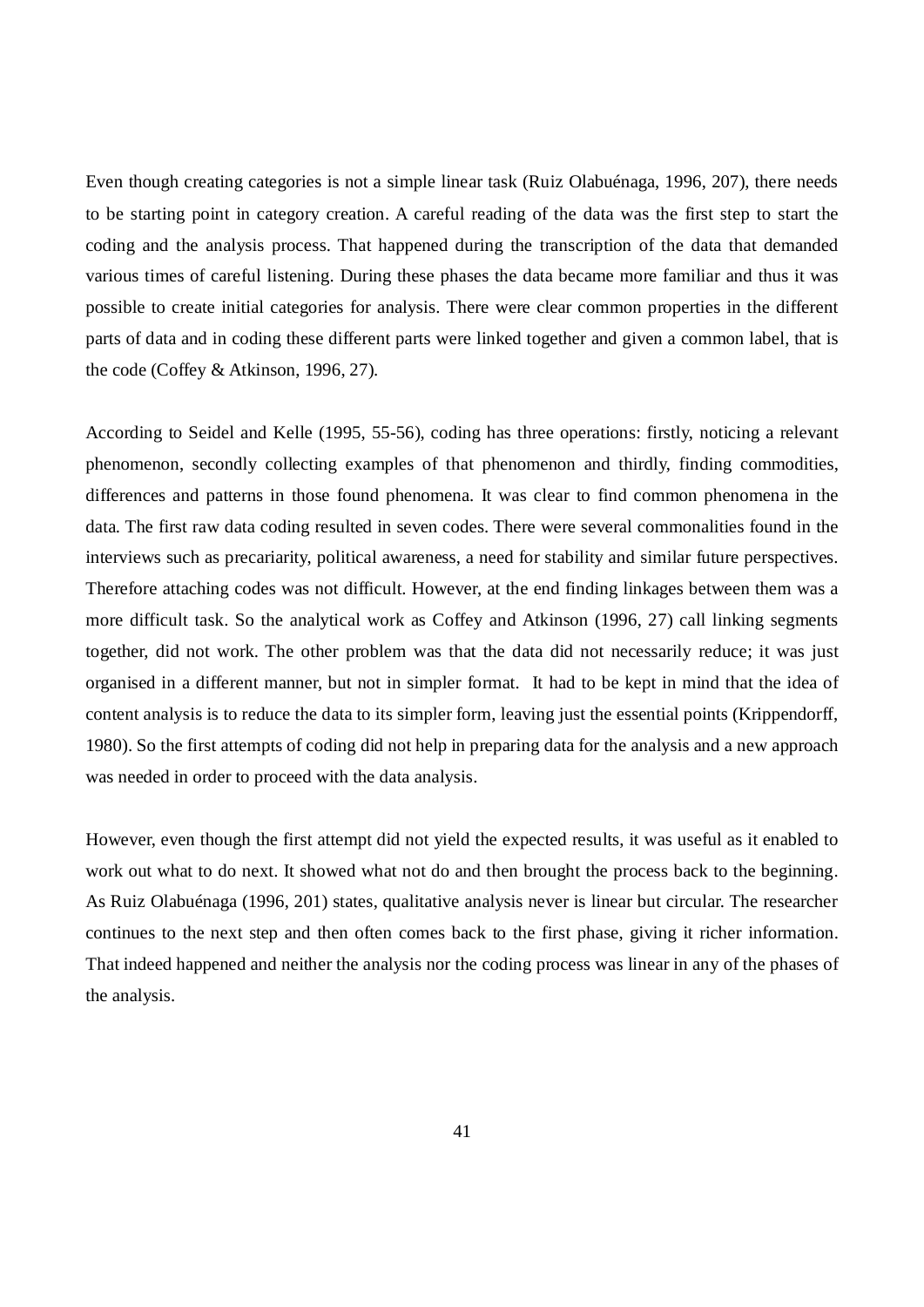Segmenting data by coding which means attaching codes, it is possibly to reflect how different topics are related to each other (Coffey & Atkinson, 1996, 37). The segmenting process is not analysis by itself but better understood as thinking what the linkages are between these categories. Noticing the first category helped to continue with more fruitful categories and then finding linkages between them. In this research, the categories make a linear continuum. One category leads to another one and so on. The first category served then as a cornerstone for constructing all the other categories and is a fundamental starting point for the whole content analysis process. Coffey & Atkinson (1996, 42) also mention that staying close to the interviewee´s own category, can help to categorise the data further and so help to create a linkage between them. In this research, starting with a date-derived category emphasises the data-derived approach of the whole research. Instead of verifying beforehand set theories, the research aims at understanding the world from its participants categories as it is typical in qualitative research in general (Silverman 1993, 10).

Coffey and Atkinson (1996, 48) state, that the establishment of ordered relationships between codes and concepts is the starting point for reflection and for theory building from qualitative data. Even though this research is too small to create new theories, the inductive approach instead of deductive is more suitable and then ordering categories is the thread of the analysis. In this categorical analysis, a category then leads to another. The first category is turn that was reflected in the speech of interviewees. In their speech, the interviewees divide the time in the Spanish society before and after the crisis and that division can be also reflected in their personal lives. A question rises why it is so? What has changed in the reality of the interviewees? The second category is the answer to this question. The third category is derived from the first two categories: how do the interviewees feel in the changed situation? The last category, coping methods instead is interested, what do they actually do in their situation?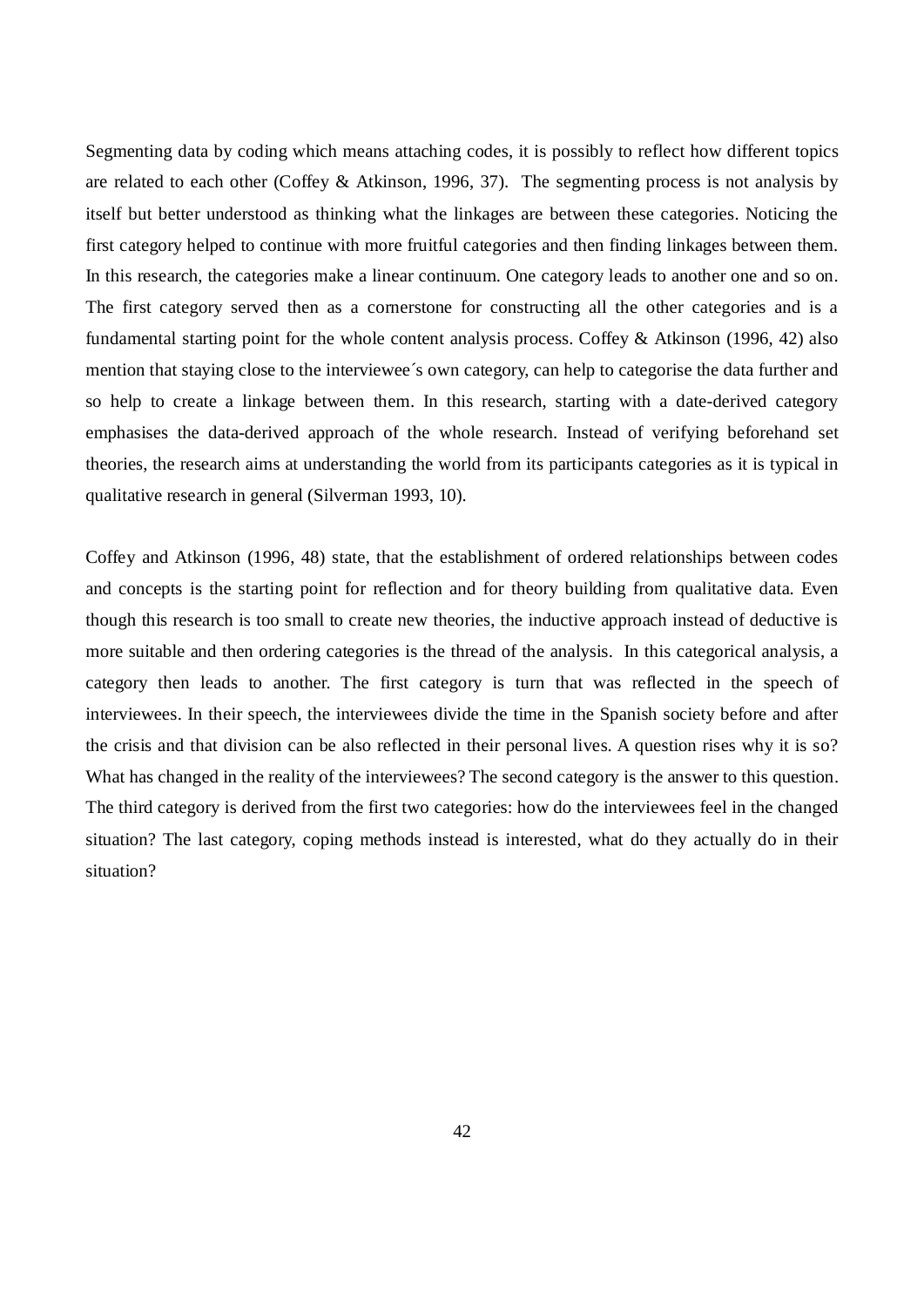The categories of analysis are the following**:** 

# **1. Turn**

In their speech, the interviewees make a division between before and after the crisis. Thus, the crisis means a turn in their lives and Spanish society.

# **2. Insecurity and fear**

The crisis has caused increasing insecurity and fear in the social reality of the interviewees.

# **3. Frustration**

Frustration amongst the interviewees in remarkable. The crisis has limited their opportunities both in working and in personal lives.

## **4. Coping methods**

To handle the frustration and increasing insecurity, the interviewees have developed coping strategies.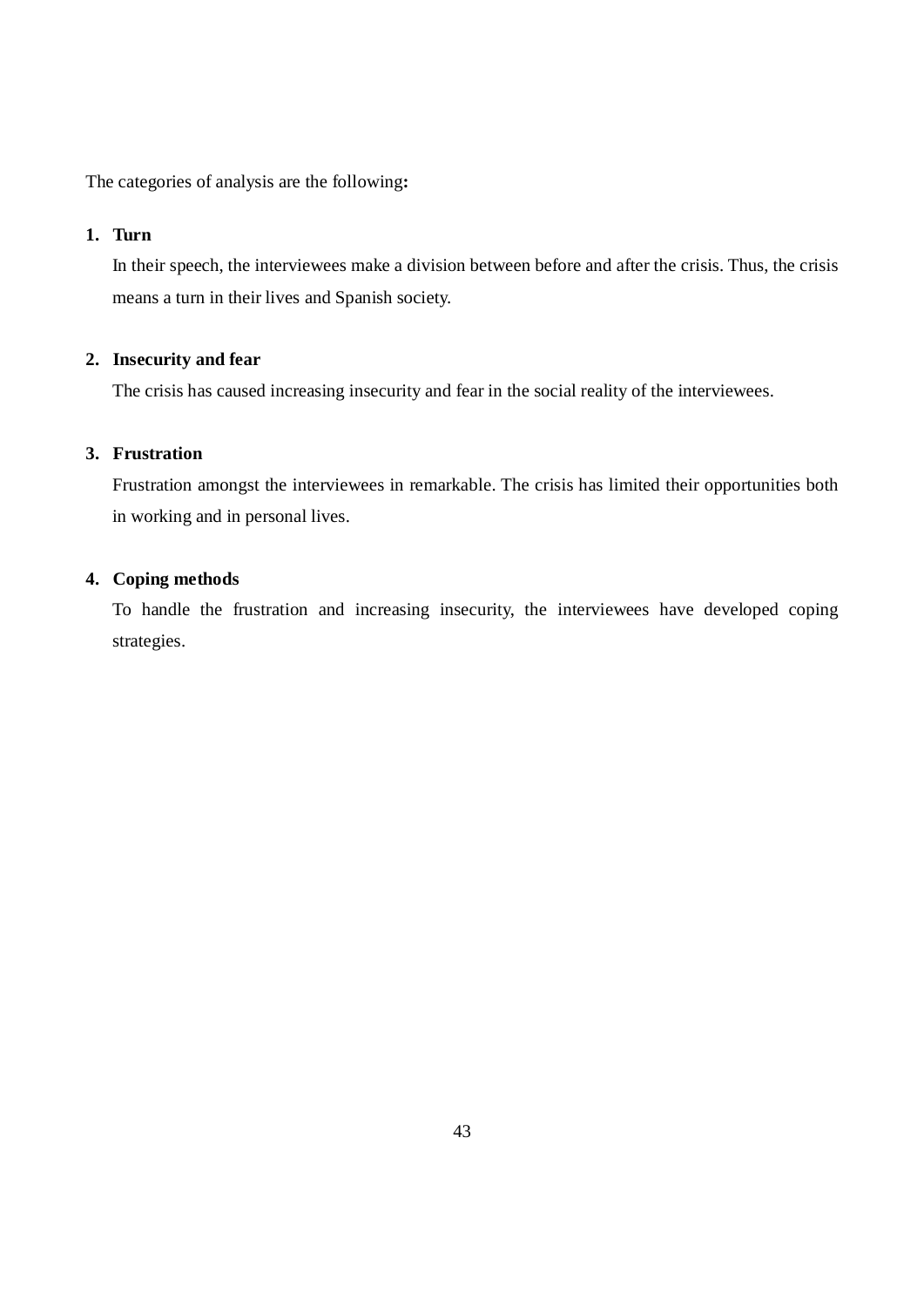# **5. Results of analysis in the light of structural violence**

In the methodology chapter, the method of analysis was presented and it was also explained how the method was applied in order to analyse the collected data. This chapter considers the results of the analysis and then reflects these data-derived findings with Galtung´s theory of structural violence and thus, aims to answer the research question *how do the Spanish university graduates perceive structural violence in the context of the economic crisis?* Do the results of the analysis have some features that can be considered structural violence as defined in the theory chapter?

 The chapter is divided in two: first subchapter consists of the categories that can be considered interviewees' perceptions of structural violence. Then, second subchapter presents the methods that are coping methods for structural violence. Each category of analysis is carefully considered in its own sub-section in the linear order in which the categories are related to each other. The phenomenon that each category represents has examples from the data. These data extracts are in cursive. As already mentioned earlier, interviewees are identified by their gender either F or M and their age meanwhile I stand for the interviewer.

The idea of coding is to identify phenomena, examples of them and then different patterns in these found phenomena (Seidel & Kelle, 1995, 55-56). The data contains various phenomena but single phenomenon has commodities and differences which are seen here as a subcategories of one phenomenon. For example the second category, frustration has various different causes and manifestations such as involuntary independence on parents and professional frustration. Those different patterns to which Seidel & Kelle refer to, are here subcategories. For making the categorizing and subcategories more understandable and reader friendly, each category has its own section and also subcategories are considered in their own, smaller sections.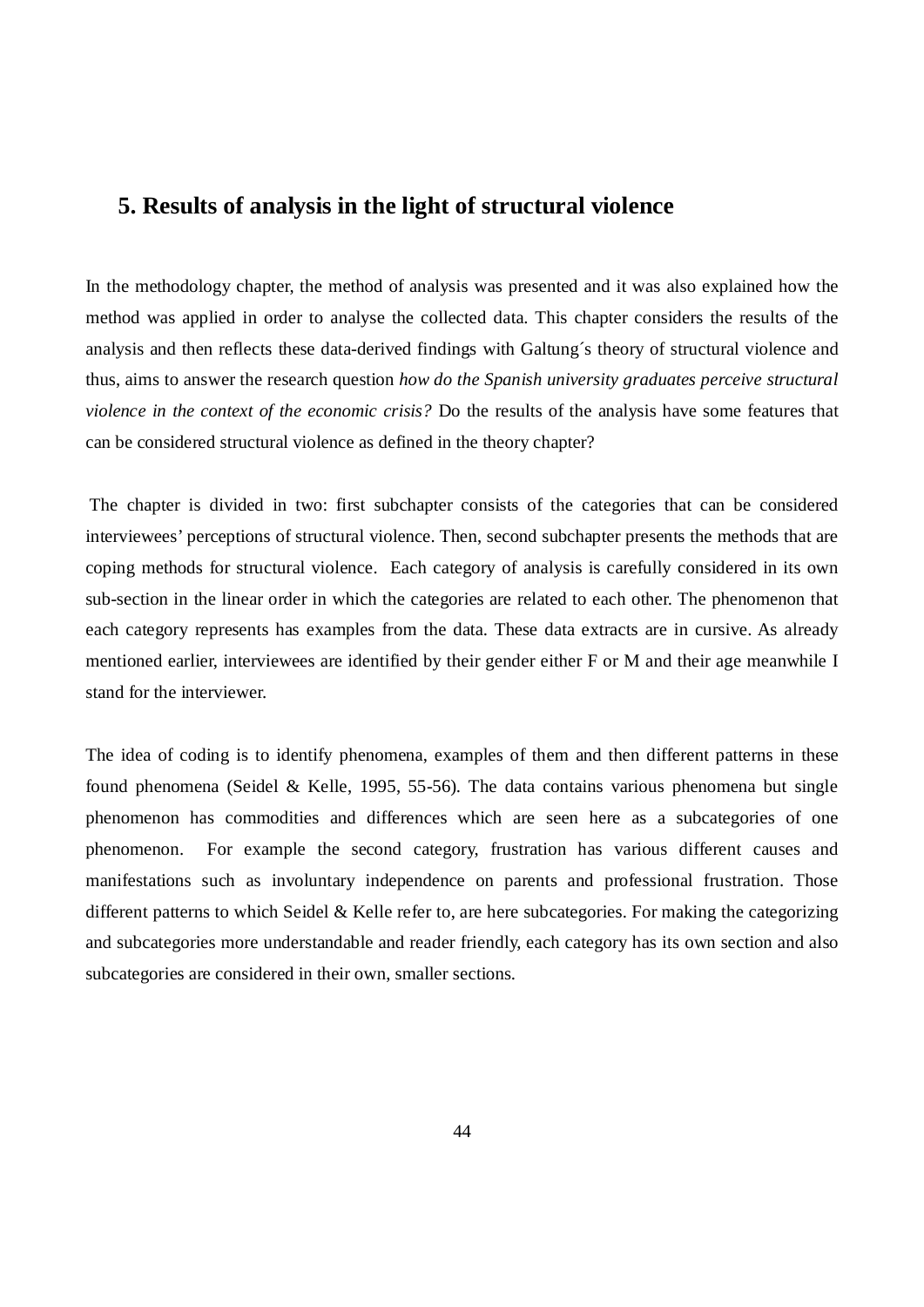# **5.1 Perceptions of structural violence**

# **5.1.1 Turn**

The first category is a data-derived one. This was a phenomenon that continuously arose in the speech and expressions of all the interviewees. As this research is very much grounded in the data, and the data consists of unstructured, thematic interviews, the topic needs to be taken into account in the analysis and in the interpretation. It is a topic that makes its own category for the analysis.

In the interviews it can be seen how the crisis is considered as a turning point in the society and in the lives of the interviewees. The turn has its temporal dimension: the interviewee uses words to mark the time *before* and then *after* the crisis. This temporal dimension is closely linked to other turn that the economic crisis has brought in the society: the turn from security towards uncertainty.

According to Silverman (1993, 10) the general aim in qualitative analysis, in general, is to understand the participants categories and how these are seen in concrete activities. In this case, speech of interviewees is the concrete activity where this category can be detected. The interviewees use expressions linked to time that express division between the time before and after the crisis. There are single words that reflect that division and they are in bold in the transcription such as *at the moment, nowadays*, *today, now*, *this year*, *suddenly*.

#### *5.1.1.1 Unemployment, cuts and reforms*

Thus, the crisis is like a watershed of social reality of these Spanish people. There is present certain insecurity that did not exist before. Everyone is aware how things were before, but no one is certain about the future. Labour life and education that used to be organised in a certain way such as public scholarships, public posts and labour arrangements have all been changed and will be changed due to the budget cuts and various reforms performed by the government. Those changes have a direct influence on the lives of interviewees. The crisis is present in lives of interviewees, as well as in the society around them, and they see instability and poverty around them as the next comments reveal:

**F-32:** *Now the poverty exists. Poverty has already permeated the society.*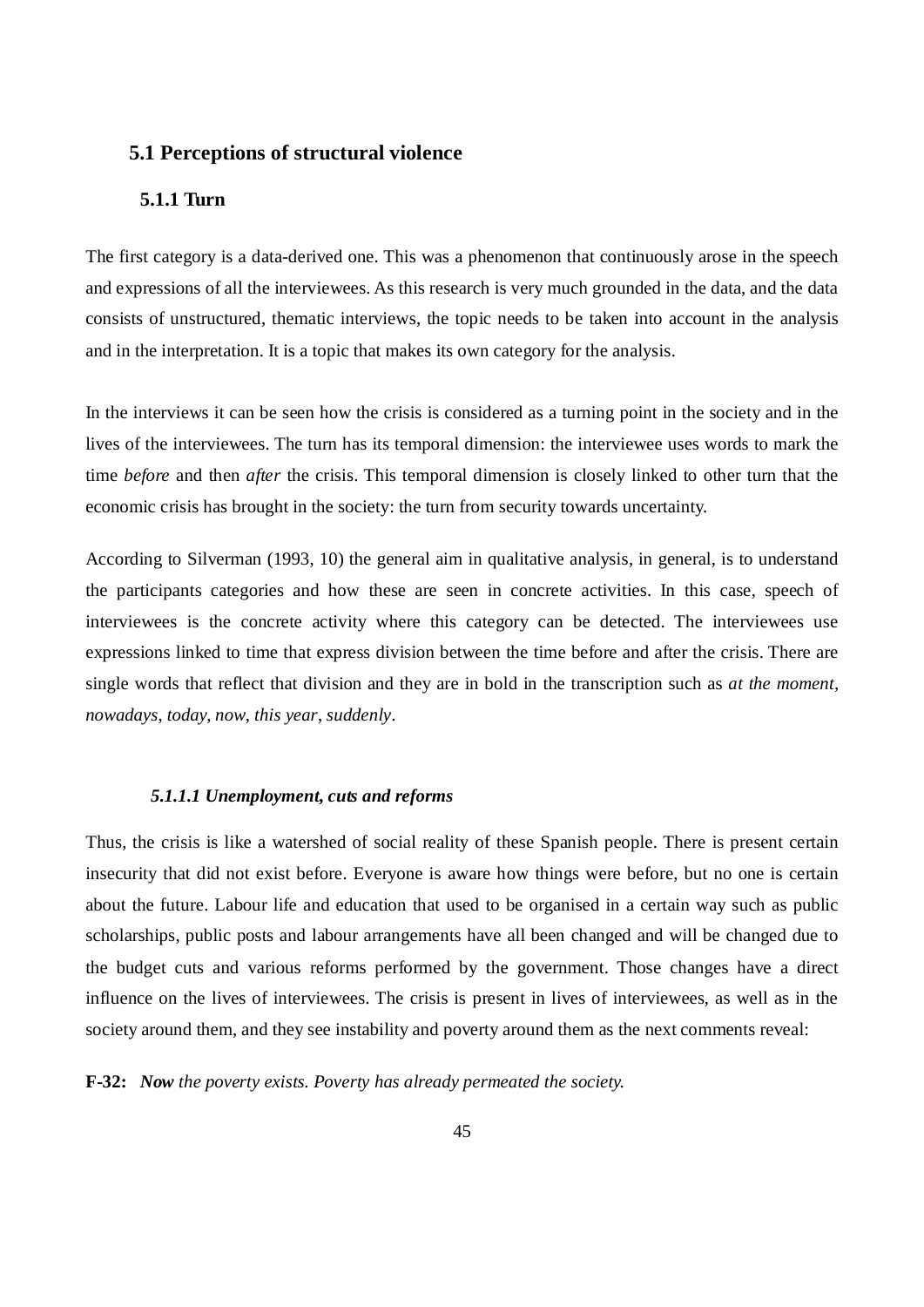#### **F-32:** *At the moment there is not much stability, anywhere.*

The comment by F-32 is very illustrative. In her labour life, the crisis means involuntary precarity.

**F-34:** *Yes because earlier I suffered from precarity because I wanted to do many things. But at the moment, nowadays, I think there is labour precarity, and it's not optional. And yes, that makes you afraid.* 

She states that she experienced precarity before as well but because she chose it voluntary. When she was younger she preferred some forms of precarity that has permitted her freedom to travel and concentrate on other things important at that stage of life instead of committing to work. Nowadays, however, she experiences labour precarity against her will, when she would prefer having security and stability that would allow to pay monthly mortgage and to concentrate on family life. However, the crisis has made this dream complicated. Her ironic comment is that for choosing to study sociology, which working possibilities are rather ambiguous, she has always had difficulties. But now the country is also in crisis, it is more difficult.

# **F-34:** *I have always been in crisis. But what happens is that it´s used to be only me and now it´s the country.*

She also adds that it is not just her who but in the whole society it is the labour life that very much defines how people can organize their lives. The possibilities are becoming more limited and more unequal in the Spanish society. That fits the definition of structural violence: the life changes are constrained (Galtung, 1969, 170).

#### **F-34:** *I think nowadays working life is conditioning the life of all Spaniards.*

Unemployment rates are also a way to change how people experience reality. When statistics are said to be alarming, people start to lose their trust in finding suitable work. Furthermore, seeing academic people leave the country indicates that the working possibilities are increasingly limited for young people. Unemployment and emigration are not just issues that can be read in papers, but they are factual phenomena that are happening in the lives of these people, as well as, in the circle of acquaintances of interviewees.

### **M-28:** *At the moment the situation is very difficult here in Spain. There are many unemployed people; I have many friends who are working abroad.*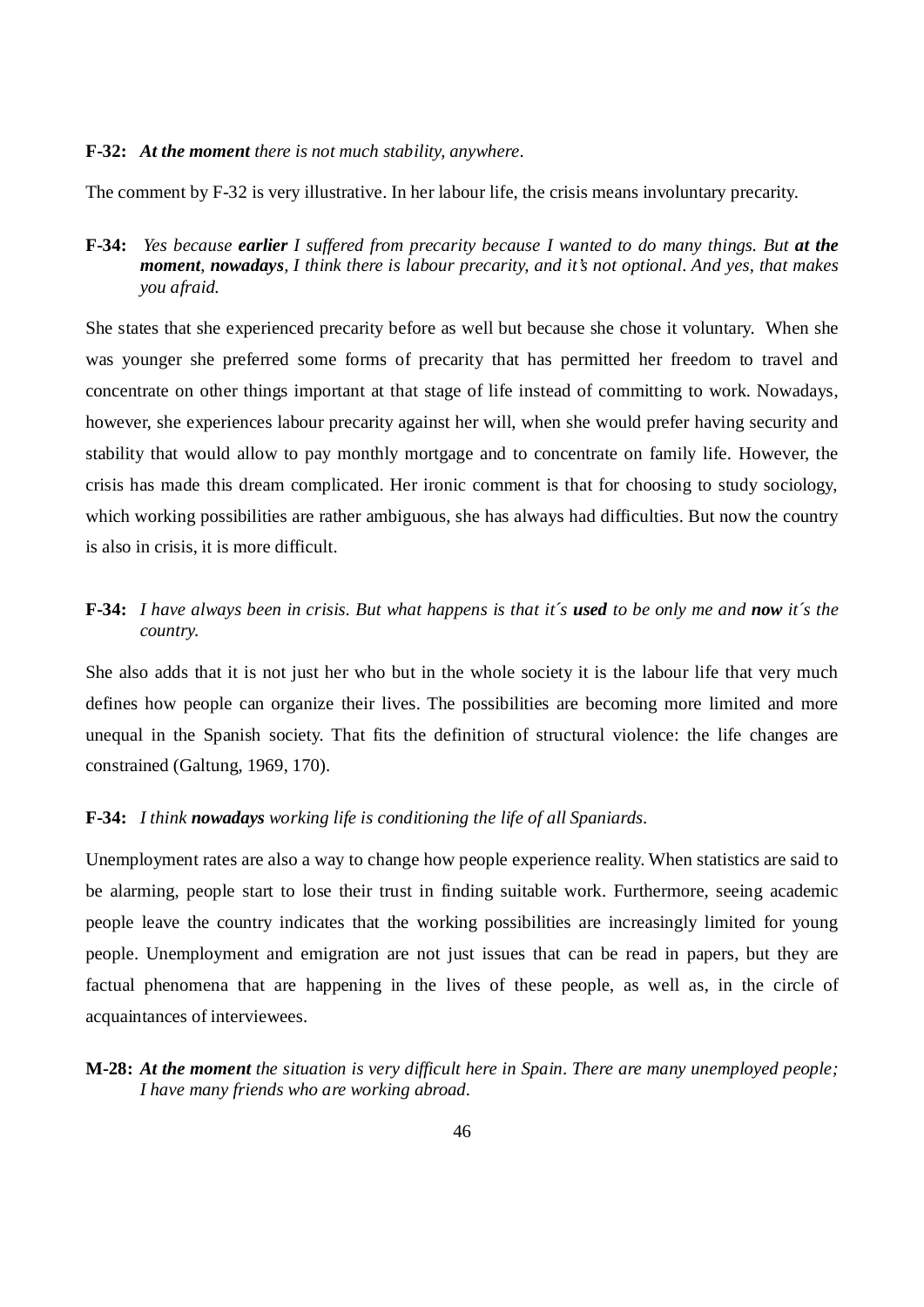- **I:** *Can trust that your work gives you security, money to live?*
- **M-29:** *Nowadays, I can´t. First, because among young people there is a high percentage of unemployment and many are unemployed. Then for the labour reform work that has been done, it´s much easier to fire people who have a job.*

The interviewees often mention the reforms implemented by the government and refer to them as a step backwards. Due to the labour reform, the labour rights have been modified and also the civil servants position that has been considered safe in dual labour market cannot provide same security as before. These institutional changes reflect a more significant change: the values and the principles of the society have converted into more tough in general.

- **I:** *So you think that a work as a civil servant gives you more stability compared with some other jobs?*
- **F-34:** *Nowadays, a lot of reforms that are occurring or are going to occur, I have no idea but in the past, yes. In the past, if you get a post as civil servant, you knew that you will stay there for the rest of your life.*
- **I:** *Because the system does allow it (cheating on people)?*
- **M-29:** *It is allowed because worker rights are worse. Before the rights weren´t like this and the employees saw a duty to cheat and defraud the government. Now the rights have been cut down.*

It is not just the implemented reforms that have had an effect on the way of thinking of the interviewees, but also the insecurity of the possible prospective changes. No one knows what the future will bring but people seem to be prepared for new institutional changes. The implemented reforms and their timetable have been rather rigid and some of them against the election promises that the conservative party made in during the election campaign. The trust in the state has been hit hard. This finding is in the line with earlier studies on the effect of economic crisis on young people (Giuliano & Spilimbergo, 2009).

**I:** *Can you trust the state?*

**F-32:** *Nowadays, I can´t. In state as a political formula, yes. But in state as social administrator, not.*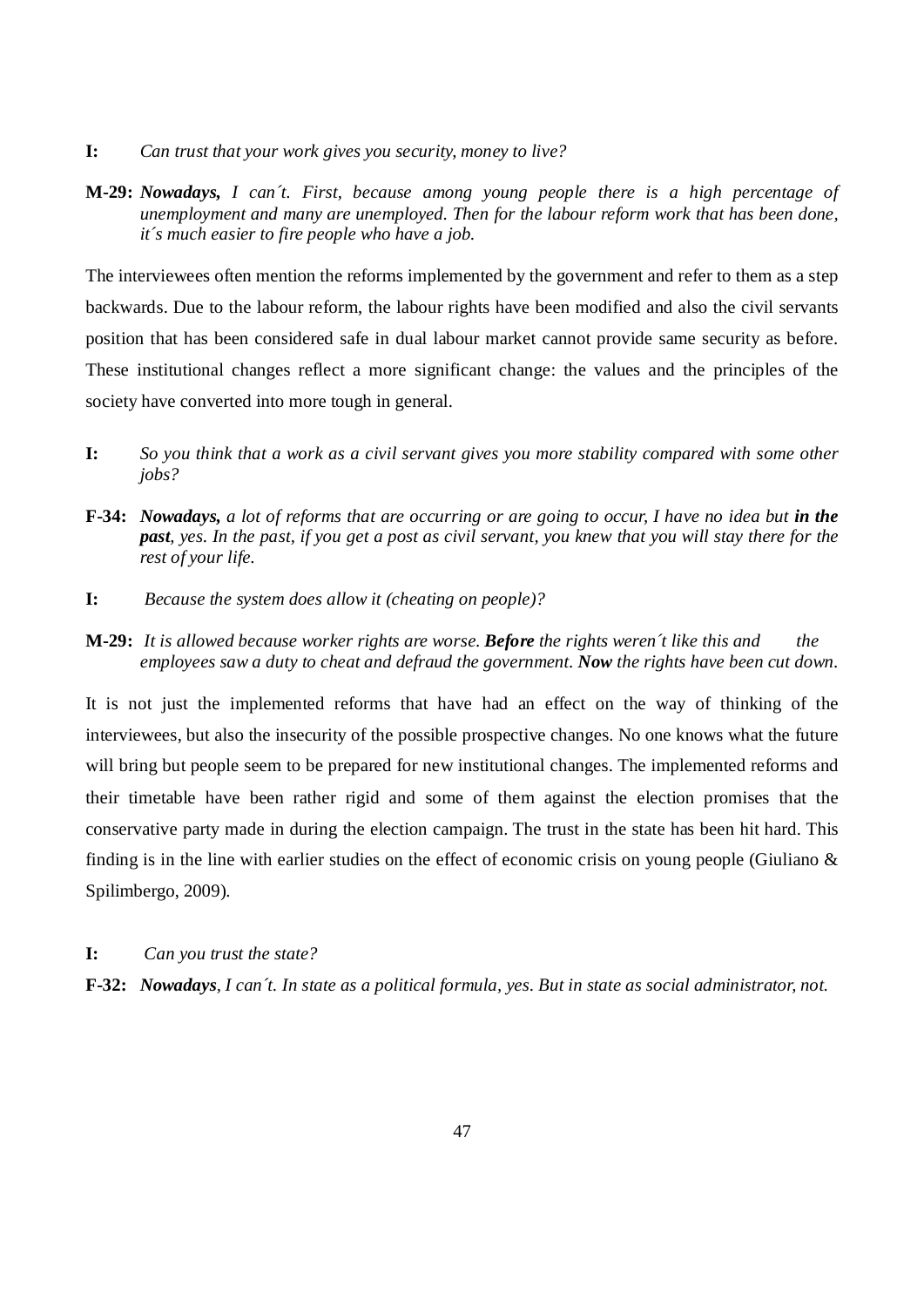#### *5.1.1.2 Less equality in education*

The equality in education has been one of the targets and main values of the Spanish university system that saw its expansion in the 1990´s (Rahona, 2007). However, the current crisis threatens that equality and in that sense can be seen as a watershed in the Spanish education system. Education and scholarships have not avoided the scissors either. The interviewees also speak about the turn when it comes to the Spanish educational system and scholarships.

- **I:** *What about scholarships? Can you get a grant if you are doing a PhD?*
- **F-25:** *In theory I should have a scholarship called FBU. But due to the change of government there are no scholarships available this year. The grants haven´t been announced and they should be because it´s a support that has always existed and it gives more or less for living.*
- **F-25:** *This year they haven't been announced. They should have been announced in February. It something that has been given and it should continue to occur that way. But <i>suddenly* they don't *announce the grant, no one answers to you, you send letters to the ministry and no one knows anything. And they send you from one place to another; don't pick up the phone...*

The comments of this 25 year old interviewee reveal how unexpected and sudden the changes have been. Something that has *always* existed is *suddenly* gone with no warning. The frustration arises when no one seems to take the responsibility of the current situation. The crisis has caused disillusionment with government practices among youth, similarly as in Sri Lankan case (Amarasuriya, Gündüz & Mayer, 2009).

Both males 29 and 28 years old also see that it is getting more difficult to study if you or your family, do not have economic resources. As the scholarships are frozen, one should finance the studies by working but in the current situation there is less and less work available, which logically might prevent people from studying.

**M-29:** *If you want, you can (study). But today during the crisis it's difficult.* 

**I:** *(Because) there is less work?* 

**M-29:** *There is little work so if you don´t have a job, it´s impossible.*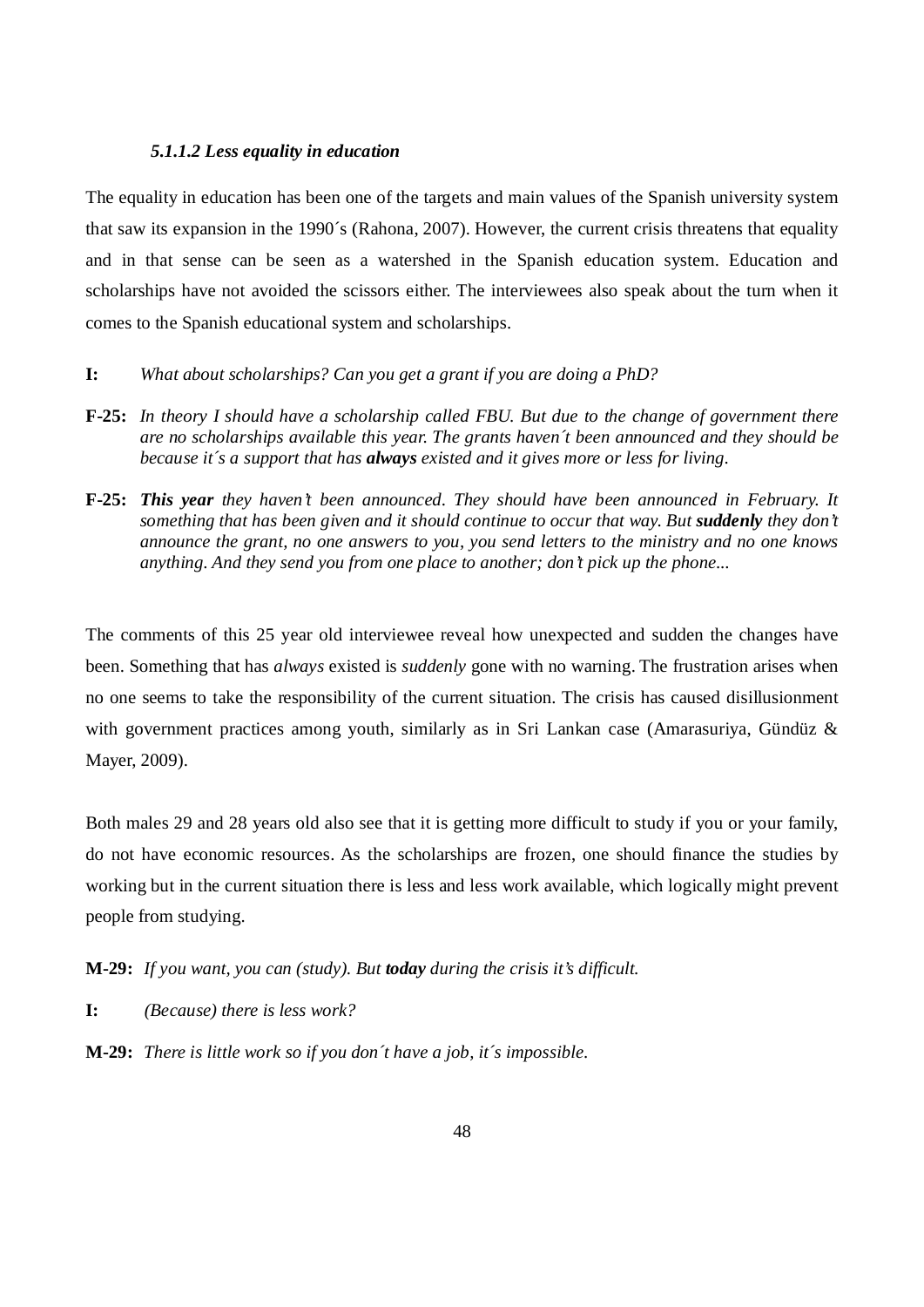*M-28: I think it´s (starting studying) getting more and more difficult because more and more people have more economic difficulties and don´t have the opportunity to help their children to study a degree. They have to work or they don´t even do it or either study.* 

The economic crisis has thus converted education into a commercial product. There is no equal access to it anymore because that access depends very much on the economic situation of one´s family. Unequal access to resources in society, including education, is according to Galtung an example of structural violence (Galtung, 1969, 171). However, education is just one example of growing inequality. It is clear that economic resources are fewer and budget cuts have limited the people's opportunities in life in many other areas such as health care and housing.

#### *5.1.1.3 Turn on perception of poverty*

Apparently, the economic crisis has also changed the idea about what is considered precarious. Espido Freire´s book (2006) on *Generation of 1000 euros* gained much attention after its publication and later various economists have proved that the *mileurismo* actually is a reality in the Spanish working life. The concept refers to the generation born in the 1970-80´and among whom the proportion of university degree sharply rise causing surplus of qualified workers. This partly worsened the labour conditions and salaries in highly dual labour markets that were already discriminative against newcomers. Earning 1000 euros a month and temporal working contracts were considered precarious, but nowadays it is considered a luxury. That very refers to the concept of relative poverty that means that poverty should be always compared with the mean income of the society.

- **F-25:** *Before in Spain we laughed. You are a mileurista. As you say it sucks. But now if you're a mileurista, you´re a king.*
- **F-32:** *And today is a luxury to earn 1000 euro. We have transformed from being Mileuristas to being economic beggars.*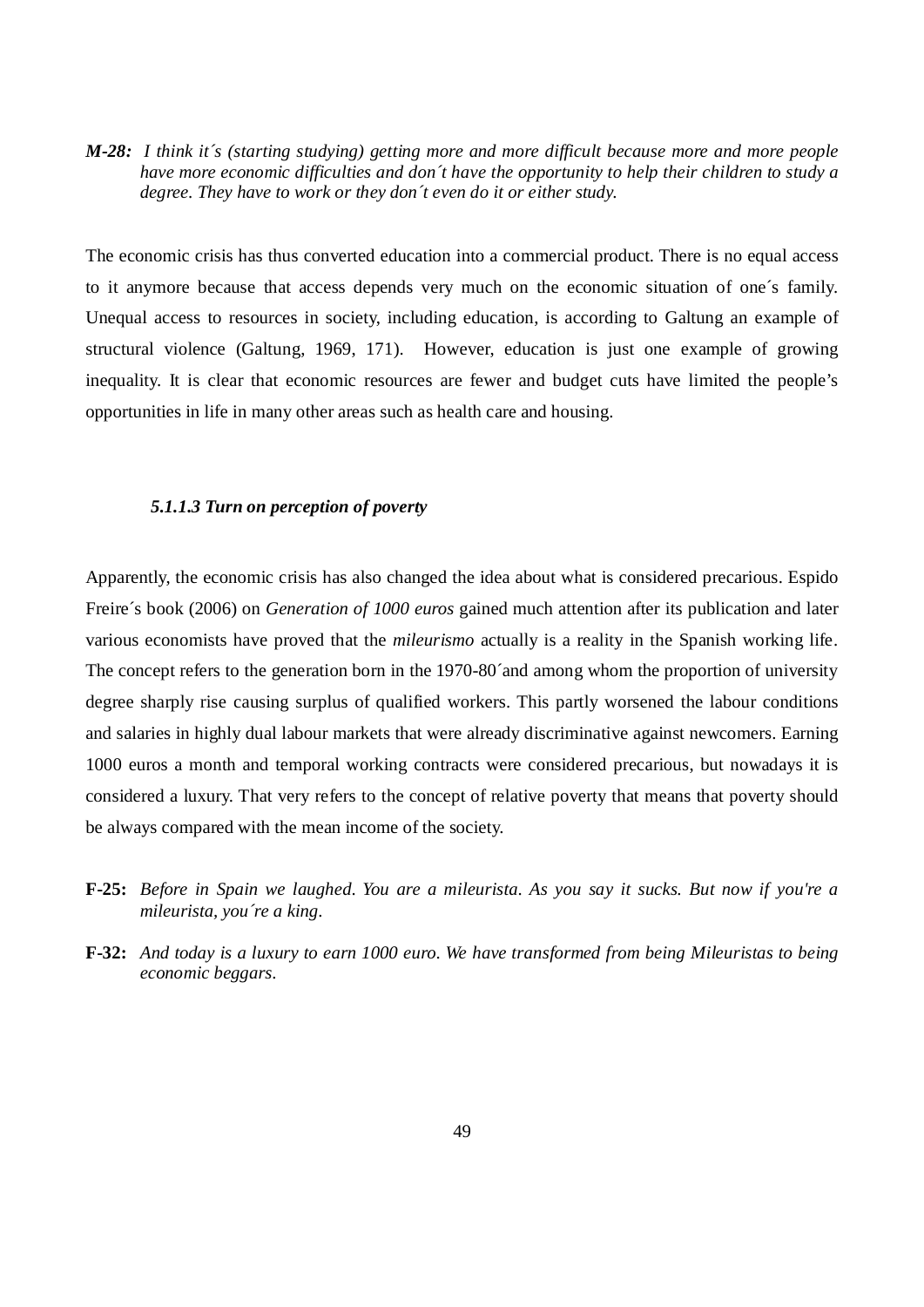The comments of interviewees reveal that what used be considered poverty, is now luxury. The general standard of living has experienced a sharp decrease. However, even though the crisis can be seen as watershed in the Spanish labour market, and so in lives of our interviewees, the change has not been that dramatic for university graduates (Moreno, López & Segado 2012, 178). As various researchers have shown, the highly dual Spanish labour market has always had discriminative features against young people and university graduates (for example Karamessini, 2008 ). The situation that is now difficult, has never been overwhelmingly favourable for young people. As 24 year old interviewee puts it:

# **F-24:** *So the crisis has affected but things went wrong even before. In Spain the things like internship have never worked well and jobs for graduates haven´t been well organized*.

Hence, young people and university graduates have suffered from structural violence in the form of precarity already before the economic crisis. Even though a change in the Spanish society can be detected in the speech of the interviewees, it would be incorrect to claim that the structures have converted unequal in one night. In contrary, the change in the labour market has been constant: the labour market has been made more flexible from the 1990s on. Basically, the flexibility has been gained by boosting temporary contracts which labour protection is weak (Bentolila, Cahuc, Dolado  $\&$ Le Barbanchon, 2011b, 1). These contracts tend to be typical among labour market new comers that are of course, young people and university graduates. This notion complements Galtung's idea of structural violence of being a slow process. Unlike direct violence, it is not a single act that happens in one night (Galtung, 1969, 170).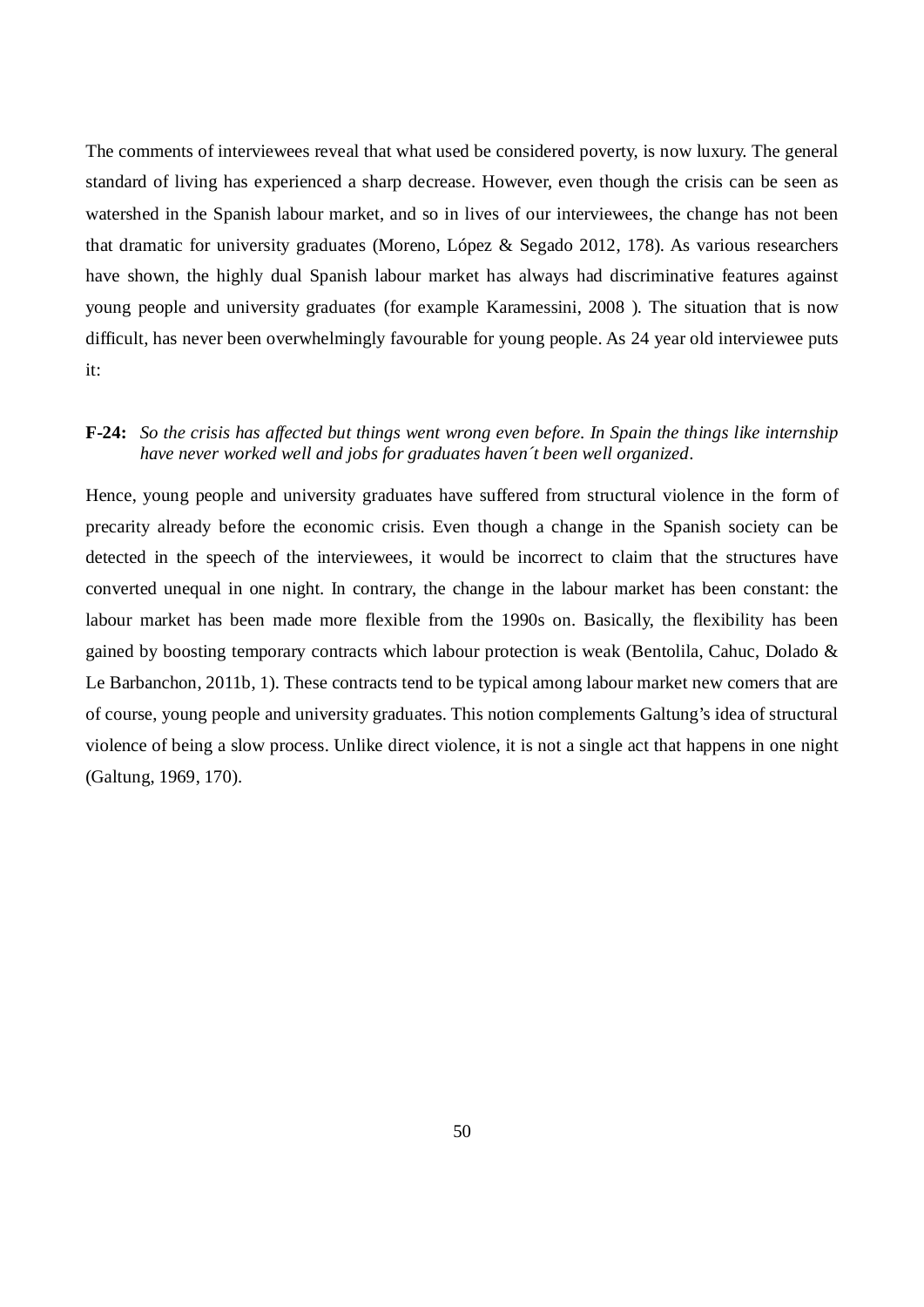#### **5.1.2 Insecurity and fear**

The first category is turn. As already described before, the crisis has caused insecurity in Spanish society and in the lives of our interviewees. Insecurity is very much equated with labour insecurity. Every one of the interviewees is working in the hidden or formal economy, some with a decent salary. In all cases, jobless is no problem as such but rather the squalid labour conditions that in some case are against the law. Above all, the feeling that they transmitted in the interviews was insecurity but also fear. That word was mentioned various times and always brought out by the interviewees themselves (unlike labour precariarity that was asked by the interviewer). Therefore the second category is *insecurity and fear.* 

#### *5.1.2.1 Insecurity on work*

## **F-34:** *Damn! You are afraid of labour instability. The things that you didn´t worry about before, you do now.*

The insecurity that the interviewees experience in their lives is very closely linked with labour precarity. Those who are working recognise that they are lucky to have work. However, the reality is not just that simple. They might be happy to have work but, they are not happy with the precarious labour conditions they have. Many of the interviewees suffer from labour precarity in a way or another: they work only when there is work available, as female-24 and female-32 and male-28, who are both writing books. The instability of work prevents them from making plans and therefore causes insecurity in their lives in general.

**F-34:** *Yes, actually I'm happy with this job. The only problem of the job is that it's temporal, I don't know for how long it will last. … I know that now I go home and I have there one book. But tomorrow that guy can call me and tell that there are no more.* 

Female-25 has been working without any contract for 6 months. Now she has contract but just for couple of months and she says the work cannot provide her security.

**F-25:** *Hey! I have four months of security, until July. It doesn't give me real security. Nothing!*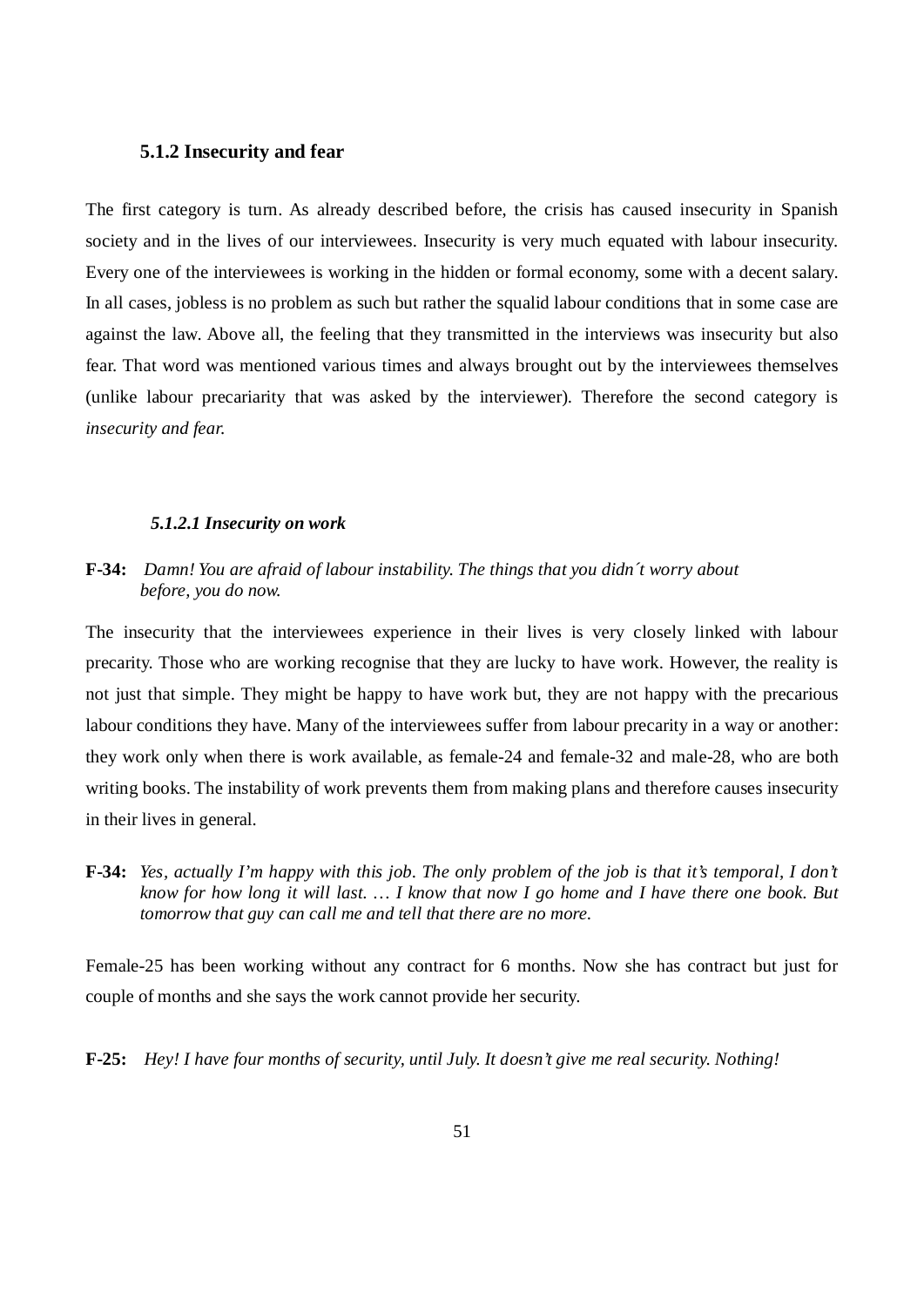Male-29 is aware that he is quite lucky to have work in his field and also in terms of salary. However, his contract is not legal. He has a trainee contract because that is way for employer to save in social security cost. He is also sent abroad by his Spanish company but with no Spanish contracts during that working period.

**M-29:** *Well, in terms of salary, good. But whether it comes to the contract, when this trainee contract expires, it will be a contract of Peru, as a freelancer. So I'm working a while but Spain won`t recognize the time I'm going to be working, as if I wasn´t working at all.* 

Female-25 firstly describes the positive side of the work. She found a nice job as an English teacher due to contacts. However, the job definitely has a negative side as she puts it. She was working the first six months with no contract of any kind. When she was finally offered a contract, there was one condition by the employer: she should pay both employer's and her part of the social security payments. As she acknowledges it, that is against the law. However, as a young girl there is no other option.

- **F-25:** *Let's see. I've been here since ... The summer I was going to their home and I started in the school in September. And since September I've been without a contract. So I'm without a contract and that means I have no social security. If I want holiday I can talk to them but I don't have recognised holidays. I'm not paying social security contributions, this doesn´t count as work experience. And now they have offered me a contract, at last! This month is the first one, when in theory, I have a contract. But on one condition. I have been offered a contract if I pay the employees half of my social security contributions. That is totally illegal and unconstitutional.*
- **I:** *So you pay all your social security contributions?*
- **F-25:** *I´m not just paying my part, I pay half of what the employer pays. That´s why I say that it's not that nice.*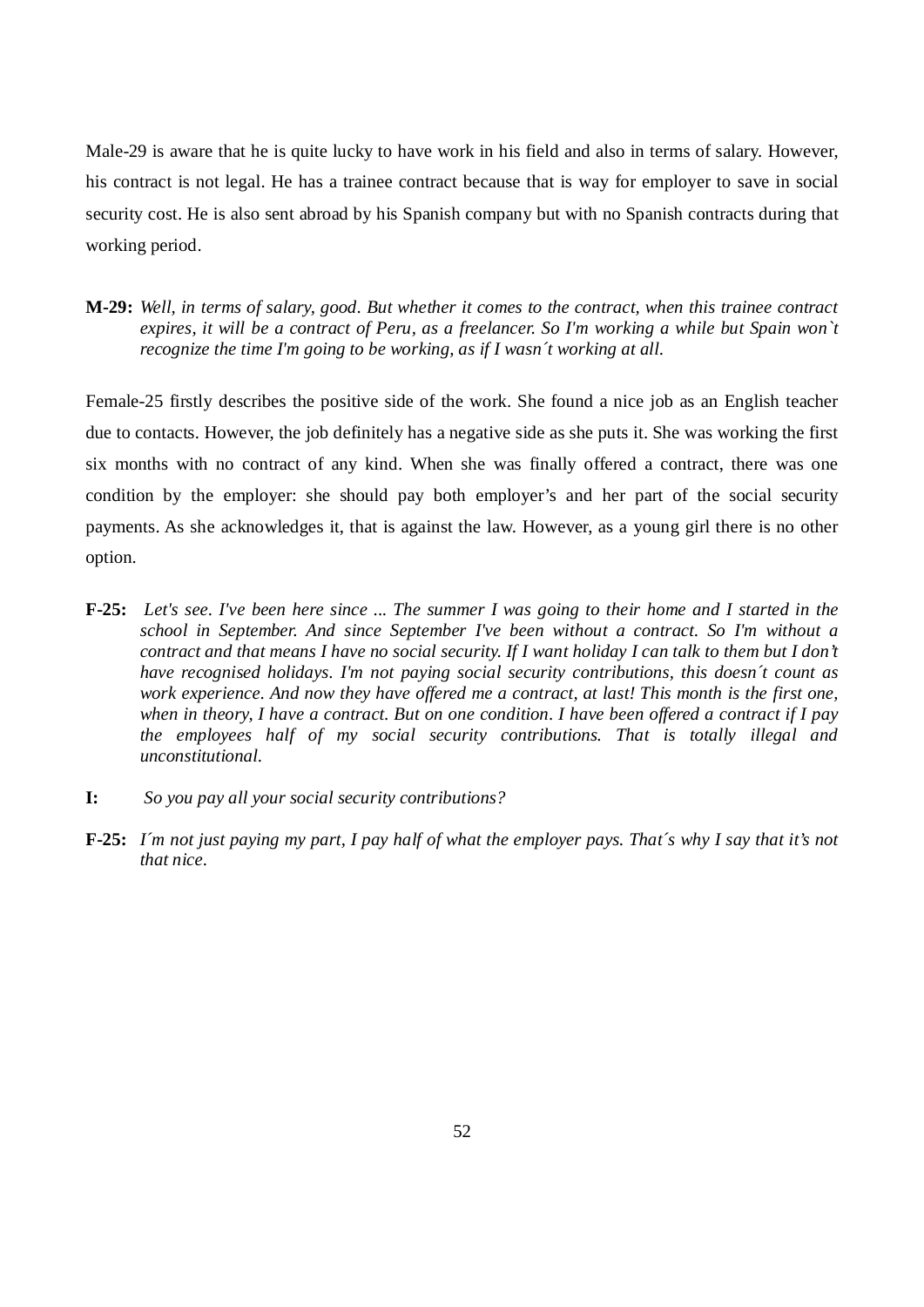However, when the labour situation is generally poor in the country, one has to resign oneself to labour precarity, even though one knows that it is illegal. As Álvarez (2008, 11) states, the existence of mass unemployment forces workers to accept labour conditions that they would not accept if there was another job available. The employers are aware of this fact and in some cases can use the crisis as an excuse to lessen their social responsibility of their employees as the example of the F-25 shows. That is clearly a social injustice and thus, structural violence. Social justice is then not actual but it can be considered something potential. Social rights have been possible to wider extent to earlier generations in Spain and that shows that they are not just something ideal but also potential in reality.

## **I:** *So what did you say?*

**F-25:** *Well, yes, because if not, nothing. If I don´t take that, I have nothing. I have to go to Mercadona (supermarket).* 

The existing lack of security can be also reflected when interviewees talk about their ideal job. No one mentioned anything about salary but other aspects were of major importance: dignity, working conditions, possibility to develop professionally and stability. Essentially, those factors that are missing in their current situation. The question about salary turned out to be a secondary issue. Surprisingly, F-25 was not even able to answer how much money would be enough for living as she is used to getting by with so little. That illustrates something about the current situation. Earning a decent salary seems to be a distant dream to this generation.

**F-24:** *I don´t really know because I've always had to live on a scholarship and I had to live with little. I have no economic ambitions. The truth is that I´ve never thought about salary ... But a salary that would be enough for living.*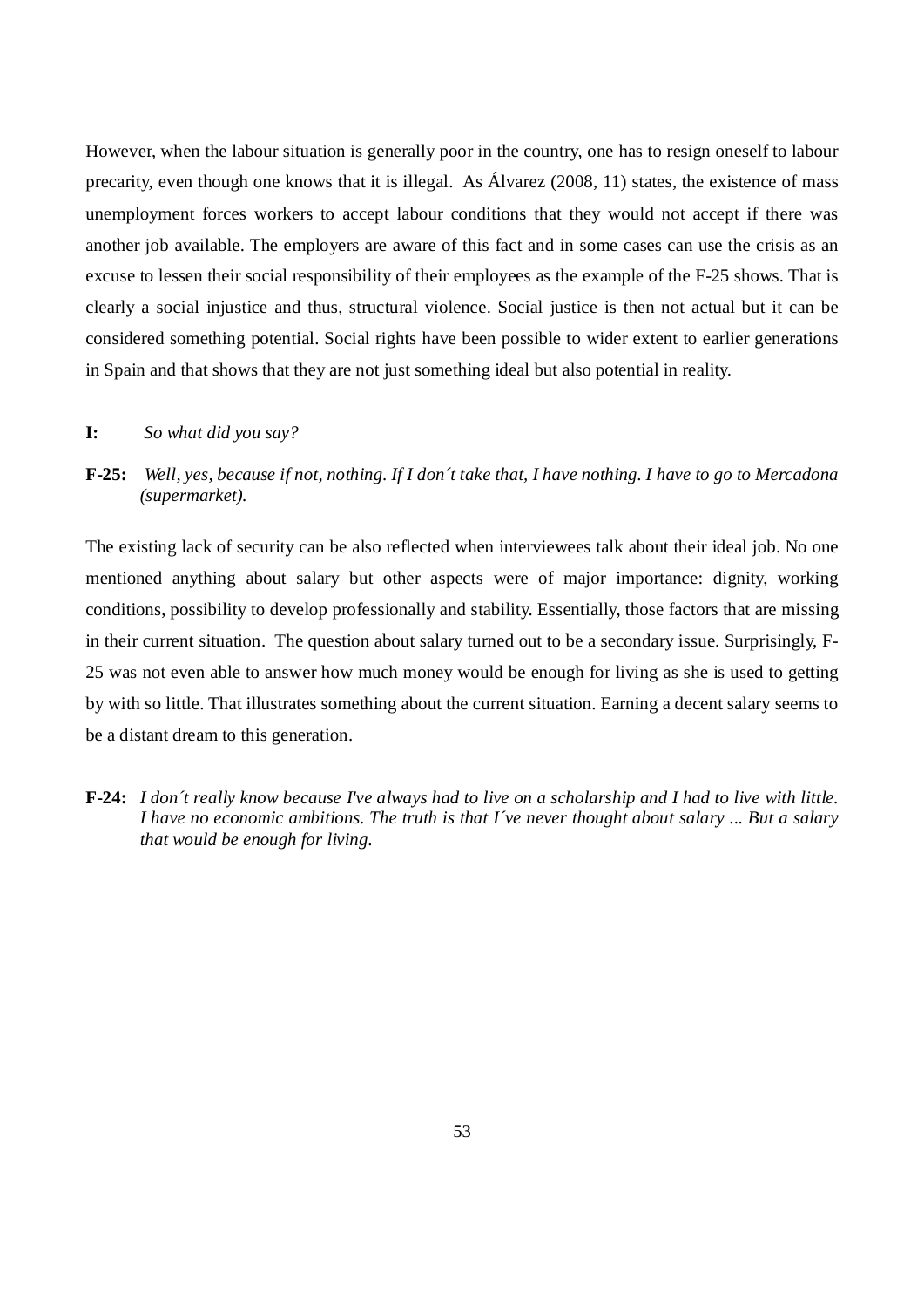What is remarkable here is that instead of luxuries, security and stability were mentioned. For them money is just an asset to gain independence and stability, not live in luxury. Indeed, the wishes were surprisingly modest in this respect. Galtung and Höivik (1971, 73) raise an important notion on structural violence that fits well with the down-the-earth dream jobs: *the reality should be compared always with potential, not ideal*. The answers reflect the reality where there is indeed a mismatch between the actual and the potential, and not between actual and ideal. Thus, structural violence is present. The interviewees did not wish something ideal such as huge houses, luxurious cars or incredibly high salaries equivalent to those of football players. A job that offers the possibility for a decent life is something potential, not ideal

- **M-28:** *To be able to sustain me until the end of the month. A salary that allows me to live in my own home. I don´t need luxury but independence.*
- **F-24:** *Yes, that allows me to manage on and I don´t know … at most, which allows me to travel from time to time. But not a great luxury, no.*

F-34 mentions a specific sum of money to express how much would be enough for living. But still the sum is secondary, it is just that is regular income. It is regularity is what provides security, not the sum itself.

**F-34:** *I don´t need to be millionaire. But if I was paid a salary of 1500 euros, 1200 euros during the rest of my life, I would be the happiest person in the world. Because money gives you security and liberty.* 

The comment by M-29 is illustrative of a situation when people are dismissed and labour rights are becoming more limited. He would like to have a job when there is no fear of getting dismissed or "kicked to the street" as he puts it:

- **I:** *What about working conditions?*
- **M-29:** *Well I do not know ... Ordinary? You won´t be kicked to the street if you're sick, that there would be regulation*.

As mentioned earlier, the interviewees are socially aware and they feel their situation is unfair. Precariarity is not just about money, but also precarious labour conditions that do not offer stability for workers. M-29 shows social responsibility in sense that he does not only wish fair treatment for himself, but he wants fairness for all.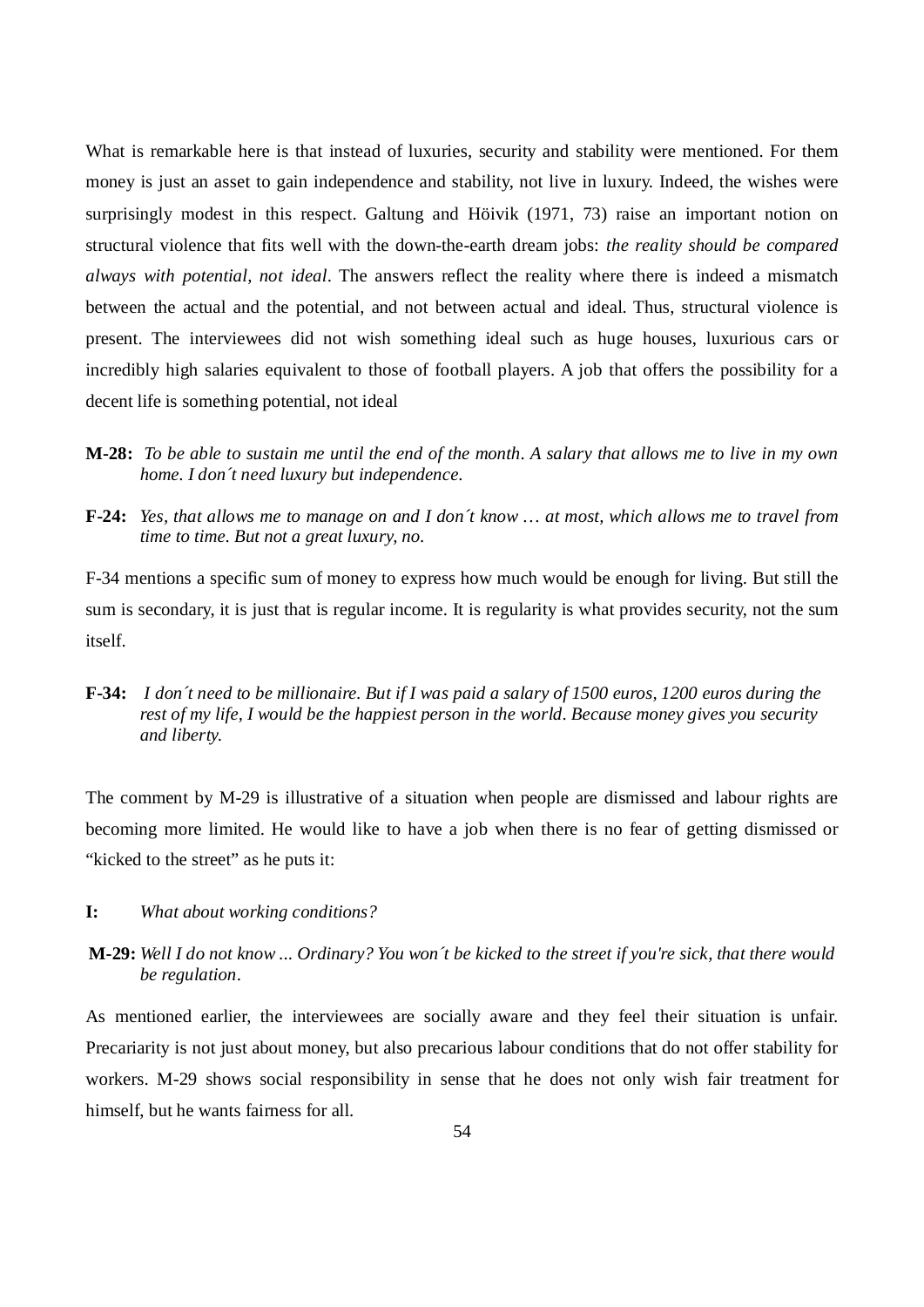**M-29:** *I like a job that treats well other people, won´t abuse anyone. Like that.* 

Female-32 also mentions social justice as an important factor among others. In Galtung´s words, structural violence is injustice (Galtung, 1969, 171). It is notable, that the interviewees wish for opposite.

- **I:** *What would your dream job be?*
- **F-32:** *Something that enables me to develop myself with some freedom. With social justice, always aware of the reality that surrounds me. And that it can supposedly allow to have family life, a decent life.*

#### *5.1.2.2 Fear and worries about the future*

The insecurity about the future also causes fear. It is not just a feeling of frustration but there is also fear about how things will be in the future, whether the situation continues in the same way. Female-34, who is the oldest of the interviewees, clearly expresses her fear towards the future. She is aware that working possibilities might be even more limited in the future, because of her age.

- **F-34:** *I don't know, it makes me very worried….I think my future is quite ambiguous. First, because of my age, it starts to be a significant age.*
- **F-34:** *And then you see the crisis, and it's not just a crisis in Spain but of the whole system. It makes you negative and you think that the things won´t get much better. Or it might be that they get better but within the next 10 years, they will get worse. And in 10 years you aren't 25 anymore, you are 35 or 45. And with 45 years the possibilities are more limited as well, you get scared. It frightens you.*

Male-29 also speaks about the problematic of becoming unemployed when one is not young anymore and at the same time having a family. People are fear of that kind of insecurity.

**M-29:** *Everyone has a cynical fear of losing work with a fairly high age and having a family.*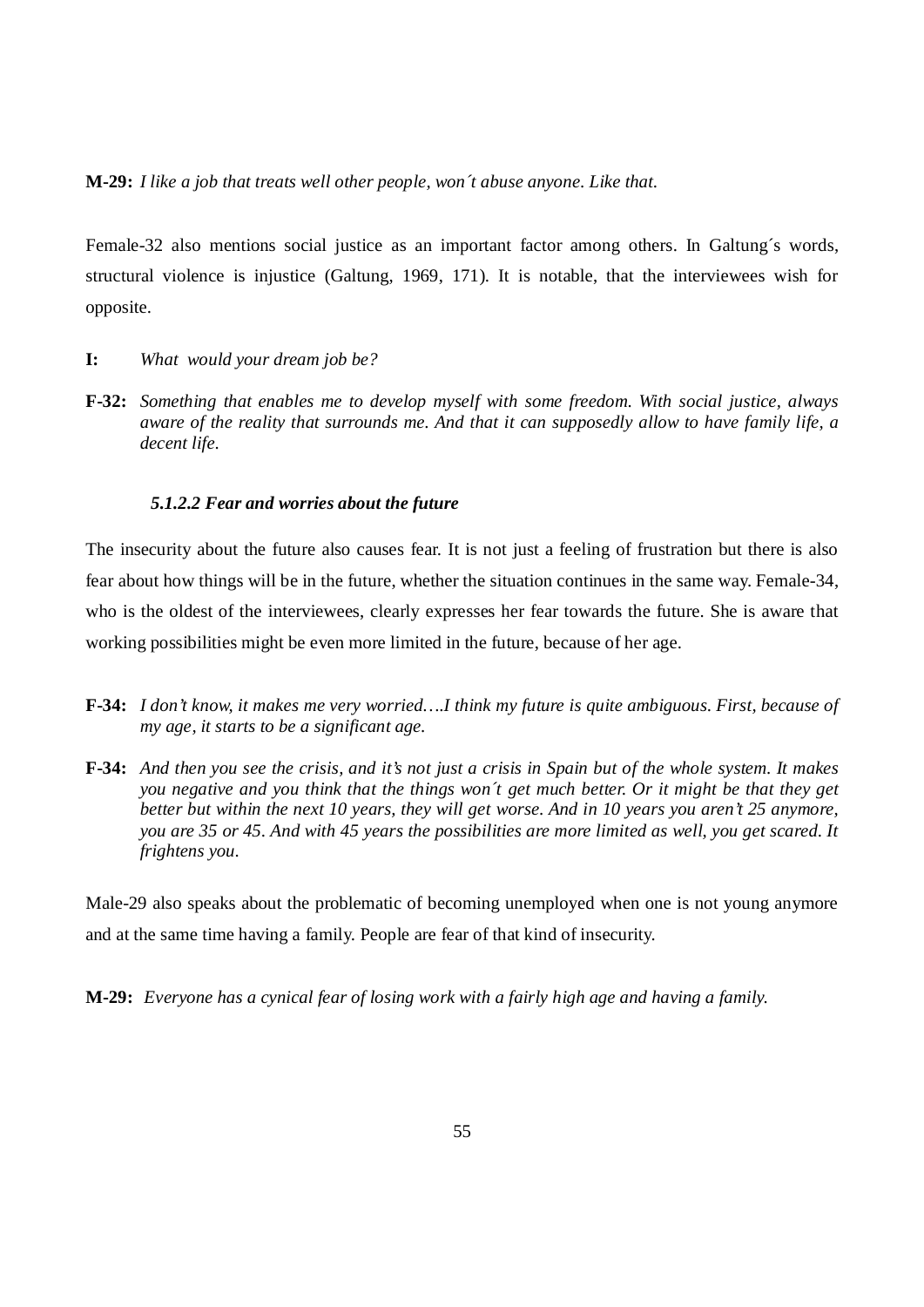His future expectations are not positive and insecurity will not appear anywhere. He is aware that the situation for his generation is going to be difficult and for the aging population and also for lower salaries.

**M-29:** *And the future is going to be, I think, tough for us. First, there won´t be young people who would pay the pensions because the population is aging and there are far fewer people and fewer children. And then because of the poor salary we'll have, it will be gloomy future.* 

Female-25 also speaks about the fear that now exists in Spanish society for the crisis. She sees that fear of losing job makes people vulnerable and easy to manipulate.

- **I:** *Do you think that the employers are actually taking advantage of the crisis? That people are desperate and they are taking advantage of the situation?*
- **F-25:** *Totally. It's kind of about the culture of fear that the media is cultivating. Everything will be difficult, everything goes to hell. The culture of fear is what always has terror, it makes you very vulnerable to everything and easy to manipulate.*

According to female-25 the fear is thus cultivated in the society and it is a way to govern people and to implement reforms. The media is used to justify strict policy and budget cuts: that is cultural violence that justifies structural violence (Galtung, 1993).

# **5.1.3 Frustration**

If one should choose only one single word to describe the feeling of interviewees, frustration could be an adequate option. Thus, it makes it the third category of analysis. All of the interviewees feel frustration in one way or another is caused by different factors. Precarious labour conditions and unemployment prevent them from achieving their goals of emancipation from their parents and from living life as independent adults, and in that sense move forward in life. In the air there is also awareness that having family without proper job may not be possible in the future. To conclude, frustration arises as one is not able to live ones life as one prefers. This definition is very much in line with Galtung`s definition of structural violence. *Structural violence happens when human beings are being influenced so that their actual somatic and mental realizations are below their potential realization* (1969). Thus, it can be said, that the frustration is caused by structural violence.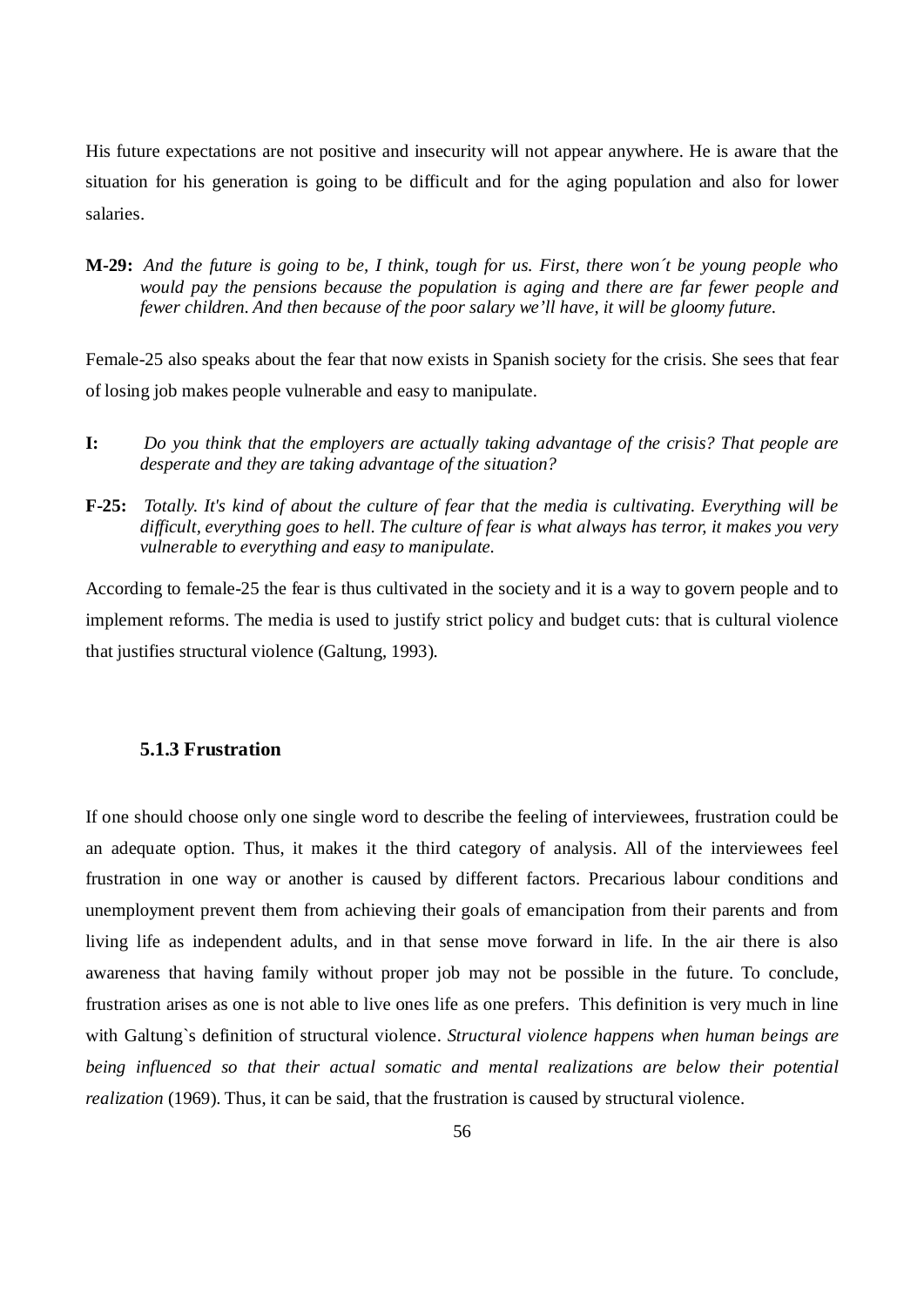### *5.1.3.1 Involuntary dependence on parents*

The involuntary dependency on family also caused frustration among the interviewees. Due to economic problems caused by unemployment or labour precarity, people are still dependent on their family. During the crisis people who had achieved independence are returning home. Late emancipation from their parents prevented them from living fully independent and adult lives, and having a family of their own. Again, that is a situation when one´s realisation is below the potential realisation. The decision of having or not having a family should be a person's free choice, not one of economic necessity. When people are denied that freedom of decision regarding such an important issue due to economic factors, there is indeed structural violence present.

- **F-25:** *You have to be dependent on your parents. They keep on supporting you when perhaps you want some autonomy, you want to be independent but you can't because there is no option to be.*
- **I:** *But have you attained independence?*
- **F-24:** *I've returned to my parents place. I had to return back home because of the labour situation.*

All these pervious comment reflect that living with parents is not voluntary. As female-24 says, she *had*  to return back. Also female-25 speaks about dependence on parents as *there is no option*. Male-28 also tells that by now he had never had the possibility to emancipate from his parents because of the labour precarity he had experienced in his life.

#### **M-29:** *I haven´t attained independent, ever. And I´m 29 years old. 29 years. That's tough.*

The comment by male-29 is very illustrative. When one is turning 30, it is not easy to still be dependent on ones parents and family. As he says, it is *tough*. He also continues that many people are now returning to their parental home, which is not easy as he says that they are not free and cannot do what they want. That comment concludes the frustration that living at parental home causes: one is not able to live as one wish.

**M-29:** *Many people are also returning to their parental home, at the age of 40. And young people can´t have children, they can´t become independent. With parents they aren´t free, after all, can´t do what they want.*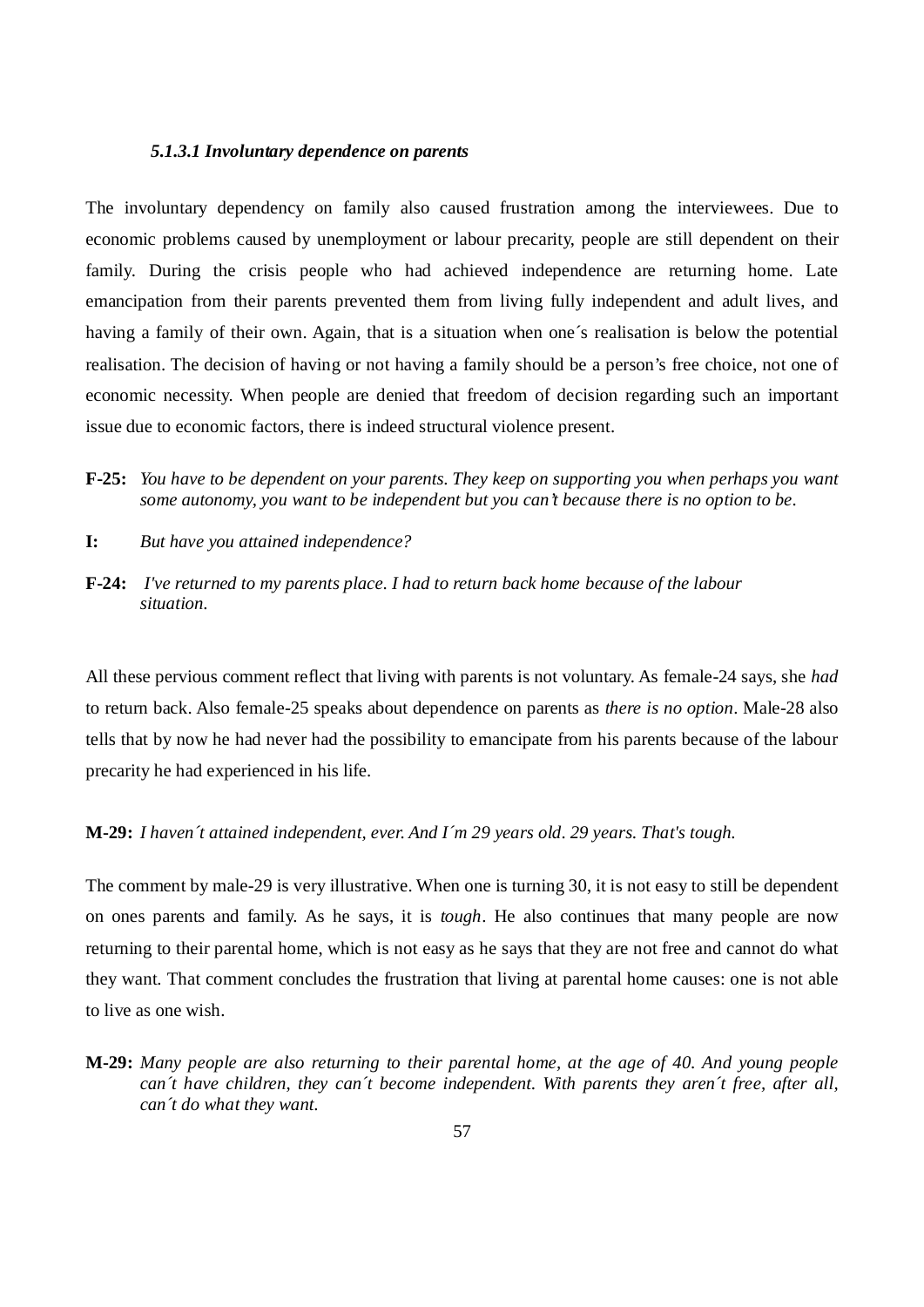### *5.1.3.2 Incapacity of making plans*

The frustration is caused by the precarity that prevents one from preparing for the future. One has to live day-by-day as everything is insecure: your contract might not be renewed; your boss might not call you and offer work. Insecurity affects daily life and short-term plans, such as leisure and long term plans, such as moving form parental home and having a family. As Bentolila, Dolado & Jimeno Labour remind us, precarity causes insecurity as people are not able to plan their lives in the long term (2008, 55). That decreases youth emancipation, the possibilities to have one`s own family, and further geographical mobility. The future perspectives are taken away. The interviewees felt unsatisfied with their work, especially with the inherent instability. As a comparative study on European university graduates shows, there is a clear link between job stability and satisfaction: the more stable the job, the more satisfied the people are (Cereq, 2000).

- **F-34:** *Above all it (labour precarity) makes you feel insecure. It produces lot of insecurity because you can´t make plans. Any kind of future plans.*
- **I:** *Such as?*
- **F-34:** *Well something as simple as traveling. For example I would like to go on a trip in August but I can't because you don't know if you find a job in August or if you are laid off in August. Not short-term nor long-term. Long-term if you are planning to buy a house, have a family. Many things.*

Female-25 also tries to avoid making any plans because she knows that they will not come true. She says to do so in order to avoid disappointment and then frustration. However, the situation with no plans can be frustrating.

- **I:** *I wanted to ask you if you are able to make long term plans in the situation.*
- **F-25:** *In the long run, no. Not because you wouldn´t like to, but because you often say I know how things are now but I don`t know how they will be within 6 months. So I can get an idea of what I want or not but I can´t make a fixed idea because if you don´t fulfill it, it will frustrate you. You get depressed. So I want to look how things develop and not to make concrete plans because I've done it before and it hasn´t worked and I have been left feeling frustrated. And to avoid that in the end, I keep on getting the same but resulting that my mental health won´t deteriorate.*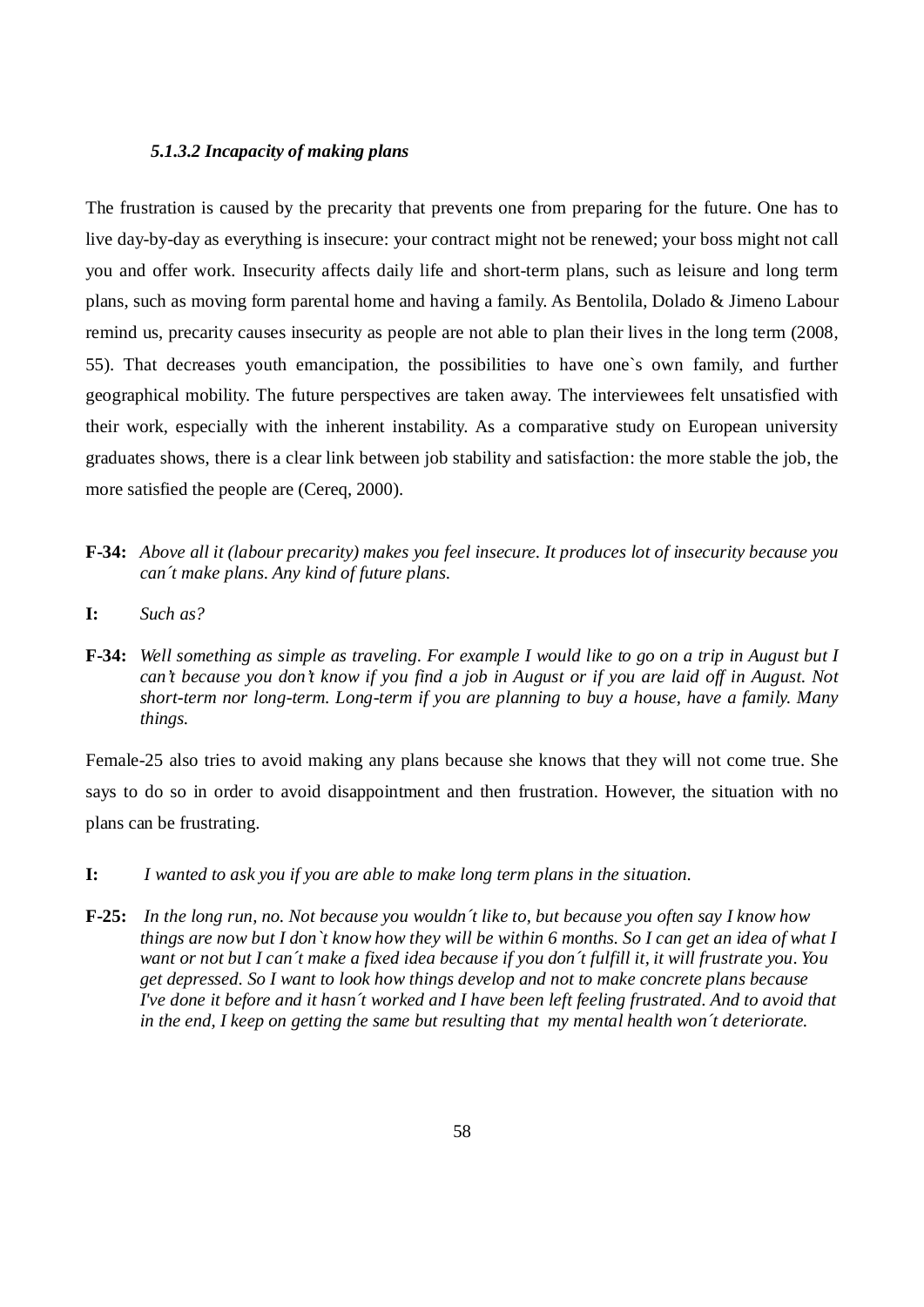#### *5.1.3.3 Professional frustration*

The frustration is also professional. In current economic situation finding a job in their field, or any other job is difficult. The frustration of being overqualified for the job they were doing is evident. In the case of over-education that is characteristic of the Spanish labour market, mental realisation is indeed below the potential realisation. The mismatch between one's educational level and requirements of job in the Spanish labour market is also a mismatch between the potential and the actual and thus, structural violence.

The interviewees say to look for work constantly and everywhere. Of course, different disciplines have different employment possibilities, independent of the economic situation. Humanities and social sciences are fields of study that do not offer certain working possibilities and the jobs are very different. Interviewees state that they have been aware of that fact, but still facing this reality has been a shock. Looking for a job with no result is depressing.

## **I:** *So it came as no surprise that suddenly there was no work?*

## **F-24:** *Hey! I knew that but I thought that would still find it. It's suddenly hard to face reality that you can´t find work after devoting so much time to studies.*

Engineers tend to have more opportunities for finding work than for example social scientists. According to Albert (2003) individuals who have studied technical sciences, informatics or business administration, tend to find job in a shorter time, compared to other fields of studies. However, male-29 who has studies engineering, has found it very difficult to find a job against his and academic expectations.

# **M-29:** *I thought I would immediately find work in any company. And that they would take me, pay me well and train me. But the reality is not like that at all!*

Many interviewees expressed that they have chosen the study their degree because of vocation and they really want to dedicate themselves to it. They are talented people who have experience, education and professional ambitions. Gaining their daily bread is not the only motivation to work but also professional development and strong vocation to their subject of study. However, their knowledge and human capital are not used. There indeed is distance between the actual and the potential.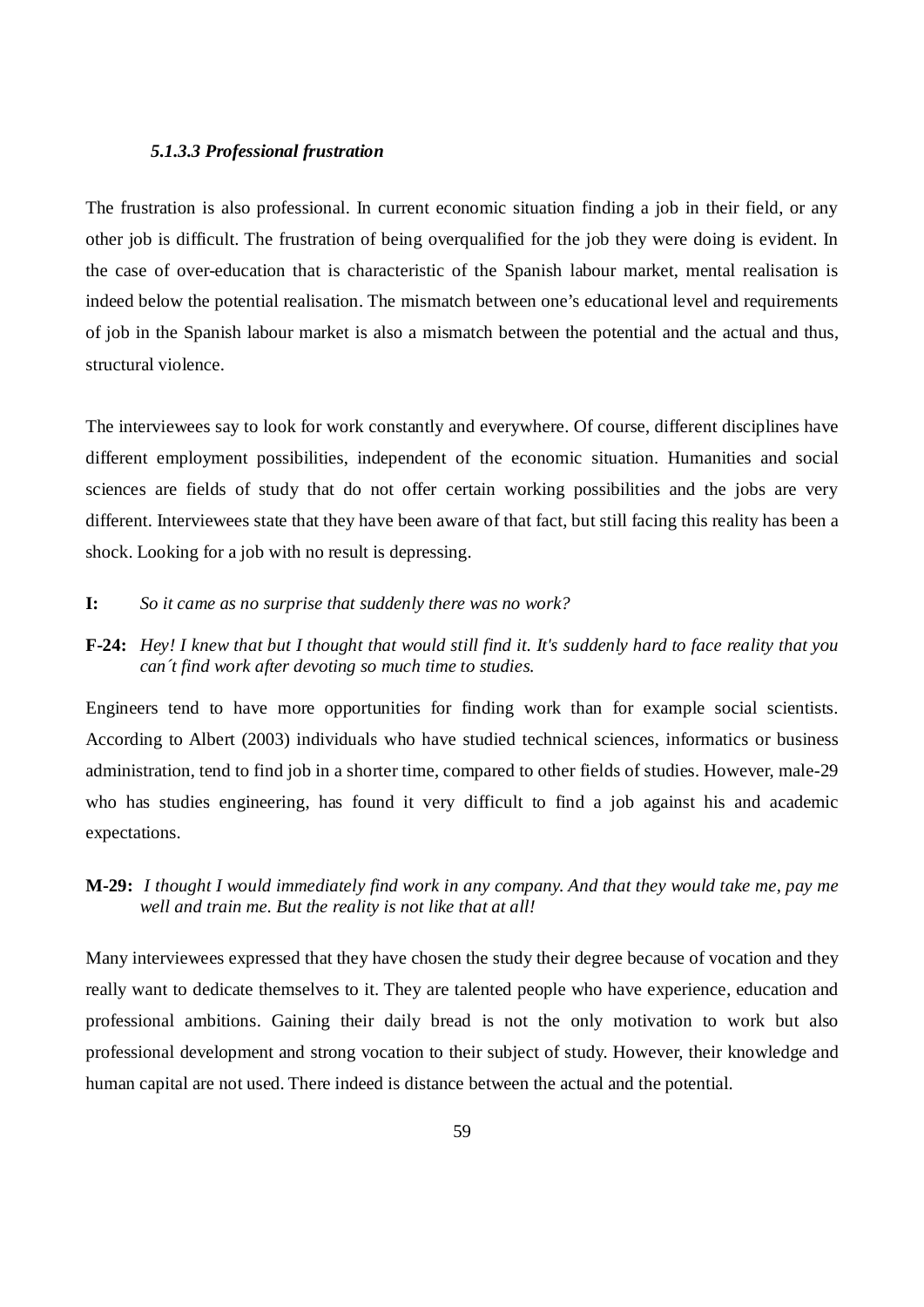- **I:** *Is it hard (to do your current work as sale assistant)?*
- **F-25:** *Yes, because what good was gaining a degree if I am just going to work in a shop?*

However, it would be incorrect to claim that the professional development only is the strongest motivation. In contrary, there seem to be a strong will and need to contribute to the society and be useful for it, not just strive for individual development.

- **F-32:** *I always thought that in the future I could be useful for the society I live in.*
- **I:** *But is not that easy to do so?*
- **F-32**: *No, it´s not easy. The system is limiting our capacities and possibilities*
- **F-32:** *In Spain, the opportunities to work in an occupation that one is educated for are very difficult. For economic reasons you have to take any job*.

In that sense, interviewees seem to share social awareness. That might make their situation even more contradictory. They feel that they have lot to contribute to the society but it does not give them a chance to do so. Female-32 expresses that kind of frustrating situation clearly. She feels that she has lot to contribute but the society does not appreciate her knowledge.

- **I:** *I think you have lot of experience and many courses. Have they been useful?*
- **F-32:** *Yes, to gain knowledge. But you collide with the reality and then you can´t apply that knowledge. You learn, you grow but then the system doesn´t reward you.*
- **F-32**: *I´m 32 years, I´m sufficiently prepared and I can´t practice my profession or to work at all. And on the other hand the government doesn´t respond to this situation.*

24-year old interviewee expresses well the labour situation of her generation. Many of them not just have studies but also working experience as intern. She for example has done three different professional internships but those internships do not guarantee entrance to the real labour market and employment.

**I:** *Ok. Do you think that these things you have done have helped you to find work, or in general in your labour life?*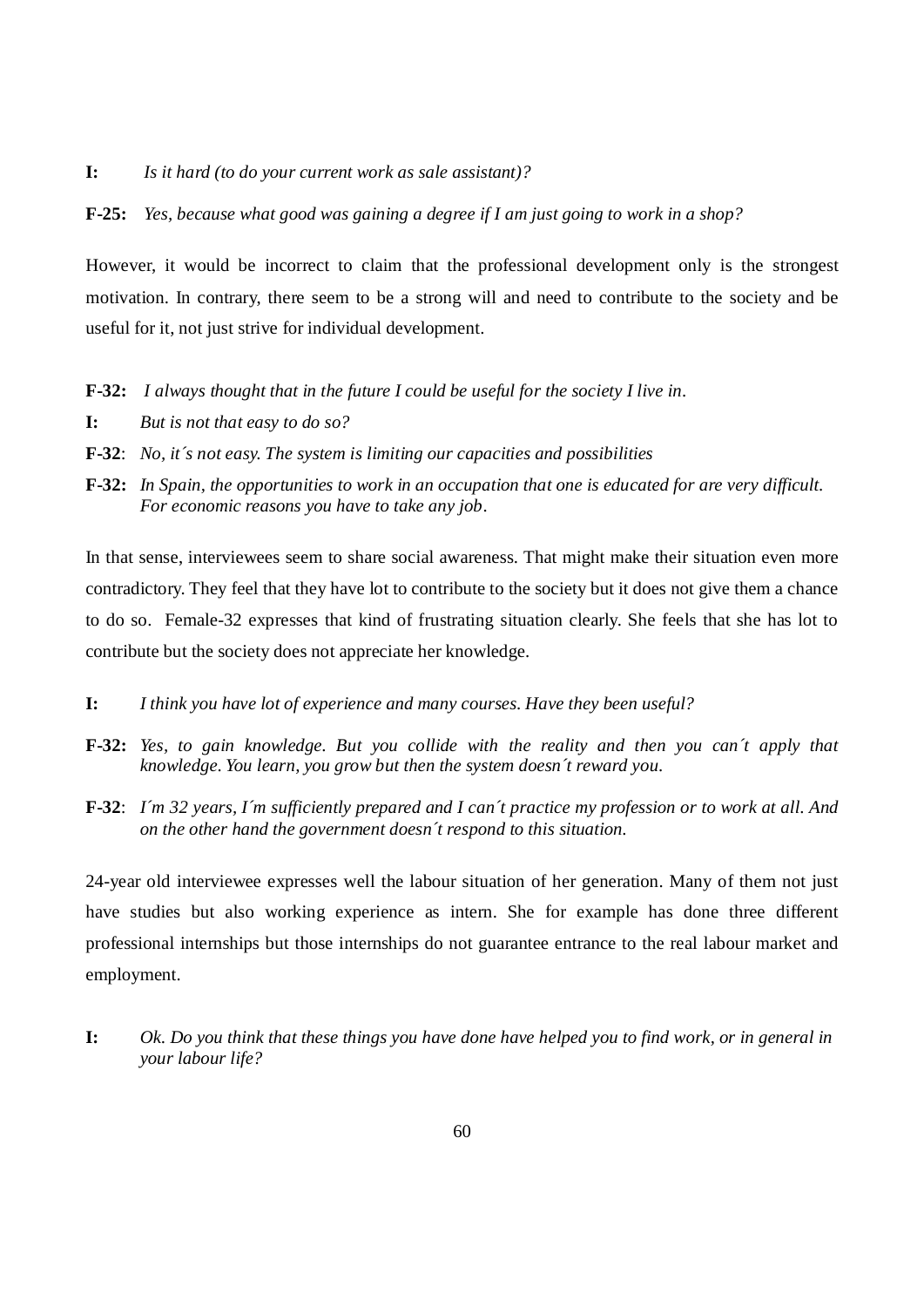**F-24:** *Relatively. I have learnt many things and the truth is that they have opened me many doors but not to jobs. They just open doors to other internships but not to real jobs.* 

These feelings of frustration are closely related to the disappointment of having not found an adequate job. That is shown as disappointment with the entire system and the country. The interviewees feel that they have been betrayed by the system and by the government; all their years of studies and effort have not guaranteed a job. At the end, the question of finding adequate work is about dignity as female-24 expresses it. She feels that the Spanish government does not appreciate its young people and the effort they have done.

- **F-24:** *Well, Spain doesn´t appreciate its university graduates. Spain is making everyone to leave. It's not just about the money they give to you, it is about dignity, they don´t respect you. In Spain people who have devoted their time to studies and educating themselves, don´t get any respect.*
- **F-24:** *Do you still want to say something?*
- **F-24:** *I do not know ... I think many people in Spain, many young people and especially we who have studied are very disappointed with Spain, with the way how Spain has treated us. And I think for that reason the next generations will emigrate from Spain. I don´t know what our children will think of Spain because it is a country which government has failed to respect its population. We will be a generation, some generations, as our ancestors that have to emigrate to look for a future that we don´t find here. It's the sad reality of a country that is sinking.*

Female-32 also shares the same frustration. For her the term lost generation feels like a personal insult that she has to carry.

**F-32:** *Well, personally, the term lost generation bothers me tremendously. Because while belonging to that generation, that we supposedly are the best educated in our history, they call us a lost generation. I think it is the country that has lost.*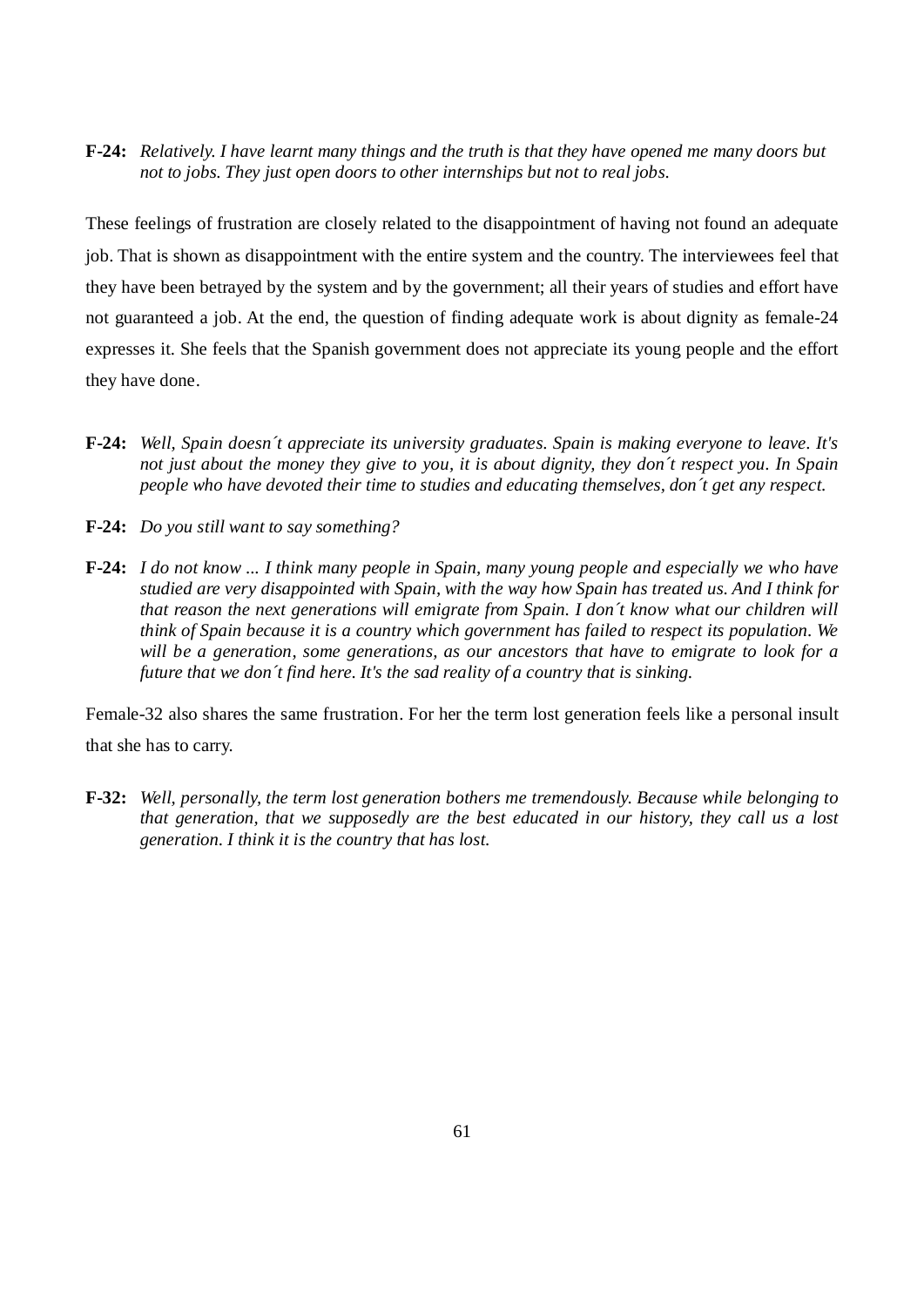Distrust of and dissatisfaction with the government is clearly expressed in all interviewees. The interviewees felt that in the name of the economic crisis, their social rights have been reduced. They are aware that their rights as citizens, as employees and as human beings are being infringed. That result of distrust is no surprise when taking into account the recent study from Spain on the effect of crisis (Moreno, López & Segado, 2012). What is remarkable is that this kind of distrust caused by economic crisis during early adulthood can be long-lasting (Giuliano & Spilimbergo, 2009). Mistrust can be considered as sign of breaking social cohesion and so it is alarming. As the study about Sri Lanka shows, youth disillusionment with government's distribution and practices has been a significant factor behind unrests (Amarasuriya, Gündüz & Mayer, 2009). There is nexus between youth frustration caused by unemployment and violent conflict.

### **5.2 Coping methods for structural violence**

The fourth category of analysis consists of coping methods that the interviewees have in order to handle with the precarity, economic difficulties, insecurity and frustration. These feelings and situations are caused by structural violence as shown in the lasts sections of the chapter. Thus, the coping methods are actually methods to cope with structural violence.

The word `coping´ is very illustrative in this context. It refers to necessity, a have do to something to survive. Many of the coping methods are those they would not have used in other circumstances, for example, in circumstances without the economic recession that has ruined their primary goals. Six different coping methods are mentioned among the interviewees: informal economy, family, positive attitude and self-confidence, comparing with other countries, studying more and emigrating.

#### **5.2.1 Informal economy**

As female-32 has no right to unemployment benefit or any other benefit and despite searching for work everywhere, she has had to turn to the informal economy for economic reasons.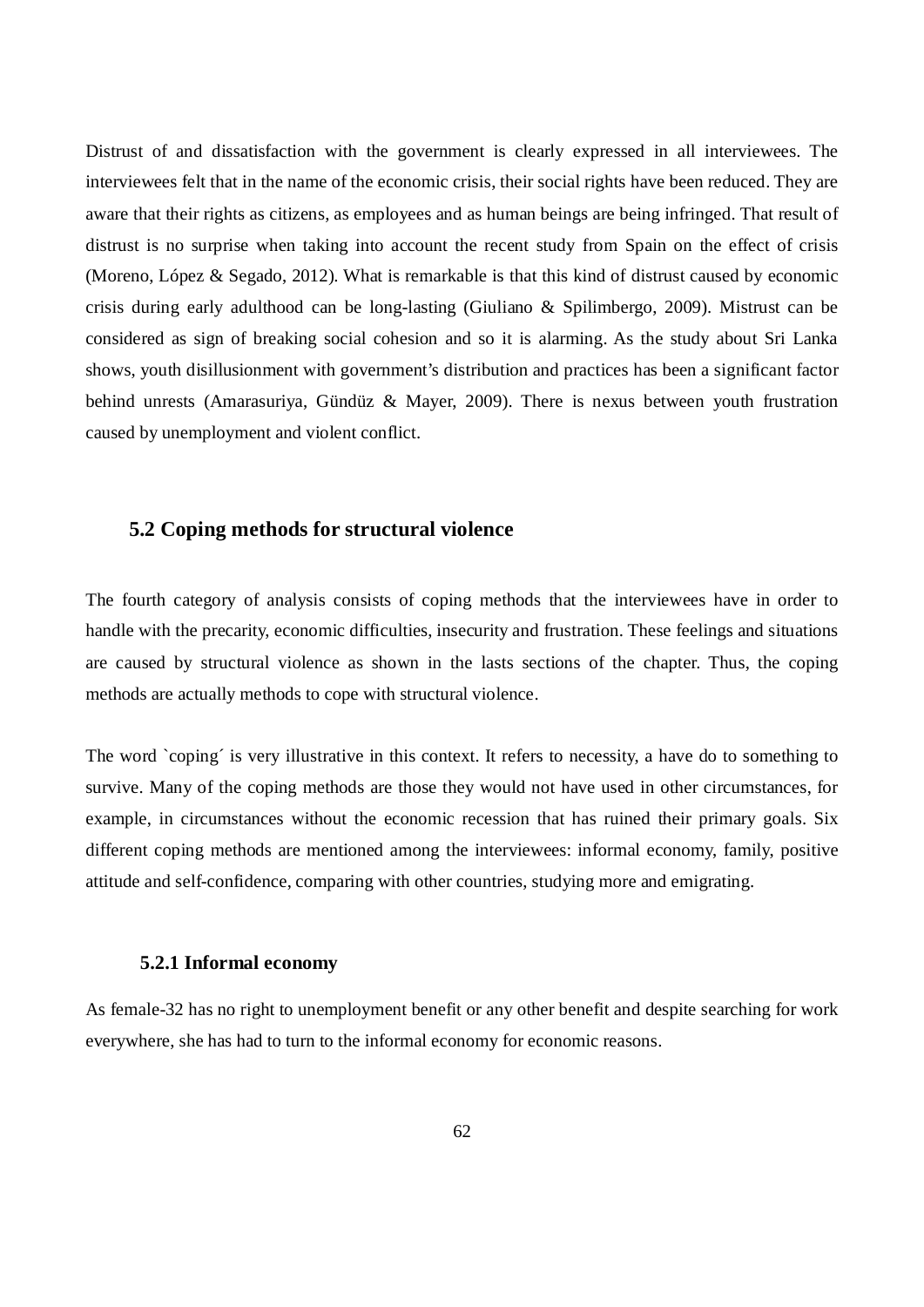**F-32:** *I live on the breadline. And I have to live on the shadow economy as it´s called in this country. I give private music lessons, studies I did for predilection for music, secondary level studies. I live or live badly. With this black economy that the government says that it has to attack*.

Although, that might not be very uncommon in Spain, she clearly expresses that for her informal economy is because of necessity and it is not a primary option. Female-24 also tells that informal economy is the way that people survive at the time of a crisis, when the official unemployment rates are alarming, to say the least.

#### **I:** *But how do people live? If 50% of young people are unemployed?*

**F-24:** *I think what happens in Spain is that there is informal economy. There are many people who are working but don´t even pay national security.* 

The share of the informal economy has never been insignificant in Spain but according to Karamessini, high unemployment rates among youth have revived informal economy (Karemessini, 2008, 67). The risk is that it polarizes the system even more and the number of those without any social protection increases.

# **5.2.2 Family**

The role of family has been always significant in Mediterranean welfare states but the economic crisis has indeed emphasised it further. When labour life cannot provide security and well-being, then the family does. The uncertainty of temporary contracts underlines the importance of family (Wölfl & Sanguinetti, 2011, 27). The importance of family networks is growing at the time of crisis and when public supports are continuously cut and work can no more provide stability.

Female-24 made a reference to the developing world in this context, by stating that Spain is turning into the country of the Third World it was before it joined the European Union and where one depends on the help of family members. As the state's role is decreasing due to cuts in public spending, it has to be questioned whether one can still speak about the Spanish welfare state.

**F-24:** *Spain is turning into the country of the Third World it was before it joined the European Union. It is going to be a country where one depends on the help of family members, where the family has to help, where the children have to go home to their parents, you can´t be independent.*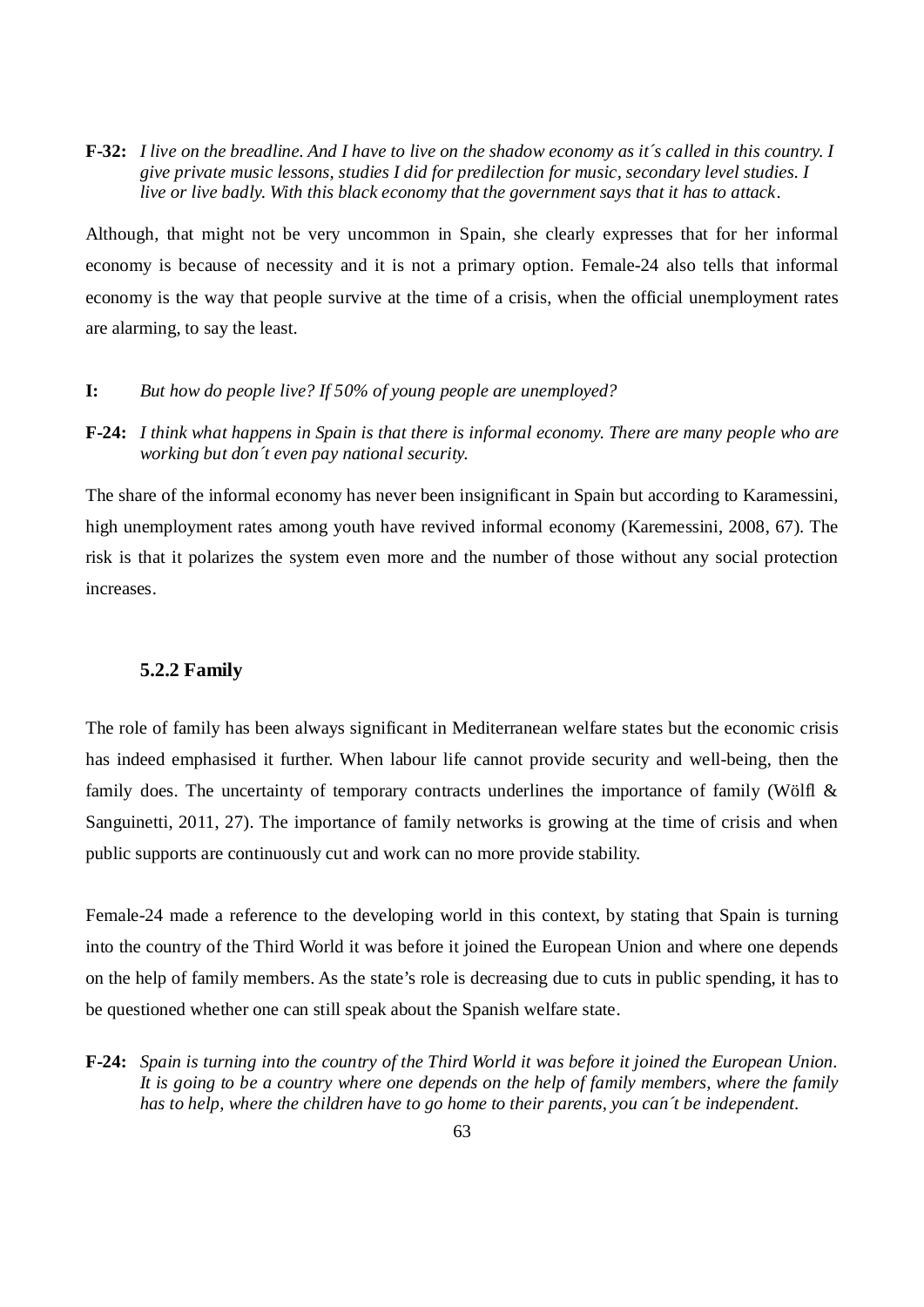Female-32 also explains the importance of family in a Southern welfare state like Spain:

- **I:** *And the family?*
- **F-32:** *Yes, my family also helps me. The state and the church have always tried to have the family as a means of support in case of need. As a life insurance. In case of economic emergency in which the state can´t keep you or support you. And the figure of the family is not only an emotional unit, or a genetic unit but also an economic unit. When the state can´t protect you, you go back to the nuclear family.*

Female-25 also has a strong trust in family meanwhile she does not have any trust in the state.

- **I:** *So what is it in your life that gives you security?*
- **F-25:** *The family. It's like a mattress, if you fall, you know they will catch you. The state, forget about it. Forget about the Father State.*

All these comments indicate that the importance of family is growing whilst the role of state providing welfare is decreasing. However, the number of young people living at parental home has not significantly increased due to the economic crisis. That is because the number was already high before the crisis (Moreno, López & Segado, 2012).

# **5.2.3 Positive attitude and self-confidence**

In spite of frustrating situation and dark future perspectives, female-24 and female-34 have not get depressed by their situation. Self-confidence and positive attitude are coping methods that help them go on despite of difficulties.

**F-34**: *It´s also true that maybe because, despite that I see instability, negative expectations, and that the system doesn't work, I have always been self-confident. At that maybe influences. And you know that you can do any job. Because I have done everything, I'm not either afraid of trying something new.* 

Female-24 highlights that it is important to not to give up although many times that would be easier option.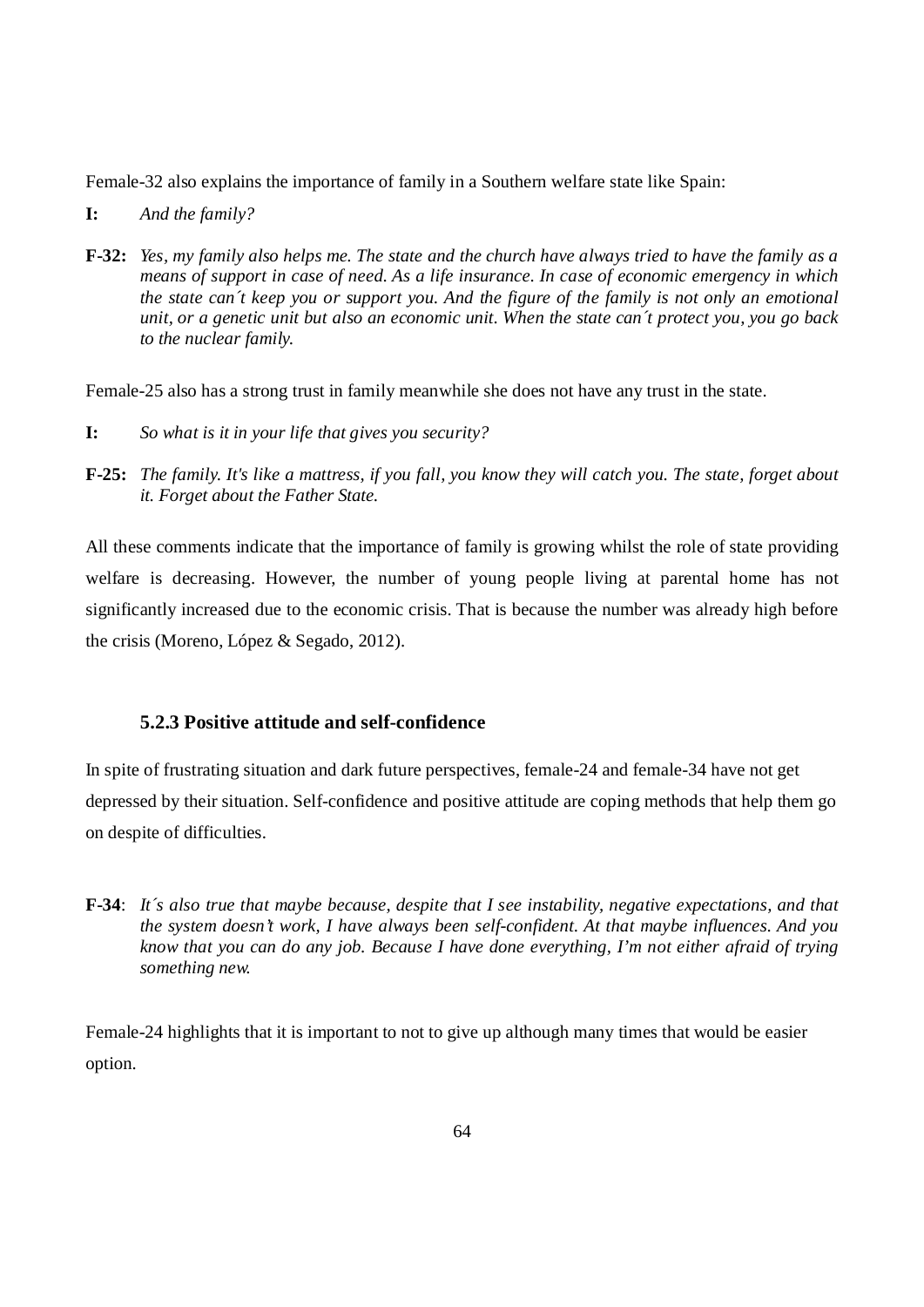- *I: And how do you see your current work situation compared to how you saw it before?*
- *F-24: I do not know. The truth is that I see the future little dark but I think that one shouldn´t stop moving, seeking opportunities, meeting people ... Not to stand still. Never stop training nor moving.*

#### **5.2.4 Comparing with other countries**

Asking male-29 whether he sees the situation of Spanish young people is unfair, he compares the situation with other countries to show that everything is relative. That is also a coping method: the actual problems of Spanish youth do not seem to be that deep if you compare them with many other countries in the world and give them a broader perspective in context.

- **M-29:** *But in many other countries the situation is much worse so we can´t either say that there is injustice. There are other deeper injustices.*
- **I:** *Which countries do you mean?*
- **M-29:** *Any of Africa, Asia and also in some extent of South America. 70% of the countries in the world, basically.*
- **I:** *But in Europe?*

**M-29:** *In Europe ... Spain, Greece and Portugal are the worst off. And Ireland. Other countries, fine.* 

Having a wider perspective definitely makes local problems look smaller. Interestingly, a wider perspective to which M-29 refers in this case, does not include Europe that would be the first comparative context in this interview. Instead, he refers to much more global context and Spain is compared with countries in the Third World. That might be for two reasons. First of all, the interviewee is quite well-travelled and he is in this sense globally aware person after living both in Asia and Latin America. Secondly, it could mean that Spain is no longer at the level of European Union in his mental landscape when it comes to well-being. Spain is thus understood as a country of the Third World where state´s role of providing welfare to its citizens is rather minimal. Female-24 refers to that when she speaks about economic dependence between family members.

**F-24:** *Spain is turning into a country of the Third World what it was before the European Union.*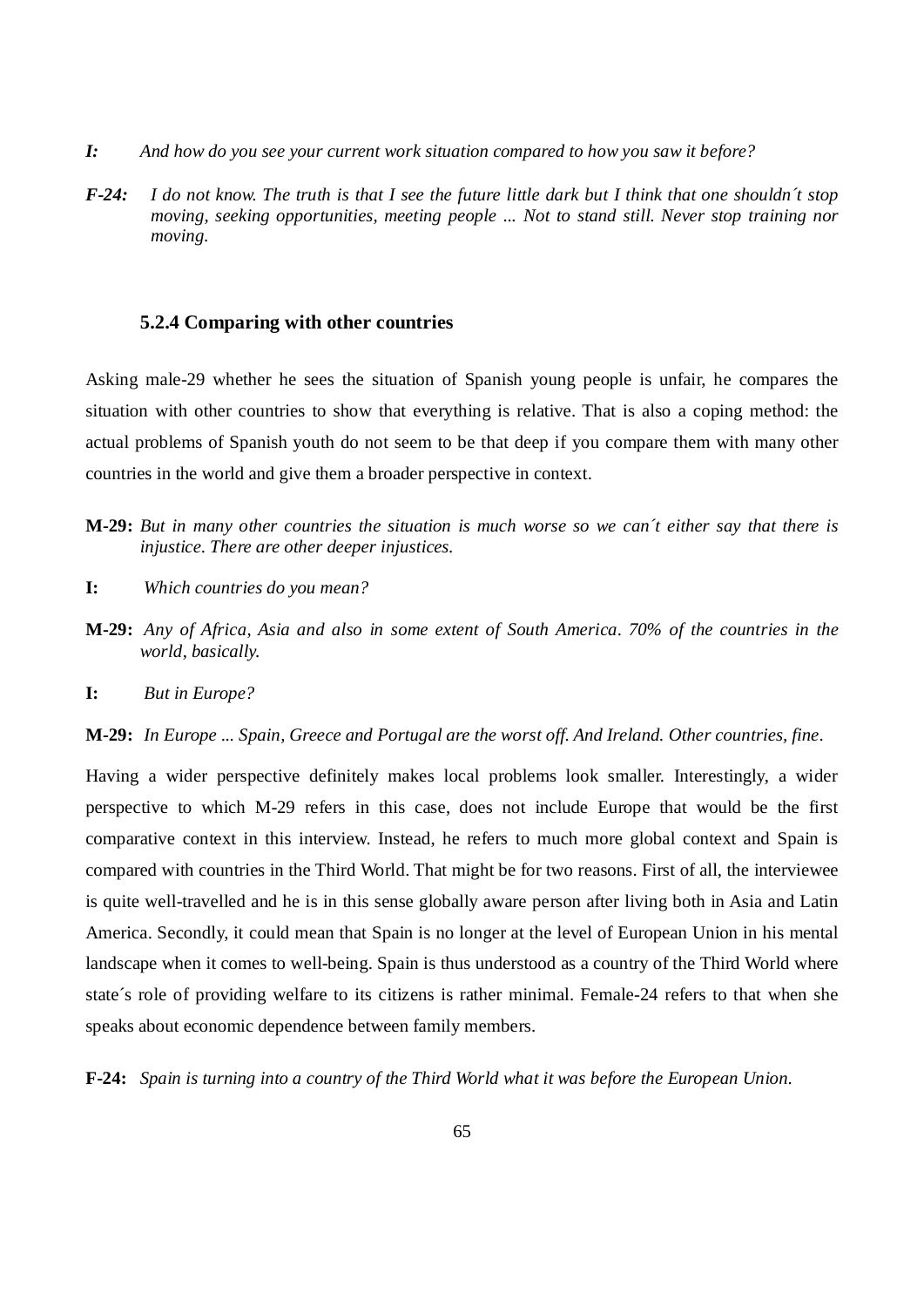#### **5.2.5 Studying more**

One response to rising unemployment on the part of youth has been to return to full-time education (Blanchflower and Freeman, 2000). For female-24 continue studying after a Master degree might have not been the first goal but she would have liked to dedicate to her passion, journalism in one way or another.

However, the crisis has prohibited these plans and in current circumstances other options have to be taken into account as well. In the time of recession, a Ph.D. might not be just way to fulfill one´s academic ambitions but shown better as an employment option amongst others.

**F-24:** *The Ph.D. is a crazy idea that I got now as I had nothing to do. (....). I'm not very motivated to continue studying but as the things are like this, it's an option.* 

Female-25 also tells to have chosen to do a Master after finishing her Bachelor´s degree because of the crisis. She realised that working options are getting more limited and studying would be a better option than unemployment.

**F-25:** *It was clear that I wanted to do a master because there were already sings of crisis in the air.* 

## **5.2.6 Emigrating**

All of the interviewees were asked whether they could imagine leaving their country and working abroad. All of them would seriously think about that possibility and for example, male-29 is already leaving to Latin America because his company will send him there.

- **M-28:** *If I have to leave Spain, I can think of that. At the moment I'm doing fine, but if it was necessary.*
- **F-32:** *The last option, not. The only thing is that in Spain would exist economic resources so that you can move to a country abroad. Without work, without a fixed destination it is already complicated. Or it becomes complicated. Now, at this moment if I didn´t find a job that ensures well-being, I for my part I have no problem to go, to leave my country.*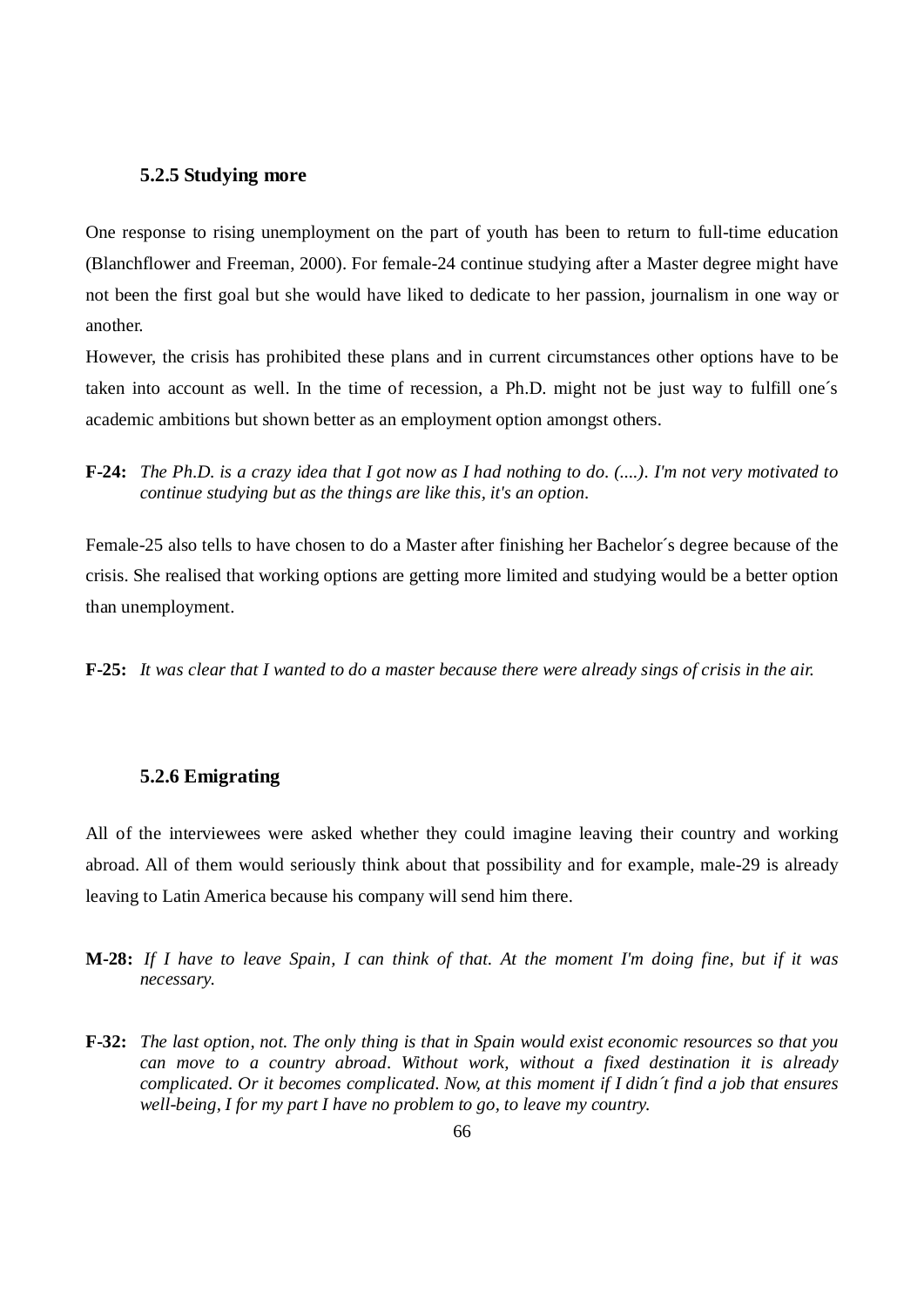The interviewees make the most qualified generation in Spanish history but they can also be considered the most international generation of the country. While belonging to the so called Erasmus generation they have studied abroad, learnt various languages and are well-travelled. For that reason, emigrating abroad is seen as a natural option. However, in Spain emigrating has been also earlier a solution to economic hardships (and political as well) and as such it is nothing new. In 1960-70 there was a wave of Spanish migrants to central Europe and to Latin America. But in the twenty-first century something has fundamentally changed: in the new millennium those how are leaving are the educated ones, when earlier they were mostly unqualified workforce emigrating. The country might be starting to have socalled *brain drain* and that leads to the question of a lost generation.

The idea of emigrating also offers an exit from the reality of country which has highest unemployment and youth unemployment rates in Europe. Compared to Spain, many Western European countries share a higher wage level. No wonder that other countries represent an ideal paradise that offers a possibility to escape the dark reality. Male-29 comes with an idea of Northern Europe being like "Miami for Cubans", a paradise where problems of home country will not exist. However, he is aware that the reality might not be as simple.

- **I:** *Would you have also looked for work outside of Spain in some other situation?*
- **M-29:** *In fact if I hadn´t have found work that I found just a while ago, I was very seriously considering going to Finland, to your country. Because like all the Spanish we kind of imagine that in Finland it will be easy to find work. Finland, Norway, Sweden and even Germany are our paradises. It's like how Latin Americans see Spain or how Cubans see Miami. A paradise. Finland and these countries remain as the last hope that gives us security. And maybe then it´s not like that.*
- **F-32:** *The world is small and we are forced to exit our borders. Not more. And another country, with other social and cultural rights will take us.*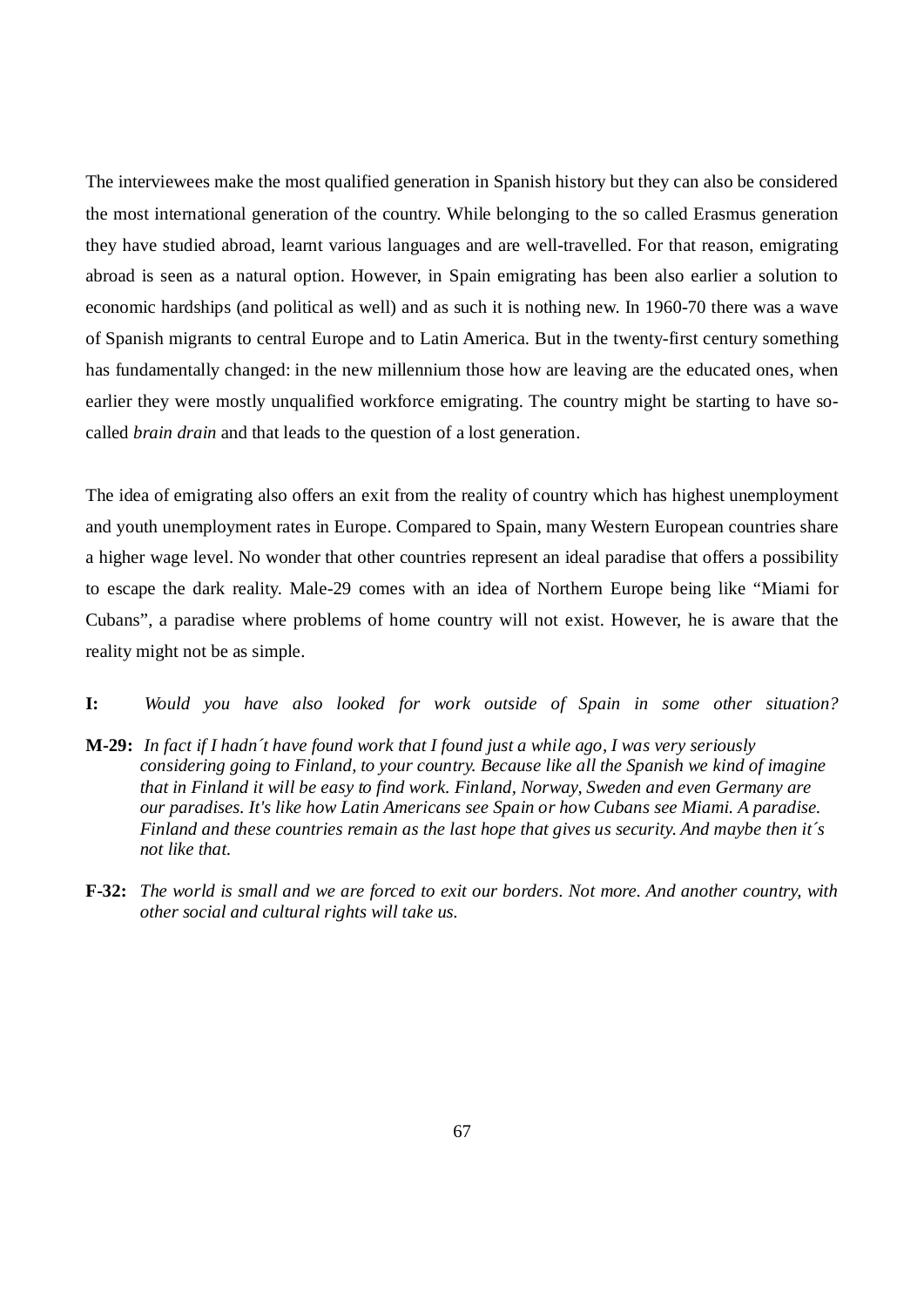In her comment female-32 expresses and idea that in Spain of crisis of social and cultural rights. That is what makes people to leave, not only money. Interestingly she also uses verb *force*. Leaving is not anymore just of free will, but because of necessity, in a country where people do not have many working possibilities. Other interviewees also use similar expressions to highlight that leaving is in some extent forced, not voluntary. They expressed the view that they are a generation that has to leave the country because the labour opportunities and the opportunities to live a decent life are limited. In Galtung's words, this kind of situation is structural violence as people's life changes are affected and human potential is thus constrained. Self-realisation is impeded, which is structural violence (Galtung 1980, 69). In this sense, forced emigration can be considered a method to avoid structural violence.

**I:** *So there are people who are leaving. And you are leaving as well because your company sends you.* 

**M-29:** *I have to go, too.* 

Also female-24 refers to a necessity to leave as Spain does not offer any future and uses also the verb *have to*.

**F-24:** *We will be a generation, some generations, as our ancestors that have to emigrate to look for a future that we don´t find here. It's the sad reality of a country that is sinking.* 

It is no wonder as she sees no future in Spain, emigrating seems to be the only option for her. Of all interviewees, she was seriously planning moving abroad now, for others it would be an option when there were no other alternatives.

**F-24:** *I no longer see my future in Spain. I think that at this point no one can speak about the future in Spain. The future is to go abroad, keep on educating and moving forward but not to stay in Spain because staying in Spain is to stand still.* 

Her readiness to leave might correlate with her pessimistic future perspectives of her country but there are also other factors that need to be taken into account. However, although moving abroad offers, at least in the minds of interviewees, better working possibilities, they are also aware of limitations that there might in the reality. As female-32 reminds, there need to be some economic resources to be able to start life somewhere else.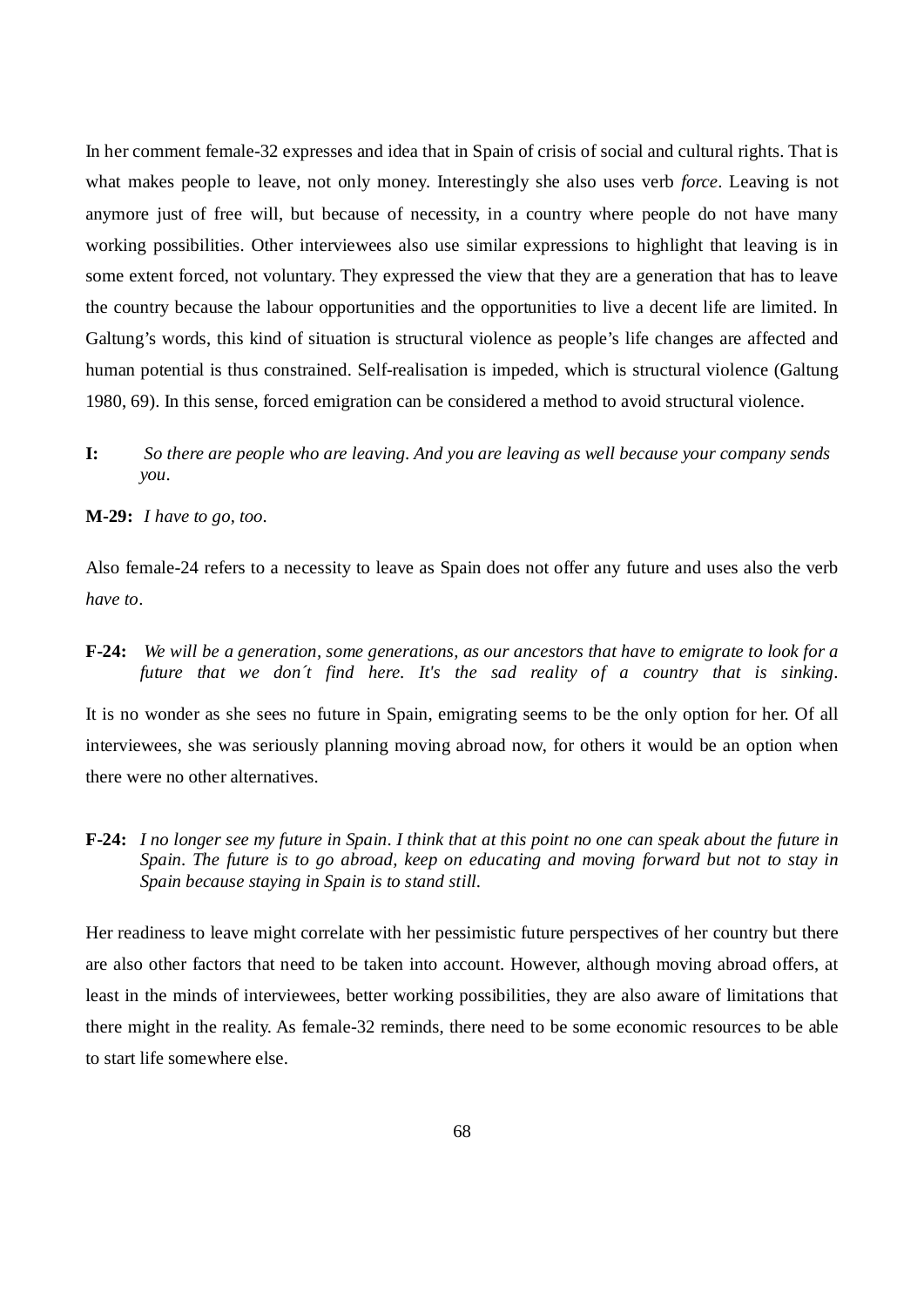Leaving does not just depend what there is available out there but also each one has in his or her limitations in life. As many of interviewees explain, the family is their security, it does not only provide security to interviewees but the responsibility is mutual. As female-25 and male-28 put it, they feel responsibility for their family and leaving at least for longer time would not be an option.

- **F-25:** *But I`m not either planning of making my life in another country, leaving my mother alone here in the future. What happens is that each one has its own situation.*
- **M-28:** *But due to my family situation is not propitious (to move abroad), at the moment I'm living at home. Well, the fact that I´m living at home, I also help my family. I feel certain responsibility for my family.*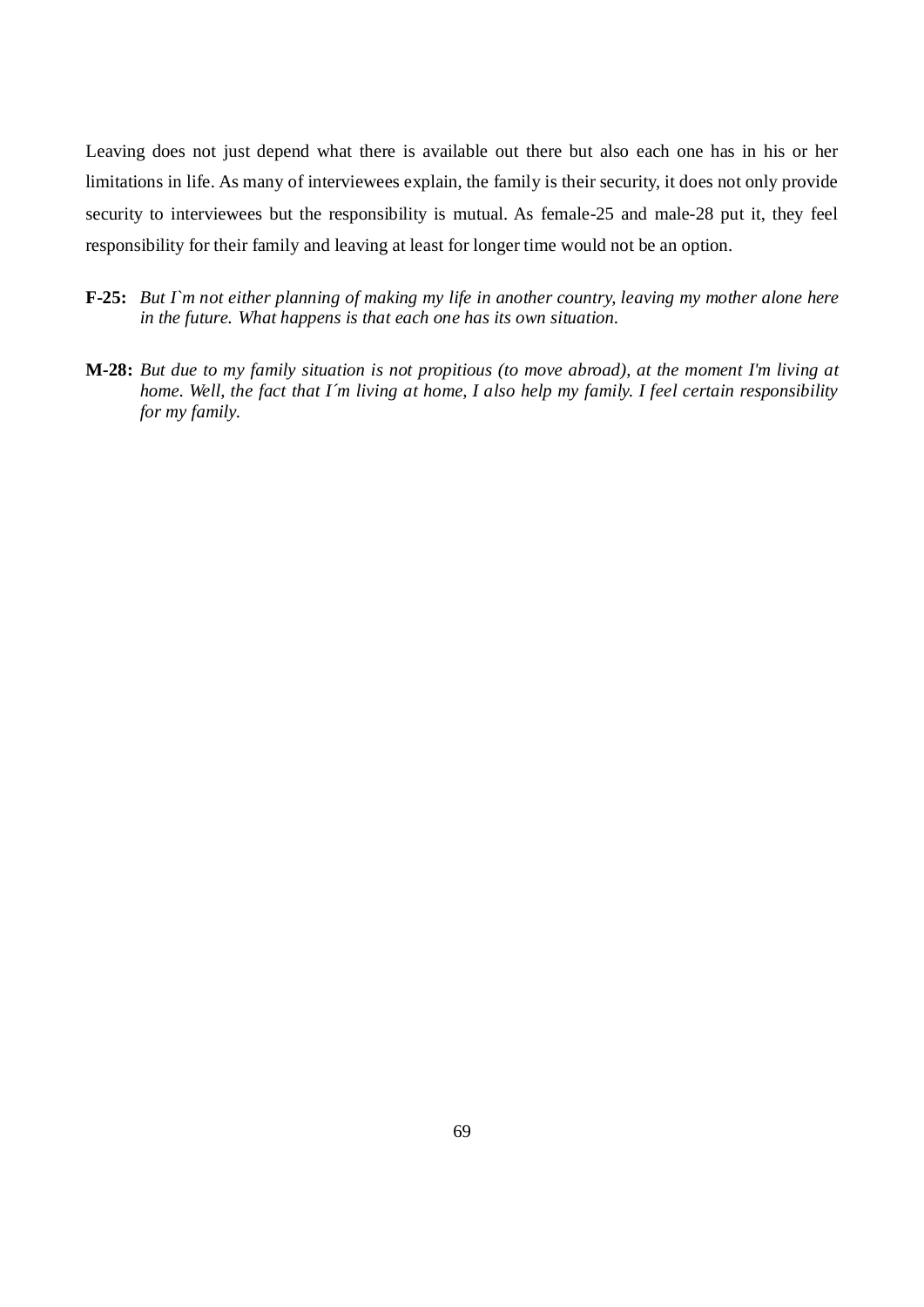## **6. Conclusion**

This Master's Thesis concerned itself with studying the effects of an economic crisis on Spanish university graduates. The aim was to consider the human cost of the crisis by using qualitative methods. The data consisted of six, semi-structured in-depth interviews with Spanish university graduates and it was then analysed by qualitative content analysis. To conceptualise the results of data analysis further, the theory peace of researcher Galtung of structural violence was used. The aim of the research is to answer the research question: *How do the Spanish university graduates perceive structural violence in the context of the economic crisis?*

Structural violence is present in lives of the interviewees as in general in the Spanish society. Inequality and injustice have increased during the economic crisis. Due to the budget cuts and reforms, people have unequal access to society's resources, like the example of education shows. That is structural violence as Galtung (1969) defines it. The potential is constrained and thus, there is a considerable distance between the actual and the potential. Educated young people are either unemployed or employed in jobs that do not correspond their educational level and work in precarious labour conditions. Structural violence causes frustration, fear and insecurity among the interviewees. To handle structural violence, they have used different coping methods to survive, which are both practical and mental.

First of all, the interviewees make a division in speech between the time before the crisis and after the crisis. Something has changed in their lives and in the society around them. The future truly is uncertain for these people. However, it would be an exaggeration to say that the crisis is only to blame for structural violence that interviewees face. As the recent study on the effects of the economic crisis on Spanish university graduates shows, the crisis has not drastically worsened the situation of university graduates, as their situation was precarious already before the current crisis (Moreno, López & Segado, 2012).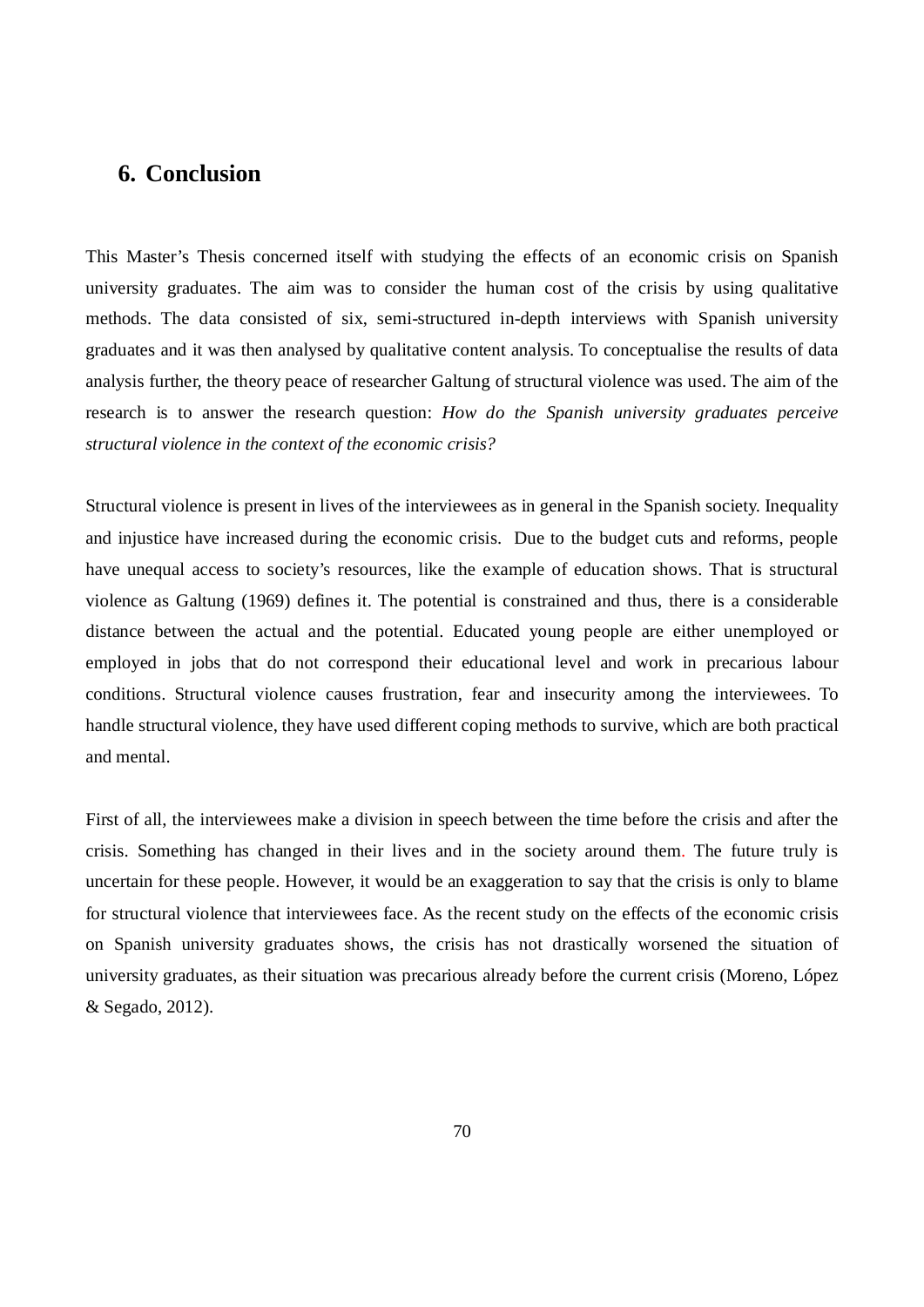Due to the characteristics of the dual labour market and the flexibilisation of labour relations, newcomers to the Spanish labour market have experienced discrimination since long before the year 2008. Temporary contracts, low salaries and precarious labour conditions have been a problem among university graduates, as the phenomenon of the 1000-euro generation indicates. In that sense, university graduates experienced structural violence in the Spanish labour market before the crisis. However, if violence is the *distance between the potential and actual, between what could have been and what actually is* (Galtung, 1969), this distance has grown as a direct result of the crisis. Working possibilities and economic resources are much more limited than before and their potential is more difficult to realise.

Frustration caused by the incapacity to realise one's potential is obvious. Thus, the frustration is consequence of structural violence. Instead of living an independent life, the interviewees had to be economically dependent on their families and many of them had to move back to their parents after the crisis started. The labour instability produces instability in life in general and it prevents people from making plans in the long and short term. Their future perspectives have been eroded.

As the life changes for young people are limited for high unemployment rates and precarity, it is worth of asking whether there is an intergenerational gap developing in Spain. The unemployment rates for young people are double compared to the older part of the population. (Hurley, Storrie & Jungblut, 2011). Access to society's resource, in this case to employment and pension schemes is not equal. Structural violence is shown as different life changes and thus, as difference in standard of living. In Spain the difference shows between generations similarly as it shows between black and white neighbourhoods in big cities in the U.S (Väyrynen, 2009, 245). As Freire (2006) reminds in her book of the *1000euro Generation*, for the first time in the history, the current young generation has lower standard of living than their parents. The access to society's resources then depends on ones generation. Thus, there is a risk of intergenerational conflict.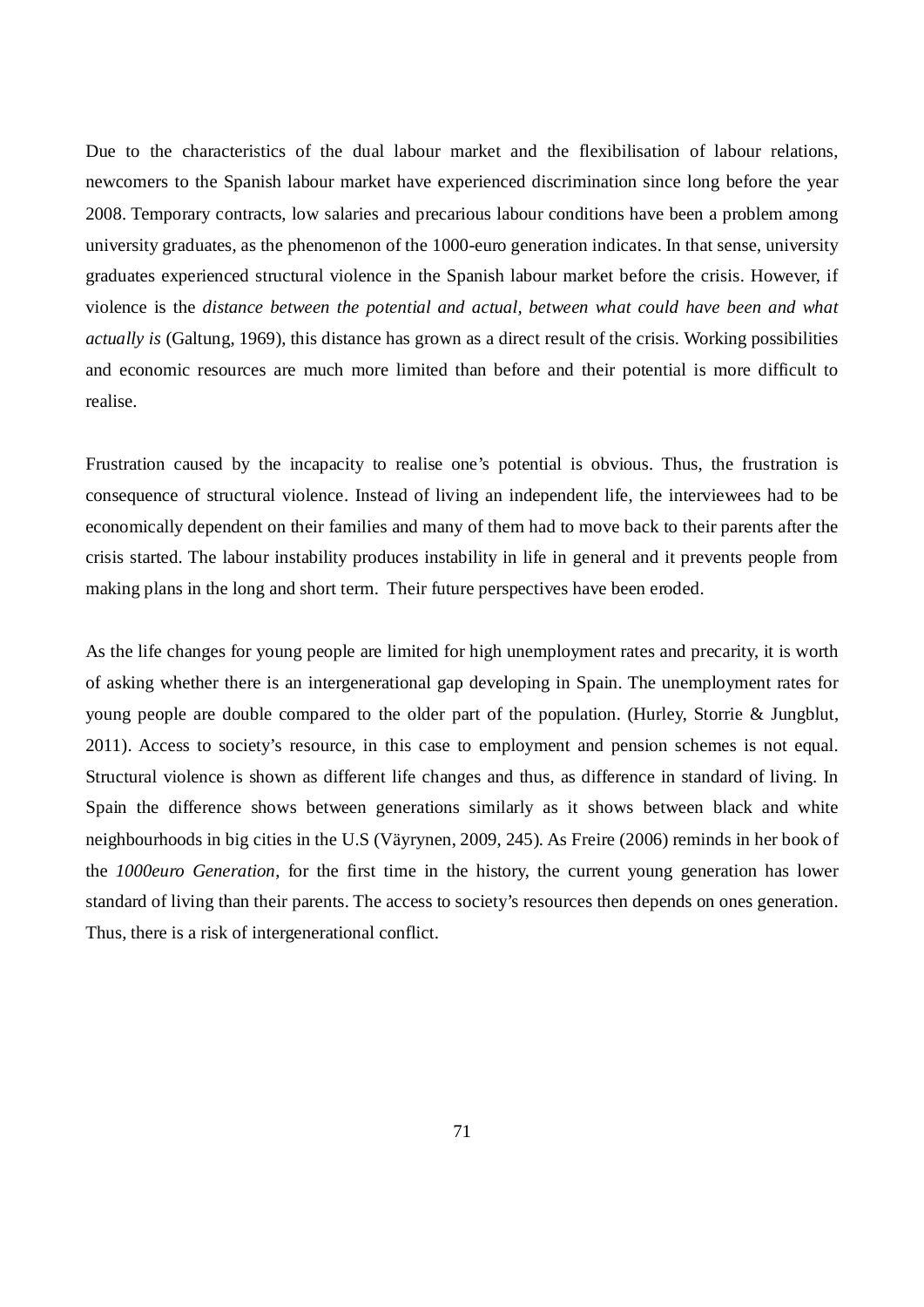Frustration among young people is not irrelevant. As an ILO (2010) report warns, collective frustration and low future prospects among youth is a risk to the general cohesion of a society. According to the study on Sri Lanka (Amarasuriya, Gündüz & Mayer, 2009), frustration caused by unemployment is a significant factor behind violent conflict. Structural violence can thus be converted into direct violence. That does not necessarily mean that the same would happen in Spain, and the researchers of the Sri Lankan study call for more studies on the nexus between unemployment and violent conflict. This research cannot answer the question whether a violent conflict could also arise in Spain, although frustration is clearly in the air. That would be an interesting and topical research topic for future research. Even though the violence has been often related to the Arab Spring, violent protests have also taken place in Europe. Mostly in Greece the anti-crisis protests have had violent features but also in Spain the government has allowed the policy to use violent measures toward demonstrators. The theory of structural violence could offer some insights to understand the connection between youth frustration and violent conflict.

However, according to Galtung (1964), highly educated but unemployed people can have a key role in the process that turns structural violence into direct violence because they are in *rank-disequilibrium*. They are thus most likely to mobilise politically in order to change their situation. In Spain, the 15-M – movement is an example of this kind of political mobilisation. It is important that the movement can find democratic and peaceful channels to make their voice heard. However, a recent study shows that the Spanish youth feel mistrust towards politicians and the political system in general (Moreno, López & Segado, 2012). The interviewees of this study also show similar mistrust. They feel that the crisis has been an excuse to justify the cuts of their social rights. What is alarming is that this kind of distrust caused by economic crisis during early adulthood can be long-lasting (Giuliano & Spilimbergo, 2009).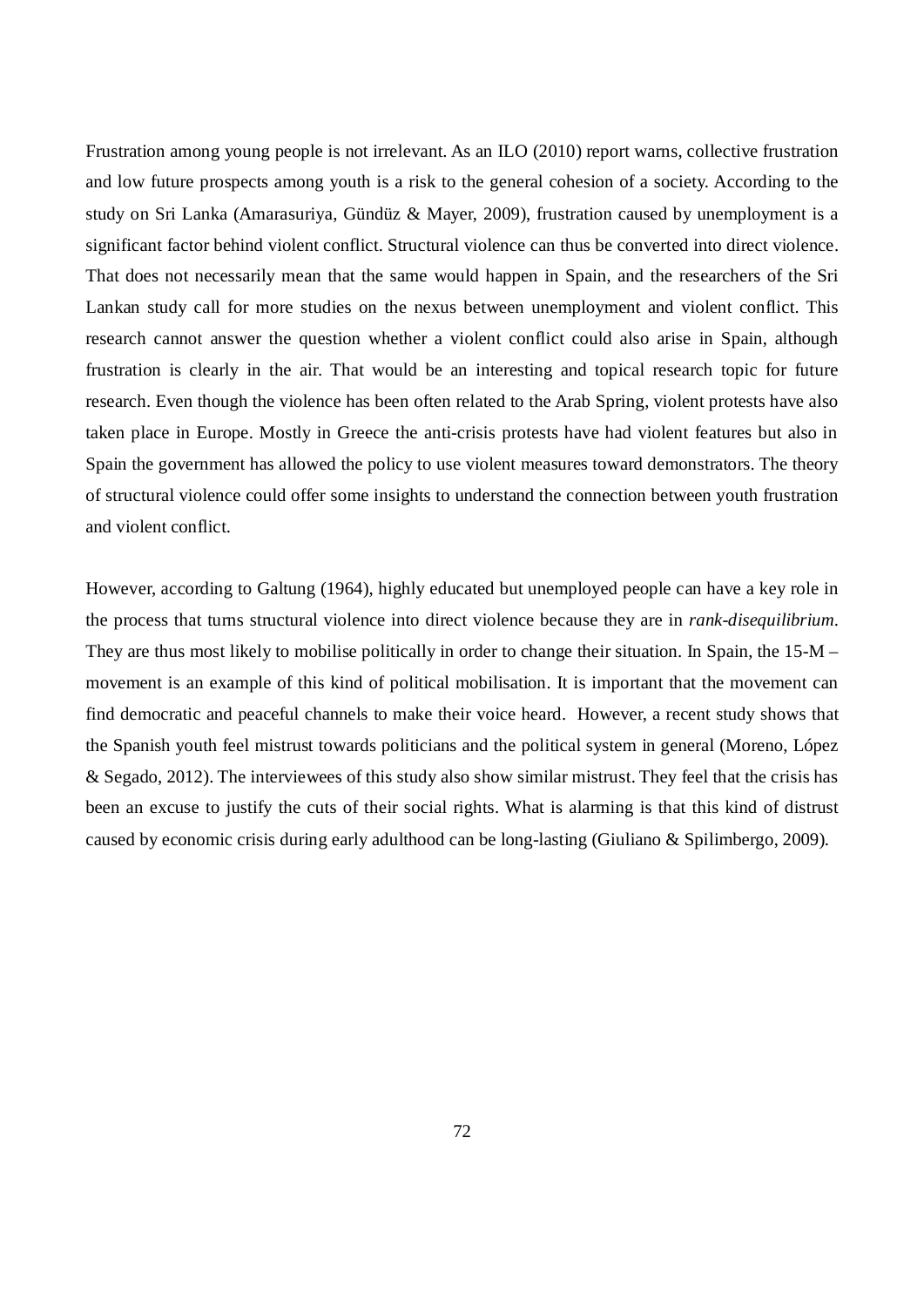Applying a theory from the field of peace research to conceptualise interview data and people's subjective experiences, was not a clear task. However, in the data there were various phenomena that could be detected as structural violence. Nevertheless, that is not to say that the theory really works to analyse the data. Another option is the definition of structural violence is so broad that it allows interpreting various features as structural violence. That is criticism presented by Boulding (1977, 83– 84). Regardless of this possible weakness of the theory, it still provides us new insights into the situation of Spanish university graduates during the economic crisis. It helps us to understand how the structures of society affect individuals and to recognise the links between social problems and violence. Even though direct violence is not used, positive peace is not present in Spain as the society is violent in its structures. No wonder, that people feel frustration, fear and insecurity.

Some questions arise from the definition of structural violence. According to Galtung (1969), structural violence is caused by unequal power relations that consequently lead to unequal life changes. Are there unequal power relations behind of the structural violence in Spain? To answer this question, another study on the nature of the crisis and political system in Spain would be needed. Bautista  $\&$ Muñoz (2004) explain that structural violence happens in a situation where the needs of the population are not satisfied when they easily would be in the case where the organisation or the circumstances would be different. Clearly, some of the central needs of the Spanish university graduates are not satisfied (such as the need to sustain oneself) and therefore, the definition of structural violence is met. However, the other question still remains: is this situation because there really is no other option to handle the crisis than by impoverishing the younger generations?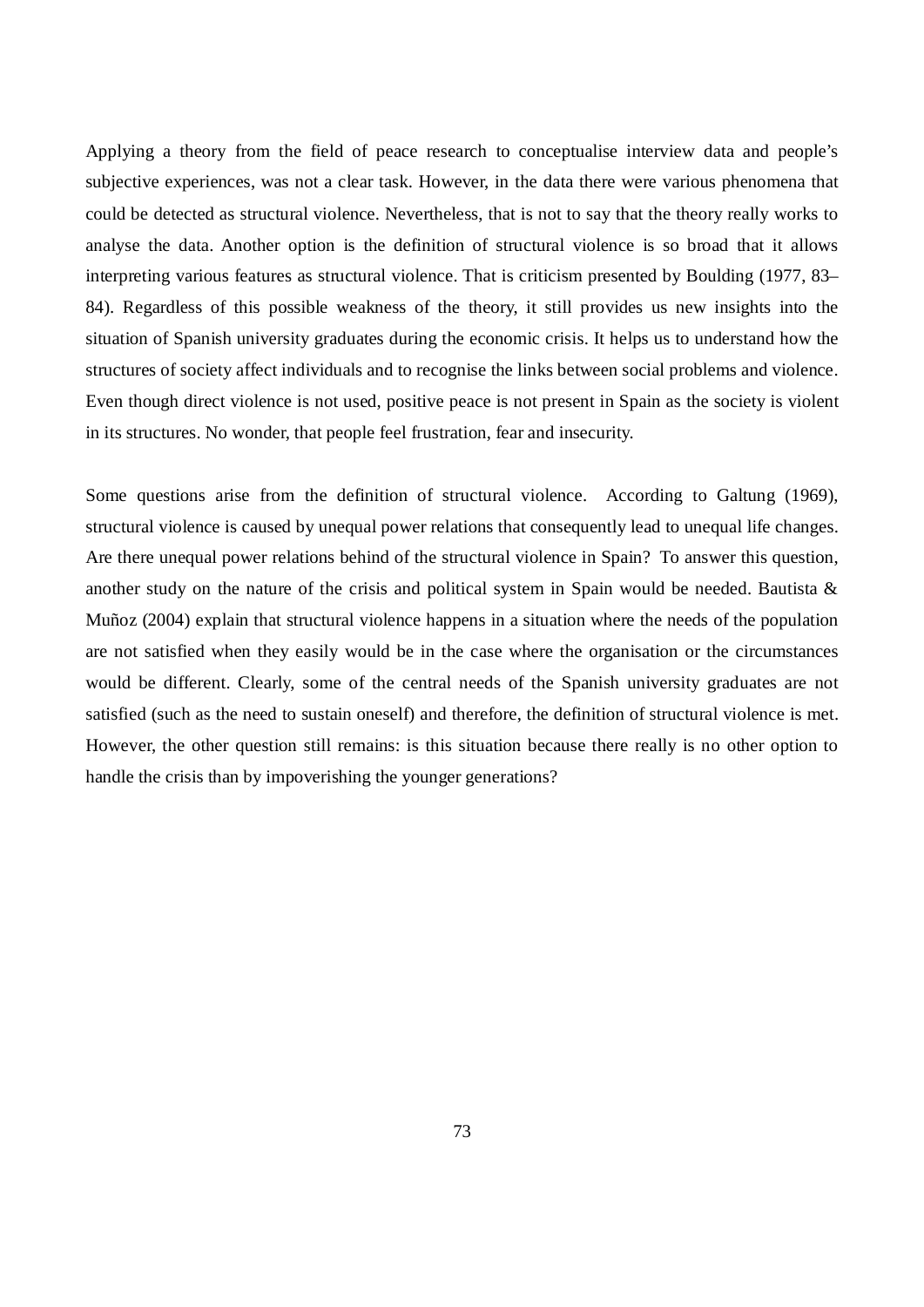## **7. Bibliography**

Alastalo, Marja (2005) Tutkimushaastattelun historia yhteiskuntatieteissä. In Ruusuvuori, Johanna & Tiittula, Liisa (eds.) (2005) Haastattelu. Tutkimus, tilanteet ja vuorovaikutus. Tampere:Vastapaino. 57 – 77.

Alasuutari, Pertti (1995) Laadullinen tutkimus. Jyväskylä: Gummerus.

Albert, C (2003) The Process of Finding the First "Good" Job. The Case of Spain. Actas de las XII Jornadas de la Asoción de la Economia de la Educación. Madrid: Universidad de Carlos III.

- Álvarez Cuesta, H (2008) La Precariedad Laboral. Análisis y Propuestas de solución. Albacete: Bomarzo.
- Amarasuriya, Harini, Gündüz, Canan & Mayer, Markus (2009) Rethinking the Nexus between Youth, Unemployment and Conflict – Perspectives from Sri Lanka. Strengthening the Economic Dimensions of Peacebuilding. Case Study Series. London: International Alert.

Aquilar, M.I. (2002) La inserción laboural de los jóvenes en España: un enfoque microeconométrico. Tesis Doctoral. Málaga: Universidad de Málaga.

- Atkinson, Paul & Flint, John (2004) Snowball Sampling in Lewisbeck, M., Bryman, A., Liao, T. (eds.) The SAGE Encyclopedia of Social Science Research Methods. 1043-1044. London: Sage.
- Barnett, Joan (2008) Peace and Development: Towards a New Synthesis. Journal of Peace Research, 45(1): 75-89.
- Baylos Grau, Antonio & Trillo Párraga, Francisco (2012) The impact of anti-crisis measures and the social and employment situation in Spain. European Economic and Social Committee Workers' Group. Bryssels. EESC.
- Bell, D.N.F. & D.G. Blanchflower (2010) Recession and Unemployment in the OECD. CESifo Forum 1/2010, Munich.
- Bentolila, S, T Boeri, and P Cahuc (2010) Ending the Scourge of Dual Labour Markets in Europe. VoxEU.org, 12 July.
- Bentolila, S, Cahuc, P, Dolado, J., Le Barbanchon T (2011a) Why is Spain's unemployment so high? VoxEU.org, January 2011.

Bentolila, S, Cahuc, P, Dolado, J., Le Barbanchon T (2011b) Two-Tier Labor Markets in the Great Recession: France vs. Spain. IZA Discussion Paper 5340. Bonn: IZA.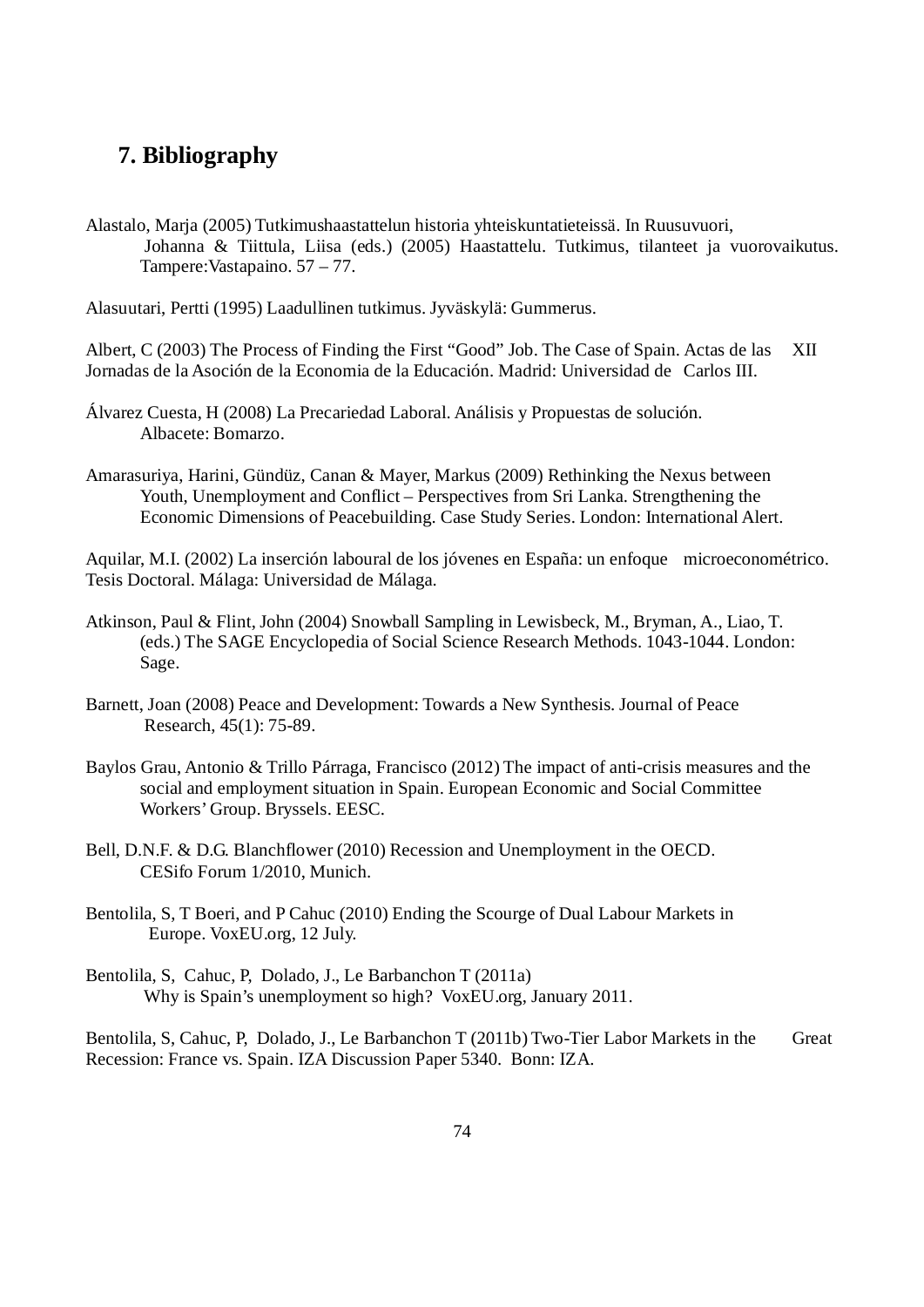- Bentolila, S., Dolado, J.J., Jimeno, J., (2008) Two-Tier Employment Protection Reforms: The Spanish Experience. CESifo DICE Report, Ifo Institute for Economic Research at the University of Munich, vol. 6(4), 49-56.
- Blanchard, OJ et al. (1995) Spanish Unemployment: Is There a Solution?, CEPR Report.
- Boulding, Kenneth (1977) "Twelve Friendly Quarrels with Johan Galtung", *Journal of Peace Research* 14 (1): 75-86
- Coffey A. & Atkinsson, P. (1996). Making Sense of Qualitative Data Complementary Research Strategies. London: SAGE Publications.
- Cereq (2008) Recognition of Higher Education Graduates'Competences on European Labour Markets. Nro.84.2008. 1-8.

Dao, Mai & Loungani, Prakash (2010) The Human Cost of Recessions: Assessing It, Reducing It. IMF Staff Position Note, SPN/10/17, November 11, 2010.

Duncan, Greg & Hoffman, Saul. D (1981) The incidence and wage effects of overeducation Economics of Education Review, 1 (1). 75–86.

Eurostat. ec.europa.eu/eurostat. August 2012.

- Flaquer, Lluís (2000) Family Policy and Welfare State in Southern Europe. Barcelona: Universitat Autònoma de Barcelona.
- Felgueroso, Florentino & de la Rica, Sara (1999) Wage Differentials between Permanent and Temporal Workers: Further Evidence. Bilbao: Universidad de Pais Vasco.
- Felgueroso, F., M. Hidalgo and S. Jiménez-Martín (2010) Explaining the Fall of the Skill Wage Premium in Spain. Paper prepared for the FEDEA Annual Monograph Conference "Talent, Effort and Social Mobility", 19-20 May, Barcelona: Pompeu Fabra University,
- Freire, Espido (2006) Mileuristas. Retrato de la Generación de los mil Euros. Madrid: Ariel.
- Galtung, Johan (1964). A Structural Theory of Aggression. An Editorial. Journal of Peace Research, 1 (1), 95-119.
- Galtung, Johan , 1969. `Violence, Peace and Peace Research', Journal of Peace Research , vol. 6, no. 3, 167-191.

Galtung, Johan (1980) The True Worlds: a Transnational Perspective. New York: Free Press.

Galtung, Johan (1985) Twenty Five Years of Peace Research. Ten Challenges and Some Responses. Journal of Peace Research, 22 (2), 141-158.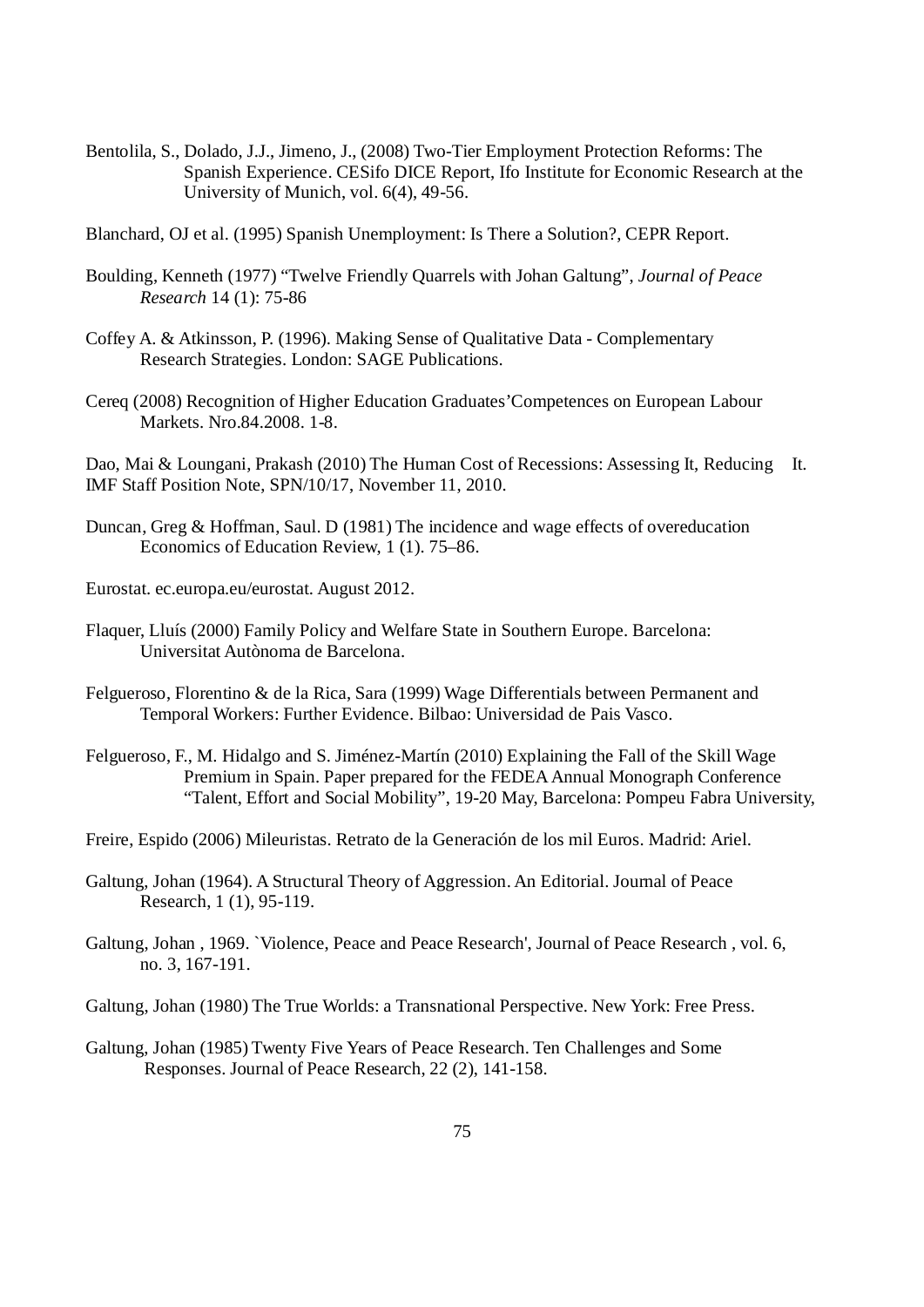- Galtung, Johan (1996) Peace By Peaceful Means: Peace and Conflict, Development and Civilization. London: Sage.
- Galtung, Johan & Høivik, Tord (1971) Structural and Direct Violence: A Note on Operationalization. Journal of Peace Research, 3, 167-191
- García-Montalvo (2001a) Educación superior y mercado de trabajo de los titulados universitarios: España frente a Europa. in Sáenz de Miera, A. (eds.): En torno al trabajo universitario: reflexiones y datos. Cuadernos del Consejo de Universidades. Ministerio de Educación, Cultura y Deporte.
- Giuliano, P. & Spilimbergo, A (2009) Growing up in a recession: Beliefs and the macroeconomy. NBER Working Paper No. 15321.
- Goldstone, Jack, A (1991)Revolution and Rebellion in the Early Modern World. Berkeley: University of California Press.
- Hvistendhal, Mara (2011) Young and Restless Can Be a Volatile Mix Science, Vol. 33, No. 6042, 552– 54.
- Höivik, Tord (1971) Social Inequality- the Main issues. Journal of Peace Research , 8 (2), 119-142.
- Hurley, John, Storrie, Donald & Jungblut, Jean-Marie (2011) Shifts in the job structure in Europe during the Great Recession. Dublin: Eurofound.
- ILO (2010) Youth Employment 2010. Geneva: ILO.
- Jaumotte, Florence (2011) The Spanish Labor Market in a Cross-Country Perspective. IMF Working Paper WP 11/11. International Monetary Fund.
- Jiménez Bautista, Francisco & Adolfo Muñoz Muñoz, Francisco (2004) Violencia estructural. En: Mario López Martínez (ed.), et al. Enciclopedia de Paz y Conflictos: L-Z. Edición especial. Granada: Editorial Universidad de Granada.
- Kahn, Lisa B. (2009) The Long-Term Labour Market Consequences of Graduating from College in aBad Economy", Labour Economics Vol. 17(2), April 2010.
- Karamessini, Maria (2008) Continuidad y Cambio del Modelo Social del Sur de Europa. Revista Internacional del Trabajo, vol. 127 (2008), núm.1. 47-77.
- Krippendorff, K. (1990). Metodología de Análisis de Contenido Teoría y Práctica. Barcelona: Paidós Comunicación.
- Krippendorff, K. (2004). Content Analysis An Introduction to Its Methodology (2. ed.). London: SAGE Publications Ltd.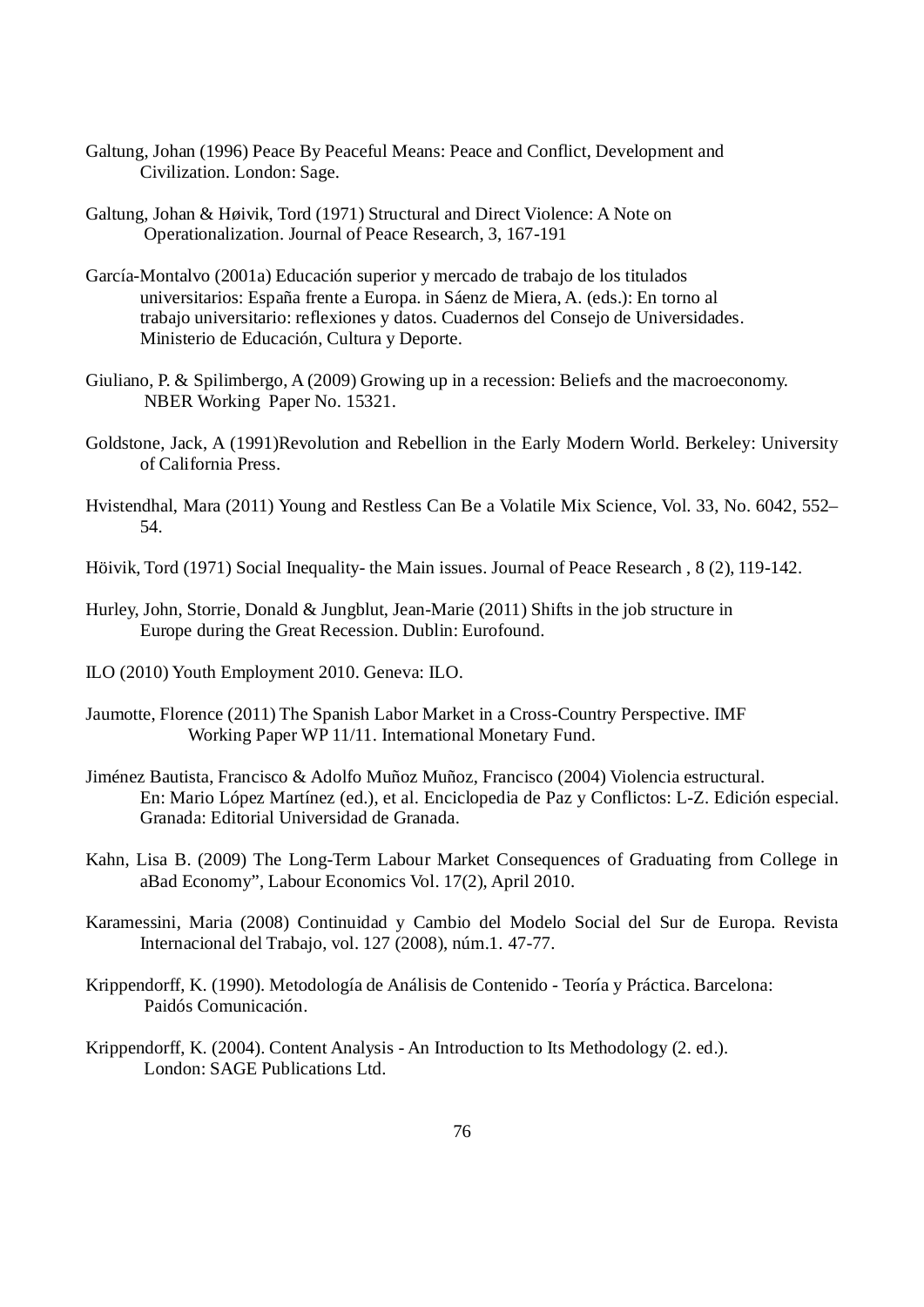- Korhonen Pekka (1990) The Geometry of Power: Johan Galtung's conception of Power. Tampere. Tampere Peace Research Institute.
- Kvale, Steinar (1996) InterViews: An Introduction to Qualitative Research Interviewing. SAGE Publications, London.
- Mai, Dao & Loungani, Prakash (2010) The Human Cost of Recessions: Assessing It, Reducing It," IMF Staff Position Note SPN/10/17, International Monetary Fund.
- Mayring, P. (2000) Qualitative Content Analysis. In: Qualitative Sozialforschung / Forum: Qualitative Social Research 1(2). Retrieved March 1, 2011.
- Michalski, Anna and Jonas Tallberg (1999) Project on European Integration Indicators, People's Europe. Working paper of the European Commission, Forward Studies Unit.
- Moreno Mínguez, Almudena,, López Peláez, Antonio & Segado Sánchez-Cabezudo, Sagrario (2012) La transición de los jóvenes a la vida adulta. Crisis económica y emancipación tardía. C oncepción y producción. Obra Social "la Caixa" Colección Estudios Sociales nr. 34. Barcelona: La Caixa.
- Nikander, Pirjo (2010) Laadullisten aineistojen litterointi, kääntäminen ja validiteetti.In Ruusuvuori, Nikander & Hyvärinen (eds..) Haastattelun analyysi. Tampere, Vastapaino. 429- 442.
- OECD (2011) Education at a Glance 2011, OECD Publishing, Paris.
- OECD (2008a) Education at a Glance 2008, OECD Publishing, Paris.
- Oinonen, Eriikka (2004) Finnish and Spanish Families in Converging Europe. Tampere: Tampere University Press.
- Pietilä, Ilkka (2010) Vieraskielisten haastattelujen analyysi ja raportointi. In Ruusuvuori, Nikander & Hyvärinen (eds.) Haastattelun analyysi. Tampere, Vastapaino.
- Rahona, Lopez Marta (2007) Educación universitaria e inserción laboural de los jóvenes en España. Estudios de Hacienda Pública. Instituto de Estudios Fiscales, Ministerio de Economía y Hacienda.

Rastas, Anna (2005) Kulttuurit ja erot haastattelutilanteissa. In Ruusuvuori, Johanna & Tiittula, Liisa (eds.) (2005) Haastattelu. Tutkimus, tilanteet ja vuorovaikutus. Tampere: Vastapaino. 78 - 102.

Ruiz Olabuénaga, J.I.(1996) Metodología de la Investigación Cualitativa. Bilbao: Universidad de Deusto.

Ruusuvuori, Johanna (2010) Litteroijan muistilista. In Ruusuvuori, Nikander & Hyvärinen (eds.) Haastattelun analyysi. Tampere: Vastapaino.